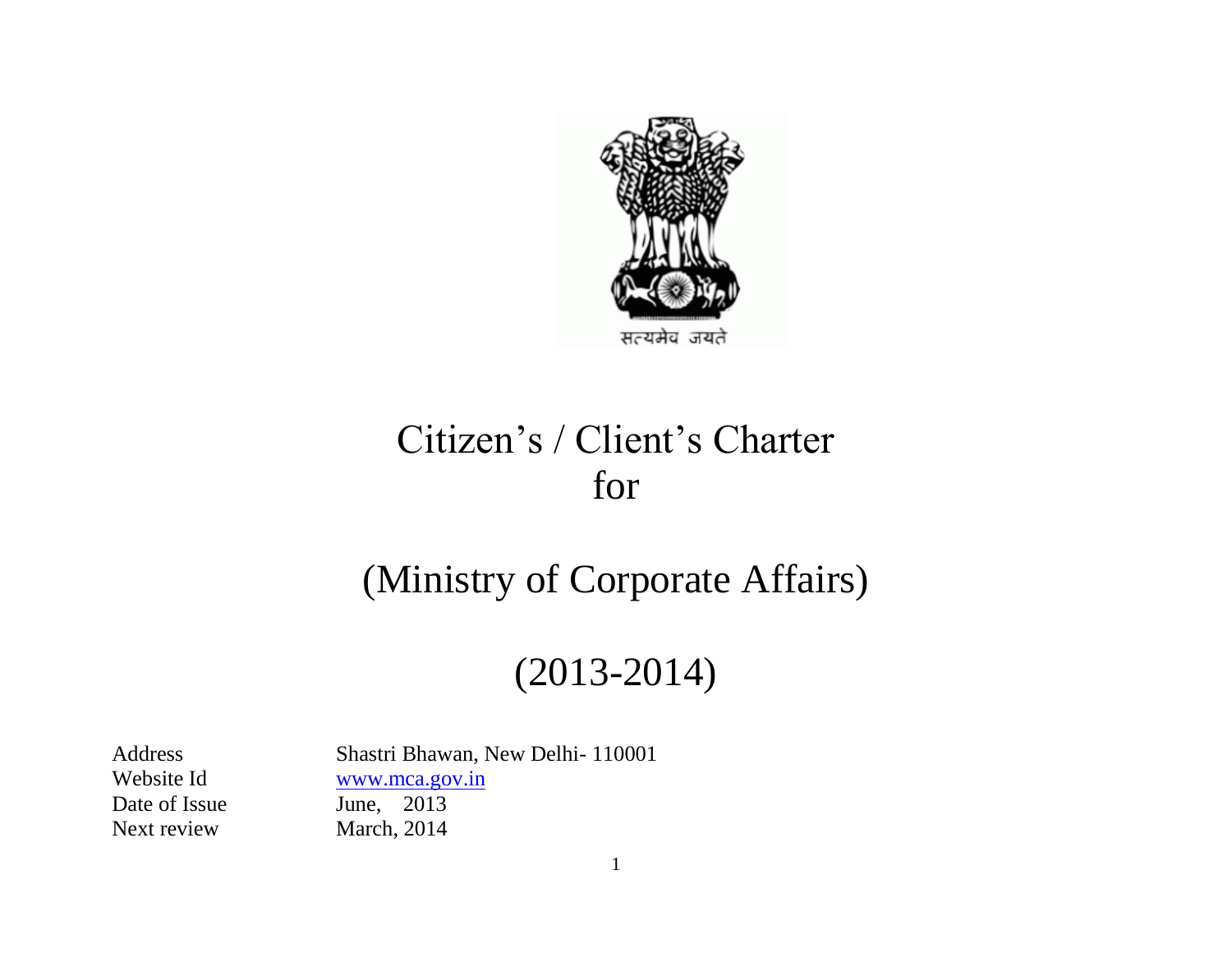### Vision Mission

Vision

To facilitate corporate growth with enlightened regulation.

Mission

To be responsive and sensitive to changes in the business environment and suitably formulate and modify corporate laws and regulations from time to time.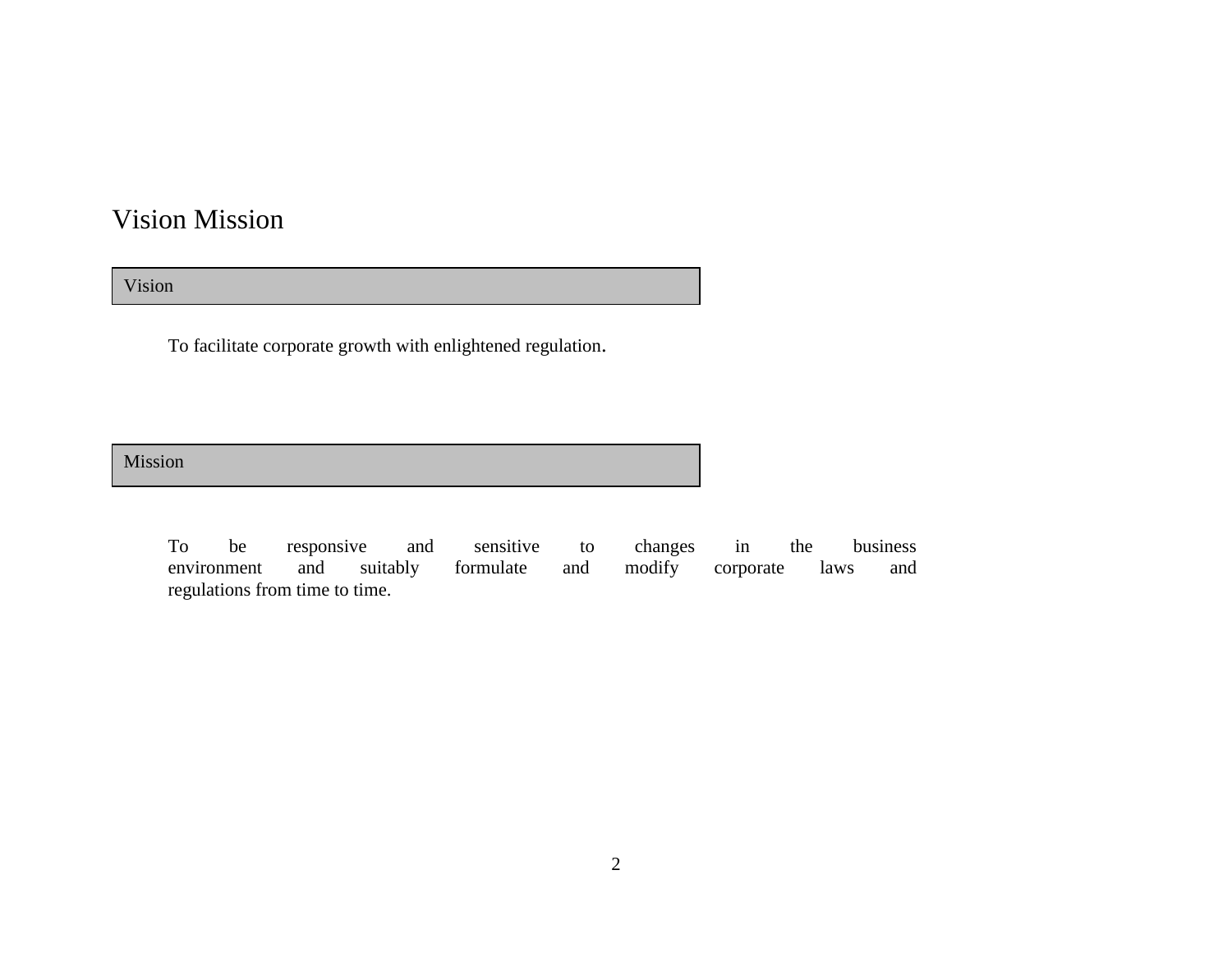| S.No | Services/<br>Transactions                                      | Weight<br>$\%$ | Responsible<br>Person                                             | Email)                                                                                                                                                                                                                                                                                                                                                                                                                                                                                                                                  | Phone No.                                                                                                                                                                                                                                                                                                                  | Process                                                                                                                                                                                                                                                                                                                                                                                                                                                | Document<br>Required |           | Fees                                                                                |                                                                                                             |
|------|----------------------------------------------------------------|----------------|-------------------------------------------------------------------|-----------------------------------------------------------------------------------------------------------------------------------------------------------------------------------------------------------------------------------------------------------------------------------------------------------------------------------------------------------------------------------------------------------------------------------------------------------------------------------------------------------------------------------------|----------------------------------------------------------------------------------------------------------------------------------------------------------------------------------------------------------------------------------------------------------------------------------------------------------------------------|--------------------------------------------------------------------------------------------------------------------------------------------------------------------------------------------------------------------------------------------------------------------------------------------------------------------------------------------------------------------------------------------------------------------------------------------------------|----------------------|-----------|-------------------------------------------------------------------------------------|-------------------------------------------------------------------------------------------------------------|
|      |                                                                |                | (Designation)                                                     |                                                                                                                                                                                                                                                                                                                                                                                                                                                                                                                                         |                                                                                                                                                                                                                                                                                                                            |                                                                                                                                                                                                                                                                                                                                                                                                                                                        |                      | Category  | Mode                                                                                | Amount                                                                                                      |
| 1.   | Application for<br>availability of<br>names for new<br>company | 3              | Registrar of the<br>Companies of<br>the concerned<br>State.       | roc.hyderabad@mca.gov.in<br>roc.shillong@mca.gov.in<br>roc.patna@mca.gov.in<br>roc.delhi@mca.gov.in<br>roc.goa@mca.gov.in<br>roc.ahmedabad@mca.gov.in<br>roc.jammu@mca.gov.in<br>roc.bangalore@mca.gov.in<br>roc.ernakulam@mca.gov.in<br>roc.gwalior@mca.gov.in<br>roc.mumbai@mca.gov.in<br>roc.cuttack@mca.gov.in<br>roc.pune@mca.gov.in<br>roc.pondicherry@mca.gov.in<br>roc.chandigarh@mca.gov.in<br>roc.jaipur@mca.gov.in<br>roc.chennai@mca.gov.in<br>roc.coimbatore@mca.gov.in<br>roc.kanpur@mca.gov.in<br>roc.kolkata@mca.gov.in | 040-4657937<br>0364-2222519<br>0612-222172<br>011-26235707<br>0832-2438617<br>079-27437597<br>0191-2470306<br>080-25633105<br>0484-2423749<br>0751-2321907<br>022-22812627<br>0671-2365361<br>020-25521376<br>0413-2240129<br>0172-2639415<br>0141-2222465<br>044-28270071<br>0422-2318170<br>0512-2550688<br>033-22877390 | 1. Submission of the<br>required documents On-<br>line complete in all<br>respects for Approval of<br>ROC.<br>2. Verification as per<br>name guidelines and<br>trademarks.<br>3. Communication of<br>deficiencies, if any to the<br>applicant.<br>4. Resubmission of<br>application after removal<br>of deficiencies.<br>5. Communication of<br>approval by authorized<br>officer of Office of<br><b>Registrar of Companies</b>                        | E-Form<br>1A         | <b>NA</b> | Payment<br>by Credit<br>Card/<br>Internet<br>banking/<br>NEFT/<br>ECS.              | As per<br>Rule 4A<br>of the<br>Compani<br>es(Centr<br>al Govt.)<br>General<br>Rules<br>and<br>Forms<br>1956 |
| 2.   | Application for<br>Incorporation<br>of a Company.              | 3              | Registrar of the<br>Companies of<br>the concerned<br><b>State</b> | roc.hyderabad@mca.gov.in<br>roc.shillong@mca.gov.in<br>roc.patna@mca.gov.in<br>roc.delhi@mca.gov.in<br>roc.goa@mca.gov.in<br>roc.ahmedabad@mca.gov.in<br>roc.jammu@mca.gov.in<br>roc.bangalore@mca.gov.in<br>roc.ernakulam@mca.gov.in<br>roc.gwalior@mca.gov.in<br>roc.mumbai@mca.gov.in<br>roc.cuttack@mca.gov.in<br>roc.pune@mca.gov.in<br>roc.pondicherry@mca.gov.in<br>roc.chandigarh@mca.gov.in<br>roc.jaipur@mca.gov.in<br>roc.chennai@mca.gov.in<br>roc.coimbatore@mca.gov.in<br>roc.kanpur@mca.gov.in<br>roc.kolkata@mca.gov.in | 040-4657937<br>0364-2222519<br>0612-222172<br>011-26235707<br>0832-2438617<br>079-27437597<br>0191-2470306<br>080-25633105<br>0484-2423749<br>0751-2321907<br>022-22812627<br>0671-2365361<br>020-25521376<br>0413-2240129<br>0172-2639415<br>0141-2222465<br>044-28270071<br>0422-2318170<br>0512-2550688<br>033-22877390 | 1. Submission of the<br>required documents On-<br>line complete in all<br>respects for Approval of<br>ROC.<br>2. Examination of<br>documents and other<br>compliances as per<br>provisions of Companies<br>Act, 1956 by Office of<br>ROC.<br>3. Communication of<br>deficiencies, if any to the<br>applicant.<br>4. Approval of the<br><b>Competent Authority</b><br>and issue of Certificate<br>of Incorporation by<br>Registrar of the<br>Companies. | E-Form 1,<br>18, 32  | <b>NA</b> | Challan<br>payment<br>by<br>Credit<br>card/<br>Internet<br>banking/<br>NEFT/<br>ECS | As per<br>schedule<br>X of the<br>Act.                                                                      |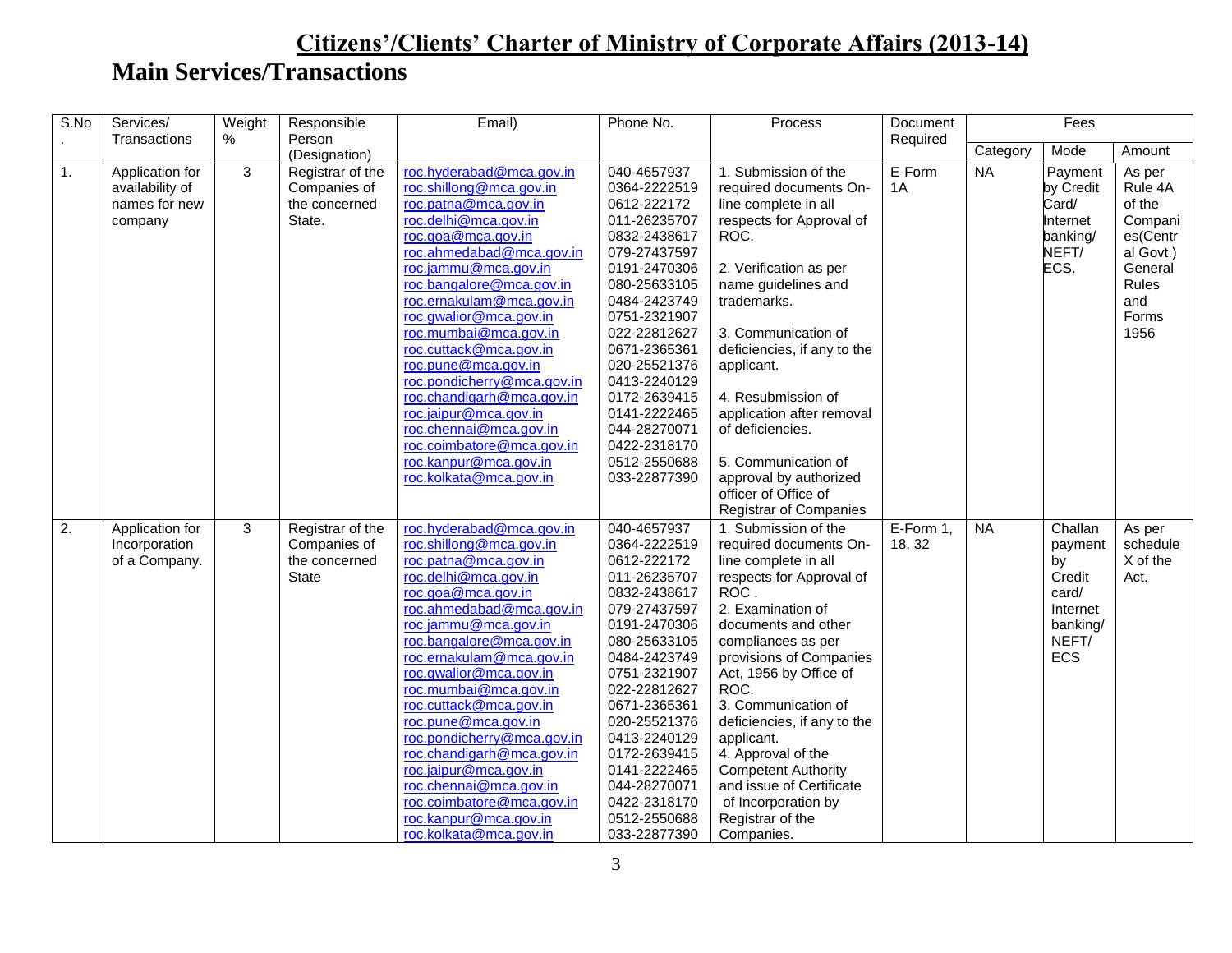| 3. | Application for<br>registration of<br>Joint Stock<br>Companies<br>under Part IX<br>of Companies<br>Act, 1956                 | $\overline{2}$ | Registrar of the<br>Companies of<br>the concerned<br>State | roc.hyderabad@mca.gov.in<br>roc.shillong@mca.gov.in<br>roc.patna@mca.gov.in<br>roc.delhi@mca.gov.in<br>roc.goa@mca.gov.in<br>roc.ahmedabad@mca.gov.in<br>roc.jammu@mca.gov.in<br>roc.bangalore@mca.gov.in<br>roc.ernakulam@mca.gov.in<br>roc.gwalior@mca.gov.in<br>roc.mumbai@mca.gov.in<br>roc.cuttack@mca.gov.in<br>roc.pune@mca.gov.in<br>roc.pondicherry@mca.gov.in<br>roc.chandigarh@mca.gov.in<br>roc.jaipur@mca.gov.in<br>roc.chennai@mca.gov.in<br>roc.coimbatore@mca.gov.in<br>roc.kanpur@mca.gov.in<br>roc.kolkata@mca.gov.in | 040-4657937<br>0364-2222519<br>0612-222172<br>011-26235707<br>0832-2438617<br>079-27437597<br>0191-2470306<br>080-25633105<br>0484-2423749<br>0751-2321907<br>022-22812627<br>0671-2365361<br>020-25521376<br>0413-2240129<br>0172-2639415<br>0141-2222465<br>044-28270071<br>0422-2318170<br>0512-2550688<br>033-22877390 | 1. Submission of the<br>required documents On-<br>line complete in all<br>respects for Approval of<br>Registrar of Companies.<br>2. Examination of all<br>documents by Office of<br>Registrar of Companies.<br>3. Communication of<br>deficiencies, if any to the<br>company.<br>4. Issue of Certificate of<br>registration by Registrar<br>of Companies                    | E-Form 1,<br>18, 32, 37<br>& 39. | <b>NA</b> | Challan<br>payment<br>by<br>Credit<br>card/<br>Internet<br>banking/<br>NEFT/<br>ECS        | As per<br>schedule<br>X of the<br>Act. |
|----|------------------------------------------------------------------------------------------------------------------------------|----------------|------------------------------------------------------------|-----------------------------------------------------------------------------------------------------------------------------------------------------------------------------------------------------------------------------------------------------------------------------------------------------------------------------------------------------------------------------------------------------------------------------------------------------------------------------------------------------------------------------------------|----------------------------------------------------------------------------------------------------------------------------------------------------------------------------------------------------------------------------------------------------------------------------------------------------------------------------|-----------------------------------------------------------------------------------------------------------------------------------------------------------------------------------------------------------------------------------------------------------------------------------------------------------------------------------------------------------------------------|----------------------------------|-----------|--------------------------------------------------------------------------------------------|----------------------------------------|
| 4. | Application for<br>registering a<br>place of<br><b>Business in</b><br>India by a<br>company<br>incorporated<br>outside India | 2              | Registrar of the<br>Companies,<br>Delhi.                   | roc.delhi@mca.gov.in                                                                                                                                                                                                                                                                                                                                                                                                                                                                                                                    | 011-26235707                                                                                                                                                                                                                                                                                                               | 1. Submission of the<br>required documents On-<br>line complete in all<br>respects for Approval of<br>Registrar of Companies,<br>Delhi<br>2. Examination of all<br>documents by Office of<br>Registrar of Companies.<br>3. Communication of<br>deficiencies, if any to the<br>Applicant.<br>4. Issue of Certificate of<br>registration by Registrar<br>of Companies, Delhi. | E-Form 44                        | <b>NA</b> | Challan<br>payment<br>by<br>Credit<br>card/<br>Internet<br>banking/<br>NEFT/<br><b>ECS</b> | As per<br>schedule<br>X of the<br>Act. |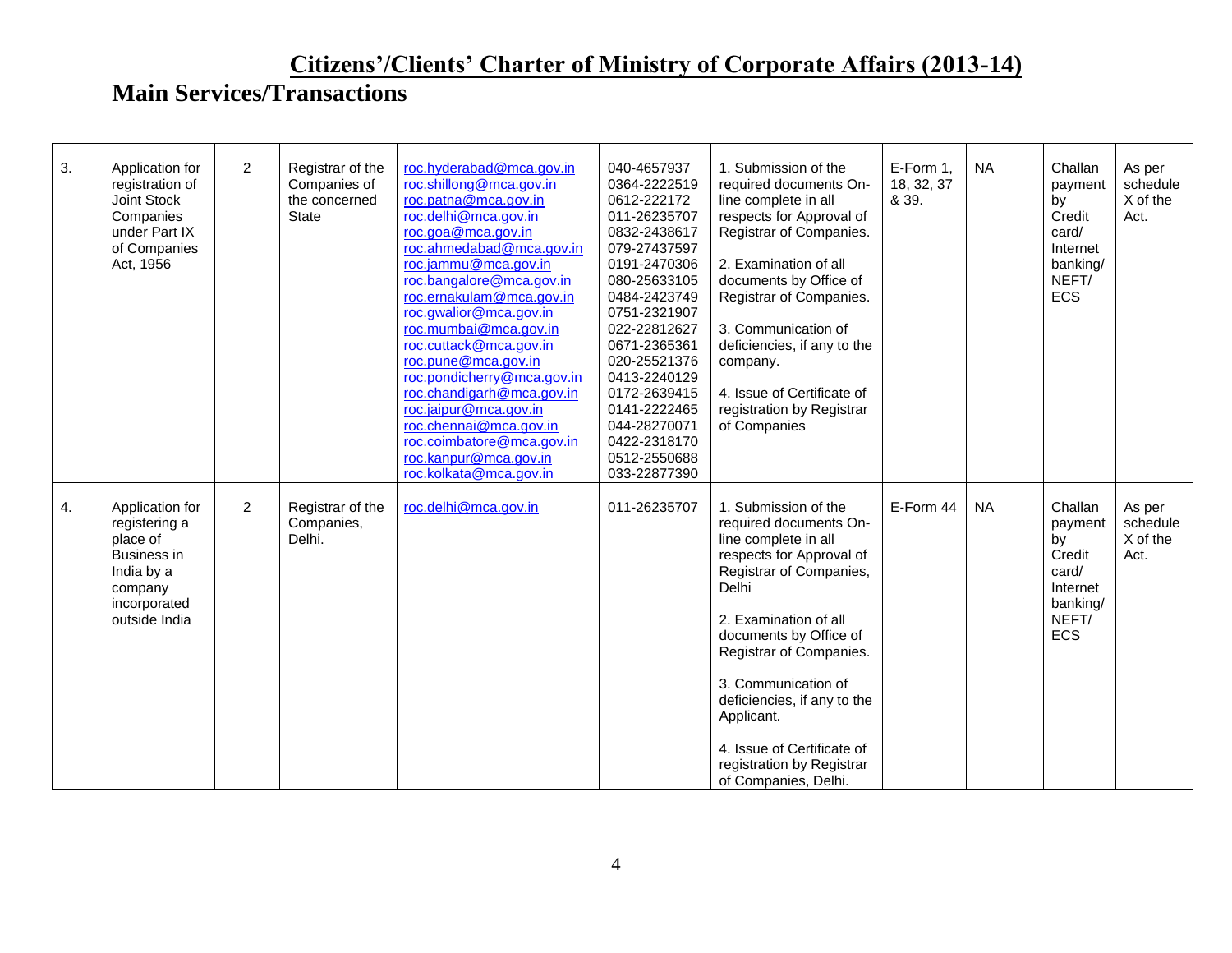| 5.<br>$\overline{4}$<br>Registrar of the<br>1.Submission of the<br>Application for<br>As per<br>roc.shillong@mca.gov.in<br>1B & E-<br>change of<br>Companies of<br>required documents On-<br>schedule<br>0364-2222519<br>payment<br>X of the<br>the concerned<br>roc.patna@mca.gov.in<br>Form 23<br>name of the<br>0612-222172<br>line complete in all<br>by<br>Company<br><b>State</b><br>roc.delhi@mca.gov.in<br>011-26235707<br>Credit<br>Act.<br>respect for approval of<br>roc.goa@mca.gov.in<br>0832-2438617<br><b>Registrar of Companies</b><br>card/<br>roc.ahmedabad@mca.gov.in<br>079-27437597<br>Internet<br>roc.jammu@mca.gov.in<br>0191-2470306<br>2. Examination of all<br>banking/<br>roc.bangalore@mca.gov.in<br>NEFT/<br>080-25633105<br>documents by Office of<br>roc.ernakulam@mca.gov.in<br>ECS<br>0484-2423749<br><b>Registrar of Companies</b><br>roc.gwalior@mca.gov.in<br>0751-2321907<br>3.Communication of<br>roc.mumbai@mca.gov.in<br>022-22812627<br>deficiencies to the<br>roc.cuttack@mca.gov.in<br>0671-2365361<br>applicant<br>roc.pune@mca.gov.in<br>020-25521376<br>4. Resubmission of<br>roc.pondicherry@mca.gov.in<br>0413-2240129<br>application after removal<br>roc.chandigarh@mca.gov.in<br>0172-2639415<br>of deficiencies.<br>roc.jaipur@mca.gov.in<br>5. Issue of certificate by<br>0141-2222465<br>roc.chennai@mca.gov.in<br>044-28270071<br>the office of Registrar of<br>roc.coimbatore@mca.gov.in<br>0422-2318170<br>Companies.<br>roc.kanpur@mca.gov.in<br>0512-2550688<br>roc.kolkata@mca.gov.in<br>033-22877390<br>040-4657937<br>1.Submission of the<br>E-Form<br><b>NA</b><br>6<br>$\overline{4}$<br>roc.hyderabad@mca.gov.in<br>Challan<br>Application for<br>Registrar of the<br>As per<br>roc.shillong@mca.gov.in<br>0364-2222519<br>23<br>change of<br>Companies,<br>required documents On-<br>schedule<br>payment<br>roc.patna@mca.gov.in<br>X of the<br>Objects of the<br>Delhi.<br>0612-222172<br>line complete in all<br>by<br>roc.delhi@mca.gov.in<br>Company<br>011-26235707<br>respect for approval of<br>Credit<br>Act.<br>roc.goa@mca.gov.in<br>0832-2438617<br><b>Registrar of Companies</b><br>card/<br>roc.ahmedabad@mca.gov.in<br>079-27437597<br>2. Examination of all<br>Internet<br>roc.jammu@mca.gov.in<br>0191-2470306<br>documents by Office of<br>banking/<br>roc.bangalore@mca.gov.in<br><b>Registrar of Companies</b><br>NEFT/<br>080-25633105<br>roc.ernakulam@mca.gov.in<br>ECS<br>3. Communication of<br>0484-2423749<br>roc.gwalior@mca.gov.in<br>0751-2321907<br>deficiencies to the<br>roc.mumbai@mca.gov.in<br>022-22812627<br>applicant<br>roc.cuttack@mca.gov.in<br>0671-2365361<br>4. Resubmission of<br>roc.pune@mca.gov.in<br>020-25521376<br>application after removal<br>roc.pondicherry@mca.gov.in<br>0413-2240129<br>of deficiencies.<br>roc.chandigarh@mca.gov.in<br>0172-2639415<br>5. Issue of certificate by<br>roc.jaipur@mca.gov.in<br>0141-2222465<br>the office of Registrar of<br>roc.chennai@mca.gov.in<br>044-28270071<br>Companies.<br>roc.coimbatore@mca.gov.in<br>0422-2318170<br>roc.kanpur@mca.gov.in<br>0512-2550688<br>033-22877390<br>roc.kolkata@mca.gov.in |  |  |                          |             |        |                |         |  |
|-------------------------------------------------------------------------------------------------------------------------------------------------------------------------------------------------------------------------------------------------------------------------------------------------------------------------------------------------------------------------------------------------------------------------------------------------------------------------------------------------------------------------------------------------------------------------------------------------------------------------------------------------------------------------------------------------------------------------------------------------------------------------------------------------------------------------------------------------------------------------------------------------------------------------------------------------------------------------------------------------------------------------------------------------------------------------------------------------------------------------------------------------------------------------------------------------------------------------------------------------------------------------------------------------------------------------------------------------------------------------------------------------------------------------------------------------------------------------------------------------------------------------------------------------------------------------------------------------------------------------------------------------------------------------------------------------------------------------------------------------------------------------------------------------------------------------------------------------------------------------------------------------------------------------------------------------------------------------------------------------------------------------------------------------------------------------------------------------------------------------------------------------------------------------------------------------------------------------------------------------------------------------------------------------------------------------------------------------------------------------------------------------------------------------------------------------------------------------------------------------------------------------------------------------------------------------------------------------------------------------------------------------------------------------------------------------------------------------------------------------------------------------------------------------------------------------------------------------------------------------------------------------------------------------------------------------------------------------------------------------------------------------------------------------------------------------------------------------------------------------------------------------------------------------------|--|--|--------------------------|-------------|--------|----------------|---------|--|
|                                                                                                                                                                                                                                                                                                                                                                                                                                                                                                                                                                                                                                                                                                                                                                                                                                                                                                                                                                                                                                                                                                                                                                                                                                                                                                                                                                                                                                                                                                                                                                                                                                                                                                                                                                                                                                                                                                                                                                                                                                                                                                                                                                                                                                                                                                                                                                                                                                                                                                                                                                                                                                                                                                                                                                                                                                                                                                                                                                                                                                                                                                                                                                               |  |  | roc.hyderabad@mca.gov.in | 040-4657937 | E-Form | N <sub>A</sub> | Challan |  |
|                                                                                                                                                                                                                                                                                                                                                                                                                                                                                                                                                                                                                                                                                                                                                                                                                                                                                                                                                                                                                                                                                                                                                                                                                                                                                                                                                                                                                                                                                                                                                                                                                                                                                                                                                                                                                                                                                                                                                                                                                                                                                                                                                                                                                                                                                                                                                                                                                                                                                                                                                                                                                                                                                                                                                                                                                                                                                                                                                                                                                                                                                                                                                                               |  |  |                          |             |        |                |         |  |
|                                                                                                                                                                                                                                                                                                                                                                                                                                                                                                                                                                                                                                                                                                                                                                                                                                                                                                                                                                                                                                                                                                                                                                                                                                                                                                                                                                                                                                                                                                                                                                                                                                                                                                                                                                                                                                                                                                                                                                                                                                                                                                                                                                                                                                                                                                                                                                                                                                                                                                                                                                                                                                                                                                                                                                                                                                                                                                                                                                                                                                                                                                                                                                               |  |  |                          |             |        |                |         |  |
|                                                                                                                                                                                                                                                                                                                                                                                                                                                                                                                                                                                                                                                                                                                                                                                                                                                                                                                                                                                                                                                                                                                                                                                                                                                                                                                                                                                                                                                                                                                                                                                                                                                                                                                                                                                                                                                                                                                                                                                                                                                                                                                                                                                                                                                                                                                                                                                                                                                                                                                                                                                                                                                                                                                                                                                                                                                                                                                                                                                                                                                                                                                                                                               |  |  |                          |             |        |                |         |  |
|                                                                                                                                                                                                                                                                                                                                                                                                                                                                                                                                                                                                                                                                                                                                                                                                                                                                                                                                                                                                                                                                                                                                                                                                                                                                                                                                                                                                                                                                                                                                                                                                                                                                                                                                                                                                                                                                                                                                                                                                                                                                                                                                                                                                                                                                                                                                                                                                                                                                                                                                                                                                                                                                                                                                                                                                                                                                                                                                                                                                                                                                                                                                                                               |  |  |                          |             |        |                |         |  |
|                                                                                                                                                                                                                                                                                                                                                                                                                                                                                                                                                                                                                                                                                                                                                                                                                                                                                                                                                                                                                                                                                                                                                                                                                                                                                                                                                                                                                                                                                                                                                                                                                                                                                                                                                                                                                                                                                                                                                                                                                                                                                                                                                                                                                                                                                                                                                                                                                                                                                                                                                                                                                                                                                                                                                                                                                                                                                                                                                                                                                                                                                                                                                                               |  |  |                          |             |        |                |         |  |
|                                                                                                                                                                                                                                                                                                                                                                                                                                                                                                                                                                                                                                                                                                                                                                                                                                                                                                                                                                                                                                                                                                                                                                                                                                                                                                                                                                                                                                                                                                                                                                                                                                                                                                                                                                                                                                                                                                                                                                                                                                                                                                                                                                                                                                                                                                                                                                                                                                                                                                                                                                                                                                                                                                                                                                                                                                                                                                                                                                                                                                                                                                                                                                               |  |  |                          |             |        |                |         |  |
|                                                                                                                                                                                                                                                                                                                                                                                                                                                                                                                                                                                                                                                                                                                                                                                                                                                                                                                                                                                                                                                                                                                                                                                                                                                                                                                                                                                                                                                                                                                                                                                                                                                                                                                                                                                                                                                                                                                                                                                                                                                                                                                                                                                                                                                                                                                                                                                                                                                                                                                                                                                                                                                                                                                                                                                                                                                                                                                                                                                                                                                                                                                                                                               |  |  |                          |             |        |                |         |  |
|                                                                                                                                                                                                                                                                                                                                                                                                                                                                                                                                                                                                                                                                                                                                                                                                                                                                                                                                                                                                                                                                                                                                                                                                                                                                                                                                                                                                                                                                                                                                                                                                                                                                                                                                                                                                                                                                                                                                                                                                                                                                                                                                                                                                                                                                                                                                                                                                                                                                                                                                                                                                                                                                                                                                                                                                                                                                                                                                                                                                                                                                                                                                                                               |  |  |                          |             |        |                |         |  |
|                                                                                                                                                                                                                                                                                                                                                                                                                                                                                                                                                                                                                                                                                                                                                                                                                                                                                                                                                                                                                                                                                                                                                                                                                                                                                                                                                                                                                                                                                                                                                                                                                                                                                                                                                                                                                                                                                                                                                                                                                                                                                                                                                                                                                                                                                                                                                                                                                                                                                                                                                                                                                                                                                                                                                                                                                                                                                                                                                                                                                                                                                                                                                                               |  |  |                          |             |        |                |         |  |
|                                                                                                                                                                                                                                                                                                                                                                                                                                                                                                                                                                                                                                                                                                                                                                                                                                                                                                                                                                                                                                                                                                                                                                                                                                                                                                                                                                                                                                                                                                                                                                                                                                                                                                                                                                                                                                                                                                                                                                                                                                                                                                                                                                                                                                                                                                                                                                                                                                                                                                                                                                                                                                                                                                                                                                                                                                                                                                                                                                                                                                                                                                                                                                               |  |  |                          |             |        |                |         |  |
|                                                                                                                                                                                                                                                                                                                                                                                                                                                                                                                                                                                                                                                                                                                                                                                                                                                                                                                                                                                                                                                                                                                                                                                                                                                                                                                                                                                                                                                                                                                                                                                                                                                                                                                                                                                                                                                                                                                                                                                                                                                                                                                                                                                                                                                                                                                                                                                                                                                                                                                                                                                                                                                                                                                                                                                                                                                                                                                                                                                                                                                                                                                                                                               |  |  |                          |             |        |                |         |  |
|                                                                                                                                                                                                                                                                                                                                                                                                                                                                                                                                                                                                                                                                                                                                                                                                                                                                                                                                                                                                                                                                                                                                                                                                                                                                                                                                                                                                                                                                                                                                                                                                                                                                                                                                                                                                                                                                                                                                                                                                                                                                                                                                                                                                                                                                                                                                                                                                                                                                                                                                                                                                                                                                                                                                                                                                                                                                                                                                                                                                                                                                                                                                                                               |  |  |                          |             |        |                |         |  |
|                                                                                                                                                                                                                                                                                                                                                                                                                                                                                                                                                                                                                                                                                                                                                                                                                                                                                                                                                                                                                                                                                                                                                                                                                                                                                                                                                                                                                                                                                                                                                                                                                                                                                                                                                                                                                                                                                                                                                                                                                                                                                                                                                                                                                                                                                                                                                                                                                                                                                                                                                                                                                                                                                                                                                                                                                                                                                                                                                                                                                                                                                                                                                                               |  |  |                          |             |        |                |         |  |
|                                                                                                                                                                                                                                                                                                                                                                                                                                                                                                                                                                                                                                                                                                                                                                                                                                                                                                                                                                                                                                                                                                                                                                                                                                                                                                                                                                                                                                                                                                                                                                                                                                                                                                                                                                                                                                                                                                                                                                                                                                                                                                                                                                                                                                                                                                                                                                                                                                                                                                                                                                                                                                                                                                                                                                                                                                                                                                                                                                                                                                                                                                                                                                               |  |  |                          |             |        |                |         |  |
|                                                                                                                                                                                                                                                                                                                                                                                                                                                                                                                                                                                                                                                                                                                                                                                                                                                                                                                                                                                                                                                                                                                                                                                                                                                                                                                                                                                                                                                                                                                                                                                                                                                                                                                                                                                                                                                                                                                                                                                                                                                                                                                                                                                                                                                                                                                                                                                                                                                                                                                                                                                                                                                                                                                                                                                                                                                                                                                                                                                                                                                                                                                                                                               |  |  |                          |             |        |                |         |  |
|                                                                                                                                                                                                                                                                                                                                                                                                                                                                                                                                                                                                                                                                                                                                                                                                                                                                                                                                                                                                                                                                                                                                                                                                                                                                                                                                                                                                                                                                                                                                                                                                                                                                                                                                                                                                                                                                                                                                                                                                                                                                                                                                                                                                                                                                                                                                                                                                                                                                                                                                                                                                                                                                                                                                                                                                                                                                                                                                                                                                                                                                                                                                                                               |  |  |                          |             |        |                |         |  |
|                                                                                                                                                                                                                                                                                                                                                                                                                                                                                                                                                                                                                                                                                                                                                                                                                                                                                                                                                                                                                                                                                                                                                                                                                                                                                                                                                                                                                                                                                                                                                                                                                                                                                                                                                                                                                                                                                                                                                                                                                                                                                                                                                                                                                                                                                                                                                                                                                                                                                                                                                                                                                                                                                                                                                                                                                                                                                                                                                                                                                                                                                                                                                                               |  |  |                          |             |        |                |         |  |
|                                                                                                                                                                                                                                                                                                                                                                                                                                                                                                                                                                                                                                                                                                                                                                                                                                                                                                                                                                                                                                                                                                                                                                                                                                                                                                                                                                                                                                                                                                                                                                                                                                                                                                                                                                                                                                                                                                                                                                                                                                                                                                                                                                                                                                                                                                                                                                                                                                                                                                                                                                                                                                                                                                                                                                                                                                                                                                                                                                                                                                                                                                                                                                               |  |  |                          |             |        |                |         |  |
|                                                                                                                                                                                                                                                                                                                                                                                                                                                                                                                                                                                                                                                                                                                                                                                                                                                                                                                                                                                                                                                                                                                                                                                                                                                                                                                                                                                                                                                                                                                                                                                                                                                                                                                                                                                                                                                                                                                                                                                                                                                                                                                                                                                                                                                                                                                                                                                                                                                                                                                                                                                                                                                                                                                                                                                                                                                                                                                                                                                                                                                                                                                                                                               |  |  |                          |             |        |                |         |  |
|                                                                                                                                                                                                                                                                                                                                                                                                                                                                                                                                                                                                                                                                                                                                                                                                                                                                                                                                                                                                                                                                                                                                                                                                                                                                                                                                                                                                                                                                                                                                                                                                                                                                                                                                                                                                                                                                                                                                                                                                                                                                                                                                                                                                                                                                                                                                                                                                                                                                                                                                                                                                                                                                                                                                                                                                                                                                                                                                                                                                                                                                                                                                                                               |  |  |                          |             |        |                |         |  |
|                                                                                                                                                                                                                                                                                                                                                                                                                                                                                                                                                                                                                                                                                                                                                                                                                                                                                                                                                                                                                                                                                                                                                                                                                                                                                                                                                                                                                                                                                                                                                                                                                                                                                                                                                                                                                                                                                                                                                                                                                                                                                                                                                                                                                                                                                                                                                                                                                                                                                                                                                                                                                                                                                                                                                                                                                                                                                                                                                                                                                                                                                                                                                                               |  |  |                          |             |        |                |         |  |
|                                                                                                                                                                                                                                                                                                                                                                                                                                                                                                                                                                                                                                                                                                                                                                                                                                                                                                                                                                                                                                                                                                                                                                                                                                                                                                                                                                                                                                                                                                                                                                                                                                                                                                                                                                                                                                                                                                                                                                                                                                                                                                                                                                                                                                                                                                                                                                                                                                                                                                                                                                                                                                                                                                                                                                                                                                                                                                                                                                                                                                                                                                                                                                               |  |  |                          |             |        |                |         |  |
|                                                                                                                                                                                                                                                                                                                                                                                                                                                                                                                                                                                                                                                                                                                                                                                                                                                                                                                                                                                                                                                                                                                                                                                                                                                                                                                                                                                                                                                                                                                                                                                                                                                                                                                                                                                                                                                                                                                                                                                                                                                                                                                                                                                                                                                                                                                                                                                                                                                                                                                                                                                                                                                                                                                                                                                                                                                                                                                                                                                                                                                                                                                                                                               |  |  |                          |             |        |                |         |  |
|                                                                                                                                                                                                                                                                                                                                                                                                                                                                                                                                                                                                                                                                                                                                                                                                                                                                                                                                                                                                                                                                                                                                                                                                                                                                                                                                                                                                                                                                                                                                                                                                                                                                                                                                                                                                                                                                                                                                                                                                                                                                                                                                                                                                                                                                                                                                                                                                                                                                                                                                                                                                                                                                                                                                                                                                                                                                                                                                                                                                                                                                                                                                                                               |  |  |                          |             |        |                |         |  |
|                                                                                                                                                                                                                                                                                                                                                                                                                                                                                                                                                                                                                                                                                                                                                                                                                                                                                                                                                                                                                                                                                                                                                                                                                                                                                                                                                                                                                                                                                                                                                                                                                                                                                                                                                                                                                                                                                                                                                                                                                                                                                                                                                                                                                                                                                                                                                                                                                                                                                                                                                                                                                                                                                                                                                                                                                                                                                                                                                                                                                                                                                                                                                                               |  |  |                          |             |        |                |         |  |
|                                                                                                                                                                                                                                                                                                                                                                                                                                                                                                                                                                                                                                                                                                                                                                                                                                                                                                                                                                                                                                                                                                                                                                                                                                                                                                                                                                                                                                                                                                                                                                                                                                                                                                                                                                                                                                                                                                                                                                                                                                                                                                                                                                                                                                                                                                                                                                                                                                                                                                                                                                                                                                                                                                                                                                                                                                                                                                                                                                                                                                                                                                                                                                               |  |  |                          |             |        |                |         |  |
|                                                                                                                                                                                                                                                                                                                                                                                                                                                                                                                                                                                                                                                                                                                                                                                                                                                                                                                                                                                                                                                                                                                                                                                                                                                                                                                                                                                                                                                                                                                                                                                                                                                                                                                                                                                                                                                                                                                                                                                                                                                                                                                                                                                                                                                                                                                                                                                                                                                                                                                                                                                                                                                                                                                                                                                                                                                                                                                                                                                                                                                                                                                                                                               |  |  |                          |             |        |                |         |  |
|                                                                                                                                                                                                                                                                                                                                                                                                                                                                                                                                                                                                                                                                                                                                                                                                                                                                                                                                                                                                                                                                                                                                                                                                                                                                                                                                                                                                                                                                                                                                                                                                                                                                                                                                                                                                                                                                                                                                                                                                                                                                                                                                                                                                                                                                                                                                                                                                                                                                                                                                                                                                                                                                                                                                                                                                                                                                                                                                                                                                                                                                                                                                                                               |  |  |                          |             |        |                |         |  |
|                                                                                                                                                                                                                                                                                                                                                                                                                                                                                                                                                                                                                                                                                                                                                                                                                                                                                                                                                                                                                                                                                                                                                                                                                                                                                                                                                                                                                                                                                                                                                                                                                                                                                                                                                                                                                                                                                                                                                                                                                                                                                                                                                                                                                                                                                                                                                                                                                                                                                                                                                                                                                                                                                                                                                                                                                                                                                                                                                                                                                                                                                                                                                                               |  |  |                          |             |        |                |         |  |
|                                                                                                                                                                                                                                                                                                                                                                                                                                                                                                                                                                                                                                                                                                                                                                                                                                                                                                                                                                                                                                                                                                                                                                                                                                                                                                                                                                                                                                                                                                                                                                                                                                                                                                                                                                                                                                                                                                                                                                                                                                                                                                                                                                                                                                                                                                                                                                                                                                                                                                                                                                                                                                                                                                                                                                                                                                                                                                                                                                                                                                                                                                                                                                               |  |  |                          |             |        |                |         |  |
|                                                                                                                                                                                                                                                                                                                                                                                                                                                                                                                                                                                                                                                                                                                                                                                                                                                                                                                                                                                                                                                                                                                                                                                                                                                                                                                                                                                                                                                                                                                                                                                                                                                                                                                                                                                                                                                                                                                                                                                                                                                                                                                                                                                                                                                                                                                                                                                                                                                                                                                                                                                                                                                                                                                                                                                                                                                                                                                                                                                                                                                                                                                                                                               |  |  |                          |             |        |                |         |  |
|                                                                                                                                                                                                                                                                                                                                                                                                                                                                                                                                                                                                                                                                                                                                                                                                                                                                                                                                                                                                                                                                                                                                                                                                                                                                                                                                                                                                                                                                                                                                                                                                                                                                                                                                                                                                                                                                                                                                                                                                                                                                                                                                                                                                                                                                                                                                                                                                                                                                                                                                                                                                                                                                                                                                                                                                                                                                                                                                                                                                                                                                                                                                                                               |  |  |                          |             |        |                |         |  |
|                                                                                                                                                                                                                                                                                                                                                                                                                                                                                                                                                                                                                                                                                                                                                                                                                                                                                                                                                                                                                                                                                                                                                                                                                                                                                                                                                                                                                                                                                                                                                                                                                                                                                                                                                                                                                                                                                                                                                                                                                                                                                                                                                                                                                                                                                                                                                                                                                                                                                                                                                                                                                                                                                                                                                                                                                                                                                                                                                                                                                                                                                                                                                                               |  |  |                          |             |        |                |         |  |
|                                                                                                                                                                                                                                                                                                                                                                                                                                                                                                                                                                                                                                                                                                                                                                                                                                                                                                                                                                                                                                                                                                                                                                                                                                                                                                                                                                                                                                                                                                                                                                                                                                                                                                                                                                                                                                                                                                                                                                                                                                                                                                                                                                                                                                                                                                                                                                                                                                                                                                                                                                                                                                                                                                                                                                                                                                                                                                                                                                                                                                                                                                                                                                               |  |  |                          |             |        |                |         |  |
|                                                                                                                                                                                                                                                                                                                                                                                                                                                                                                                                                                                                                                                                                                                                                                                                                                                                                                                                                                                                                                                                                                                                                                                                                                                                                                                                                                                                                                                                                                                                                                                                                                                                                                                                                                                                                                                                                                                                                                                                                                                                                                                                                                                                                                                                                                                                                                                                                                                                                                                                                                                                                                                                                                                                                                                                                                                                                                                                                                                                                                                                                                                                                                               |  |  |                          |             |        |                |         |  |
|                                                                                                                                                                                                                                                                                                                                                                                                                                                                                                                                                                                                                                                                                                                                                                                                                                                                                                                                                                                                                                                                                                                                                                                                                                                                                                                                                                                                                                                                                                                                                                                                                                                                                                                                                                                                                                                                                                                                                                                                                                                                                                                                                                                                                                                                                                                                                                                                                                                                                                                                                                                                                                                                                                                                                                                                                                                                                                                                                                                                                                                                                                                                                                               |  |  |                          |             |        |                |         |  |
|                                                                                                                                                                                                                                                                                                                                                                                                                                                                                                                                                                                                                                                                                                                                                                                                                                                                                                                                                                                                                                                                                                                                                                                                                                                                                                                                                                                                                                                                                                                                                                                                                                                                                                                                                                                                                                                                                                                                                                                                                                                                                                                                                                                                                                                                                                                                                                                                                                                                                                                                                                                                                                                                                                                                                                                                                                                                                                                                                                                                                                                                                                                                                                               |  |  |                          |             |        |                |         |  |
|                                                                                                                                                                                                                                                                                                                                                                                                                                                                                                                                                                                                                                                                                                                                                                                                                                                                                                                                                                                                                                                                                                                                                                                                                                                                                                                                                                                                                                                                                                                                                                                                                                                                                                                                                                                                                                                                                                                                                                                                                                                                                                                                                                                                                                                                                                                                                                                                                                                                                                                                                                                                                                                                                                                                                                                                                                                                                                                                                                                                                                                                                                                                                                               |  |  |                          |             |        |                |         |  |
|                                                                                                                                                                                                                                                                                                                                                                                                                                                                                                                                                                                                                                                                                                                                                                                                                                                                                                                                                                                                                                                                                                                                                                                                                                                                                                                                                                                                                                                                                                                                                                                                                                                                                                                                                                                                                                                                                                                                                                                                                                                                                                                                                                                                                                                                                                                                                                                                                                                                                                                                                                                                                                                                                                                                                                                                                                                                                                                                                                                                                                                                                                                                                                               |  |  |                          |             |        |                |         |  |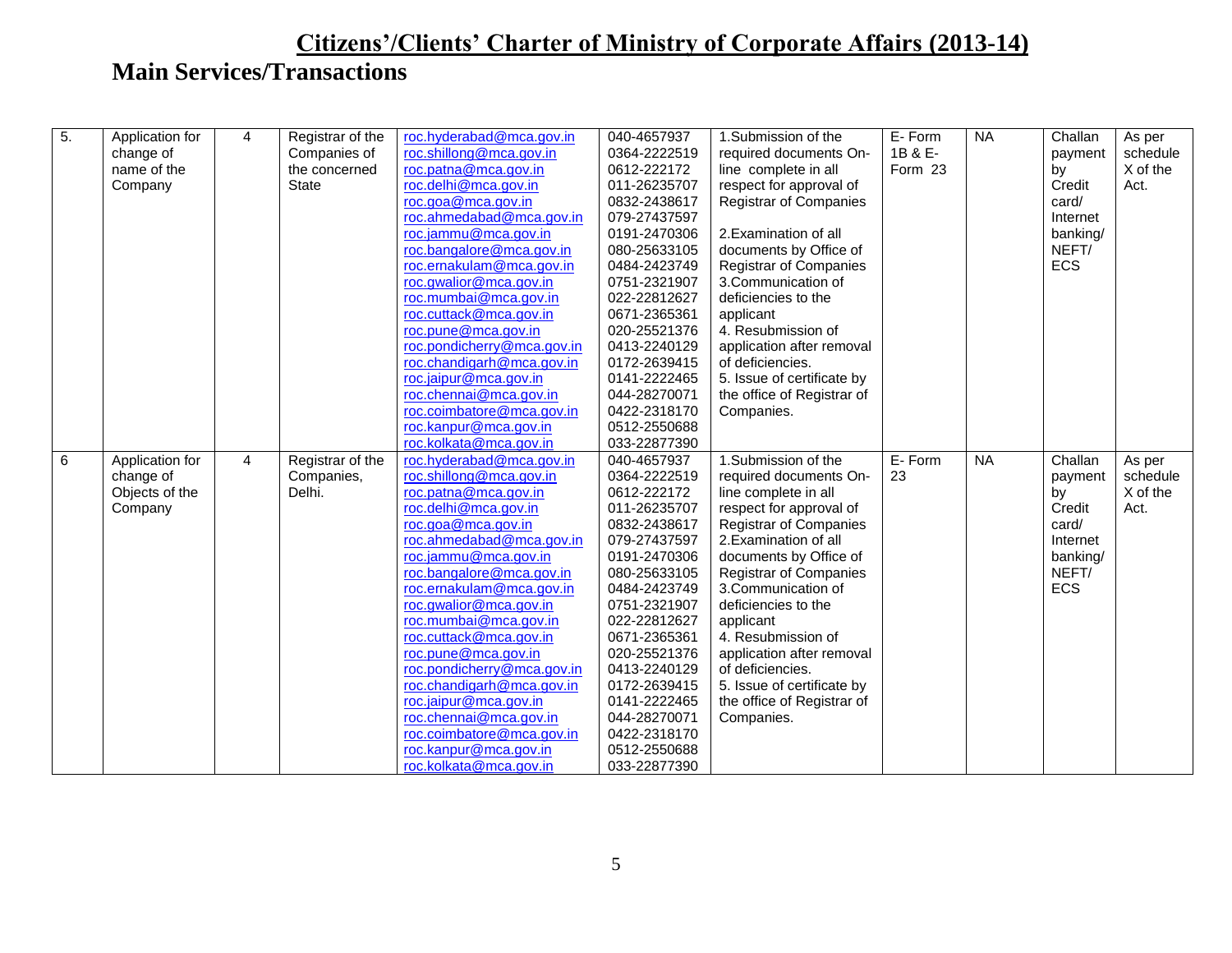| $\overline{7}$ | Application for | $\overline{2}$ |                  | roc.hyderabad@mca.gov.in                        | 040-4657937                  | 1.Submission of the                       | E-Form   | <b>NA</b> | Challan  | As per   |
|----------------|-----------------|----------------|------------------|-------------------------------------------------|------------------------------|-------------------------------------------|----------|-----------|----------|----------|
|                | conversion of   |                |                  | roc.shillong@mca.gov.in                         | 0364-2222519                 | required documents On-                    | 23, E-   |           | payment  | schedule |
|                | Private         |                |                  | roc.patna@mca.gov.in                            | 0612-222172                  | line complete in all                      | Form 622 |           | by       | X of the |
|                | Company to      |                |                  | roc.delhi@mca.gov.in                            | 011-26235707                 | respect for approval of                   |          |           | Credit   | Act.     |
|                | Public          |                |                  | roc.goa@mca.gov.in                              | 0832-2438617                 | <b>Registrar of Companies</b>             |          |           | card/    |          |
|                | company         |                |                  | roc.ahmedabad@mca.gov.in                        | 079-27437597                 | 2. Examination of all                     |          |           | Internet |          |
|                |                 |                |                  | roc.jammu@mca.gov.in                            | 0191-2470306                 | documents by Office of                    |          |           | banking/ |          |
|                |                 |                |                  | roc.bangalore@mca.gov.in                        | 080-25633105                 | <b>Registrar of Companies</b>             |          |           | NEFT/    |          |
|                |                 |                |                  | roc.ernakulam@mca.gov.in                        | 0484-2423749                 | 3.Communication of                        |          |           | ECS      |          |
|                |                 |                |                  | roc.gwalior@mca.gov.in                          | 0751-2321907                 | deficiencies to the                       |          |           |          |          |
|                |                 |                |                  | roc.mumbai@mca.gov.in                           | 022-22812627                 |                                           |          |           |          |          |
|                |                 |                |                  |                                                 |                              | applicant                                 |          |           |          |          |
|                |                 |                |                  | roc.cuttack@mca.gov.in                          | 0671-2365361                 | 4. Resubmission of                        |          |           |          |          |
|                |                 |                |                  | roc.pune@mca.gov.in                             | 020-25521376                 | application after removal                 |          |           |          |          |
|                |                 |                |                  | roc.pondicherry@mca.gov.in                      | 0413-2240129                 | of deficiencies.                          |          |           |          |          |
|                |                 |                |                  | roc.chandigarh@mca.gov.in                       | 0172-2639415                 | 5. Issue of certificate by                |          |           |          |          |
|                |                 |                |                  | roc.jaipur@mca.gov.in                           | 0141-2222465                 | the office of Registrar of                |          |           |          |          |
|                |                 |                |                  | roc.chennai@mca.gov.in                          | 044-28270071                 | Companies.                                |          |           |          |          |
|                |                 |                |                  | roc.coimbatore@mca.gov.in                       | 0422-2318170                 |                                           |          |           |          |          |
|                |                 |                |                  | roc.kanpur@mca.gov.in                           | 0512-2550688                 |                                           |          |           |          |          |
|                |                 |                |                  | roc.kolkata@mca.gov.in                          | 033-22877390                 |                                           |          |           |          |          |
|                |                 |                |                  |                                                 |                              |                                           |          |           |          |          |
| 8              | Application for | 3              | Registrar of the | roc.hyderabad@mca.gov.in                        | 040-4657937                  | 1.Submission of the                       | E-Form   | <b>NA</b> | Challan  | As per   |
|                | conversion of   |                | Companies of     | roc.shillong@mca.gov.in                         | 0364-2222519                 | required documents On-                    | 23, E-   |           | payment  | schedule |
|                | Public          |                | the concerned    | roc.patna@mca.gov.in                            | 0612-222172                  | line complete in all                      | Form 1B  |           | by       | X of the |
|                | Company to      |                | State            | roc.delhi@mca.gov.in                            | 011-26235707                 | respect for approval of                   |          |           | Credit   | Act.     |
|                | Private         |                |                  | roc.goa@mca.gov.in                              | 0832-2438617                 | <b>Registrar of Companies</b>             |          |           | card/    |          |
|                |                 |                |                  | roc.ahmedabad@mca.gov.in                        | 079-27437597                 | 2. Examination of all                     |          |           | Internet |          |
|                | Company         |                |                  | roc.jammu@mca.gov.in                            | 0191-2470306                 | documents by Office of                    |          |           | banking/ |          |
|                |                 |                |                  |                                                 |                              |                                           |          |           | NEFT/    |          |
|                |                 |                |                  | roc.bangalore@mca.gov.in                        | 080-25633105<br>0484-2423749 | <b>Registrar of Companies</b>             |          |           |          |          |
|                |                 |                |                  | roc.ernakulam@mca.gov.in                        |                              | 3.Communication of<br>deficiencies to the |          |           | ECS      |          |
|                |                 |                |                  | roc.gwalior@mca.gov.in                          | 0751-2321907                 |                                           |          |           |          |          |
|                |                 |                |                  | roc.mumbai@mca.gov.in                           | 022-22812627                 | applicant                                 |          |           |          |          |
|                |                 |                |                  | roc.cuttack@mca.gov.in                          | 0671-2365361                 | 4. Resubmission of                        |          |           |          |          |
|                |                 |                |                  | roc.pune@mca.gov.in                             | 020-25521376                 | application after removal                 |          |           |          |          |
|                |                 |                |                  | roc.pondicherry@mca.gov.in                      | 0413-2240129                 | of deficiencies.                          |          |           |          |          |
|                |                 |                |                  | roc.chandigarh@mca.gov.in                       | 0172-2639415                 | 5. Issue of certificate by                |          |           |          |          |
|                |                 |                |                  | roc.jaipur@mca.gov.in                           | 0141-2222465                 | the office of Registrar of                |          |           |          |          |
|                |                 |                |                  | roc.chennai@mca.gov.in                          | 044-28270071                 | Companies.                                |          |           |          |          |
|                |                 |                |                  | roc.coimbatore@mca.gov.in                       | 0422-2318170                 |                                           |          |           |          |          |
|                |                 |                |                  | roc.kanpur@mca.gov.in<br>roc.kolkata@mca.gov.in | 0512-2550688<br>033-22877390 |                                           |          |           |          |          |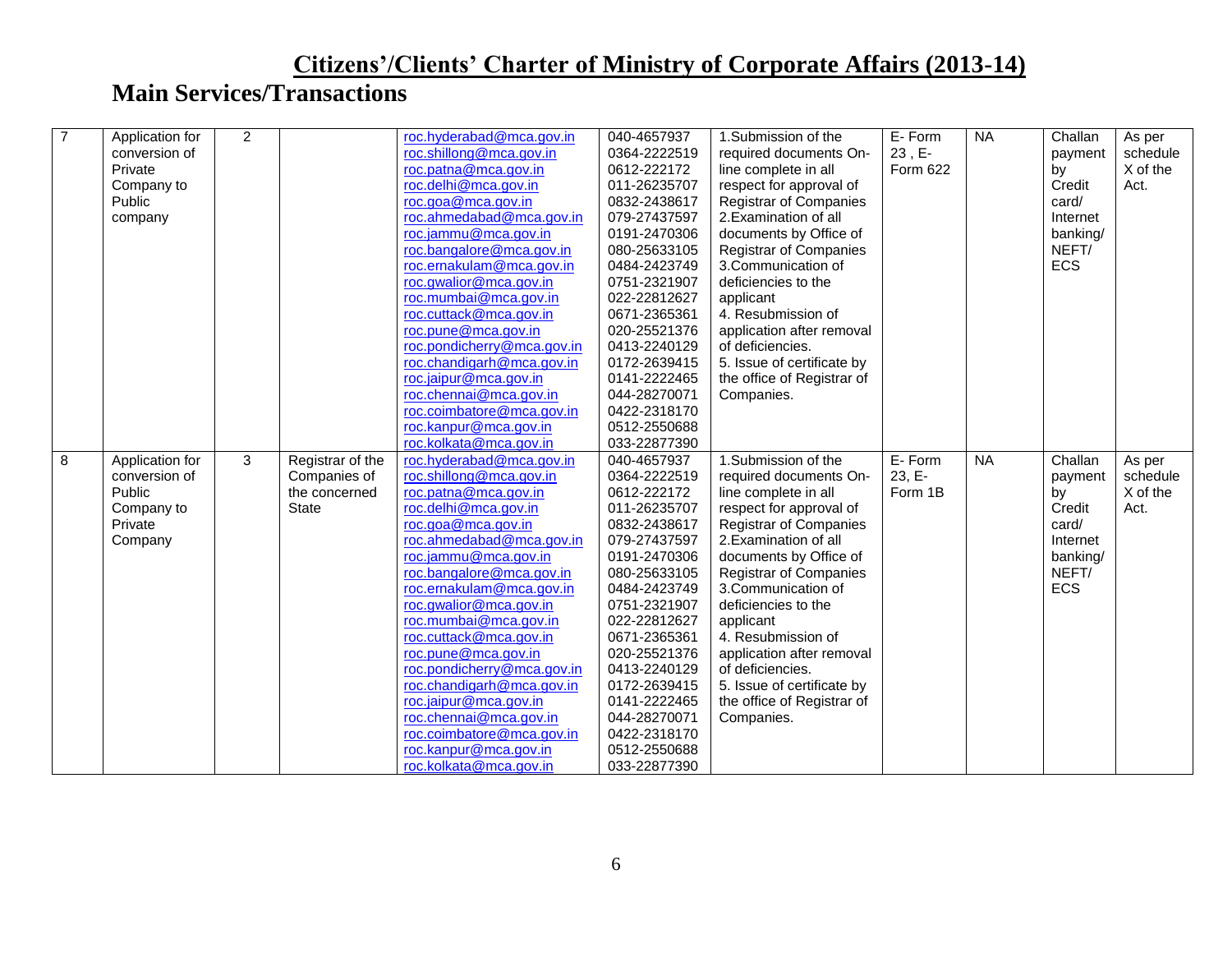| 9.  | Application for | 5              | Registrar of the | roc.hyderabad@mca.gov.in                           | 040-4657937                  | 1. Submission of the       |           |           |            |          |
|-----|-----------------|----------------|------------------|----------------------------------------------------|------------------------------|----------------------------|-----------|-----------|------------|----------|
|     | filing of a     |                | Companies of     | roc.shillong@mca.gov.in                            | 0364-2222519                 | required documents On-     | E-Form 62 | <b>NA</b> | Challan    | As per   |
|     | Prospectus      |                | the concerned    | roc.patna@mca.gov.in                               | 0612-222172                  | line complete in all       |           |           | payment    | schedule |
|     | before issue of |                | <b>State</b>     | roc.delhi@mca.gov.in                               | 011-26235707                 | respects for Approval of   |           |           | by         | X of the |
|     | IPO or FPO/     |                |                  | roc.goa@mca.gov.in                                 | 0832-2438617                 | Registrar of Companies.    |           |           | Credit     | Act.     |
|     | Statement in-   |                |                  | roc.ahmedabad@mca.gov.in                           | 079-27437597                 |                            |           |           | card/      |          |
|     | lieu of         |                |                  | roc.jammu@mca.gov.in                               | 0191-2470306                 | 2. Examination of all      |           |           | Internet   |          |
|     | prospectus      |                |                  | roc.bangalore@mca.gov.in                           | 080-25633105                 | documents by Office of     |           |           | banking/   |          |
|     | (SLP)           |                |                  | roc.ernakulam@mca.gov.in                           | 0484-2423749                 | Registrar of Companies.    |           |           | NEFT/      |          |
|     |                 |                |                  | roc.gwalior@mca.gov.in                             | 0751-2321907                 |                            |           |           | <b>ECS</b> |          |
|     |                 |                |                  | roc.mumbai@mca.gov.in                              | 022-22812627                 | 3. Communication of        |           |           |            |          |
|     |                 |                |                  | roc.cuttack@mca.gov.in                             | 0671-2365361                 | deficiencies in a          |           |           |            |          |
|     |                 |                |                  | roc.pune@mca.gov.in                                | 020-25521376                 | document, if any to the    |           |           |            |          |
|     |                 |                |                  | roc.pondicherry@mca.gov.in                         | 0413-2240129                 | company.                   |           |           |            |          |
|     |                 |                |                  | roc.chandigarh@mca.gov.in                          | 0172-2639415                 |                            |           |           |            |          |
|     |                 |                |                  | roc.jaipur@mca.gov.in                              | 0141-2222465                 | 4. Issue of                |           |           |            |          |
|     |                 |                |                  | roc.chennai@mca.gov.in                             | 044-28270071                 | acknowledgement by         |           |           |            |          |
|     |                 |                |                  |                                                    | 0422-2318170                 |                            |           |           |            |          |
|     |                 |                |                  | roc.coimbatore@mca.gov.in<br>roc.kanpur@mca.gov.in | 0512-2550688                 | the office of Registrar of |           |           |            |          |
|     |                 |                |                  | roc.kolkata@mca.gov.in                             |                              | Companies.                 |           |           |            |          |
|     |                 |                |                  |                                                    | 033-22877390                 |                            |           |           |            |          |
|     |                 |                |                  |                                                    |                              |                            |           |           |            |          |
|     |                 |                |                  |                                                    |                              |                            |           |           |            |          |
| 10. | Application for | $\overline{2}$ | Registrar of the | roc.hyderabad@mca.gov.in                           | 040-4657937                  | 1. Submission of the       | E-Form    | <b>NA</b> | Challan    | As per   |
|     | registration of |                | Companies of     | roc.shillong@mca.gov.in                            | 0364-2222519                 | required documents On-     | 8/10/17   |           | payment    | schedule |
|     | Charge          |                | the concerned    | roc.patna@mca.gov.in                               | 0612-222172                  | line complete in all       |           |           | by         | X of the |
|     | Creation/       |                | <b>State</b>     | roc.delhi@mca.gov.in                               | 011-26235707                 | respects for Approval of   |           |           | Credit     | Act.     |
|     | modification/   |                |                  | roc.goa@mca.gov.in                                 | 0832-2438617                 | Registrar of Companies.    |           |           | card/      |          |
|     | satisfaction    |                |                  | roc.ahmedabad@mca.gov.in                           | 079-27437597                 |                            |           |           | Internet   |          |
|     |                 |                |                  | roc.jammu@mca.gov.in                               | 0191-2470306                 | 2. Examination of all      |           |           | banking/   |          |
|     |                 |                |                  | roc.bangalore@mca.gov.in                           | 080-25633105                 | documents by Office of     |           |           | NEFT/      |          |
|     |                 |                |                  | roc.ernakulam@mca.gov.in                           | 0484-2423749                 | Registrar of Companies.    |           |           | <b>ECS</b> |          |
|     |                 |                |                  | roc.gwalior@mca.gov.in                             | 0751-2321907                 |                            |           |           |            |          |
|     |                 |                |                  | roc.mumbai@mca.gov.in                              | 022-22812627                 | 3. Communication of        |           |           |            |          |
|     |                 |                |                  | roc.cuttack@mca.gov.in                             | 0671-2365361                 | deficiencies, in the       |           |           |            |          |
|     |                 |                |                  | roc.pune@mca.gov.in                                | 020-25521376                 | document to the            |           |           |            |          |
|     |                 |                |                  | roc.pondicherry@mca.gov.in                         | 0413-2240129                 | applicant/company.         |           |           |            |          |
|     |                 |                |                  | roc.chandigarh@mca.gov.in                          | 0172-2639415                 |                            |           |           |            |          |
|     |                 |                |                  | roc.jaipur@mca.gov.in                              | 0141-2222465                 | 4. Issue of certificate by |           |           |            |          |
|     |                 |                |                  | roc.chennai@mca.gov.in                             | 044-28270071                 | the office of Registrar of |           |           |            |          |
|     |                 |                |                  | roc.coimbatore@mca.gov.in                          | 0422-2318170                 | Companies                  |           |           |            |          |
|     |                 |                |                  | roc.kanpur@mca.gov.in<br>roc.kolkata@mca.gov.in    | 0512-2550688<br>033-22877390 |                            |           |           |            |          |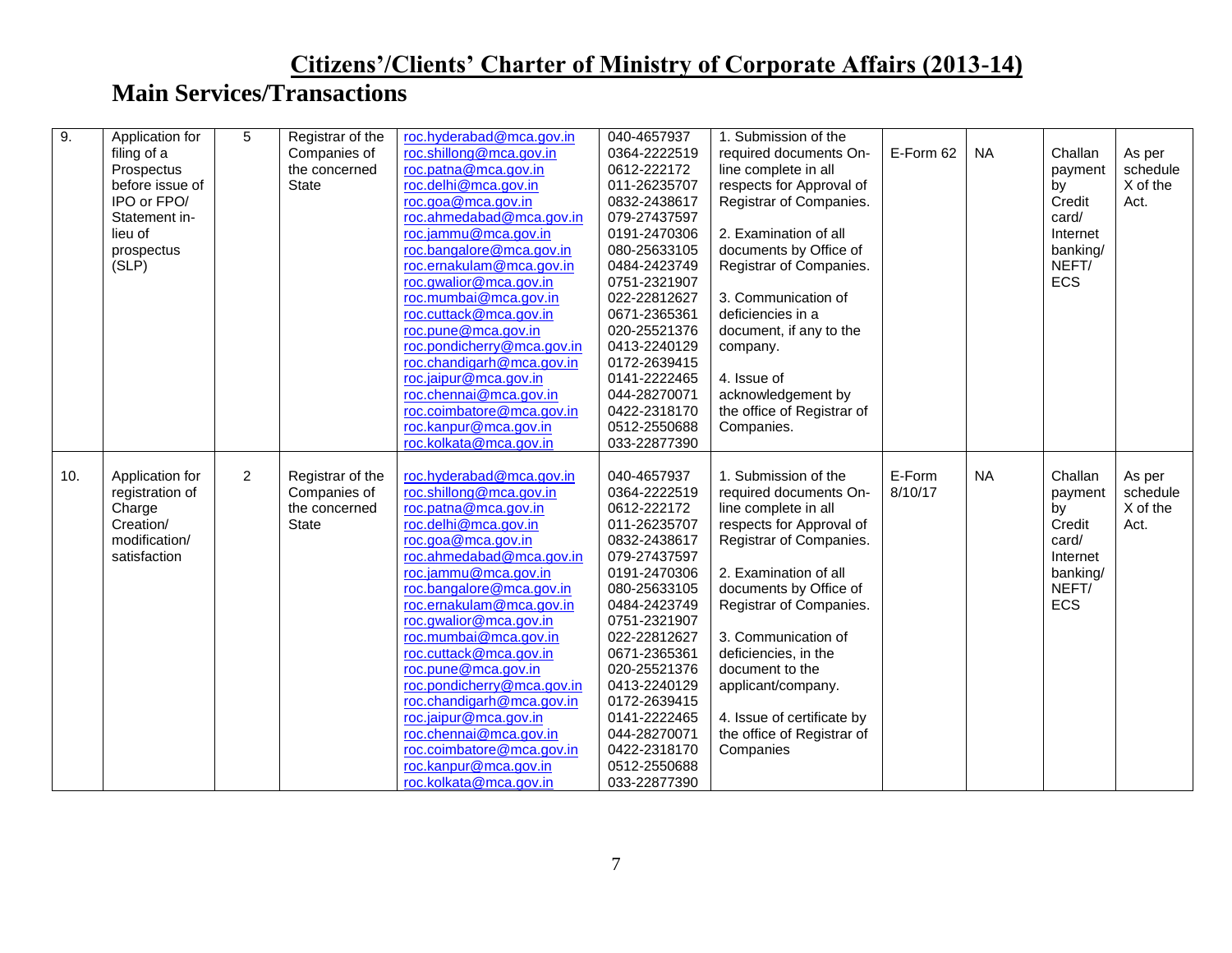| 11 | Application for<br>condonation of<br>delay in filing<br>of charge<br>creation/modifi<br>cation/<br>satisfaction. | $\overline{2}$ | Regional<br>Directors of the<br>concerned<br>region         | rd.east@mca.gov.in<br>rd.north@nic.in<br>rd.northwest@mca.gov.in<br>rd.south@mca.gov.in<br>rd.west@mca.gov.in<br>rd.ser@mca.gov.in<br>rd.ner@mca.gov.in                                                                                                                                                                                                                                                                                                                                                                                 | 033-22877390<br>0120-2445342<br>079-27498725<br>040-24657937<br>022-22817259<br>044-28271737                                                                                                                                                                                                                               | 1. Submission of the<br>required documents On-<br>line complete in all<br>respects for approval of<br><b>Regional Director</b><br>2. Examination of all<br>documents by Office of<br>RDs'.<br>3. Communication of<br>deficiencies, in the<br>document to the<br>applicant/company.<br>4. Issue of Order<br>granting Condonation of<br>delay in filing of charge<br>creation/modification/<br>satisfaction by the office<br>of concerned Regional<br>Director | E-form<br>24AAA | N <sub>A</sub> | Challan<br>payment<br>bv<br>Credit<br>card/<br>Internet<br>banking/<br>NEFT/<br><b>ECS</b> | As per<br>the<br>Compani<br>es (Fees<br>on<br>Applicatio<br>n) Rules,<br>1999. |
|----|------------------------------------------------------------------------------------------------------------------|----------------|-------------------------------------------------------------|-----------------------------------------------------------------------------------------------------------------------------------------------------------------------------------------------------------------------------------------------------------------------------------------------------------------------------------------------------------------------------------------------------------------------------------------------------------------------------------------------------------------------------------------|----------------------------------------------------------------------------------------------------------------------------------------------------------------------------------------------------------------------------------------------------------------------------------------------------------------------------|--------------------------------------------------------------------------------------------------------------------------------------------------------------------------------------------------------------------------------------------------------------------------------------------------------------------------------------------------------------------------------------------------------------------------------------------------------------|-----------------|----------------|--------------------------------------------------------------------------------------------|--------------------------------------------------------------------------------|
| 12 | Application for<br>extension of<br>time to hold<br>AGM/Change<br>of Financial<br>Year.                           | $\overline{c}$ | Registrar of the<br>Companies of<br>the concerned<br>State. | roc.hyderabad@mca.gov.in<br>roc.shillong@mca.gov.in<br>roc.patna@mca.gov.in<br>roc.delhi@mca.gov.in<br>roc.goa@mca.gov.in<br>roc.ahmedabad@mca.gov.in<br>roc.jammu@mca.gov.in<br>roc.bangalore@mca.gov.in<br>roc.ernakulam@mca.gov.in<br>roc.gwalior@mca.gov.in<br>roc.mumbai@mca.gov.in<br>roc.cuttack@mca.gov.in<br>roc.pune@mca.gov.in<br>roc.pondicherry@mca.gov.in<br>roc.chandigarh@mca.gov.in<br>roc.jaipur@mca.gov.in<br>roc.chennai@mca.gov.in<br>roc.coimbatore@mca.gov.in<br>roc.kanpur@mca.gov.in<br>roc.kolkata@mca.gov.in | 040-4657937<br>0364-2222519<br>0612-222172<br>011-26235707<br>0832-2438617<br>079-27437597<br>0191-2470306<br>080-25633105<br>0484-2423749<br>0751-2321907<br>022-22812627<br>0671-2365361<br>020-25521376<br>0413-2240129<br>0172-2639415<br>0141-2222465<br>044-28270071<br>0422-2318170<br>0512-2550688<br>033-22877390 | 1. Submission of the<br>required documents On-<br>line complete in all<br>respects for Approval of<br>Registrar of Companies.<br>2. Examination of all<br>documents by Office of<br>Registrar of Companies.<br>3. Communication of<br>deficiencies, if any to the<br>company.<br>4.Communication of<br>approval by the office of<br>Registrar of Companies.                                                                                                  | E-Form 61       | <b>NA</b>      | Challan<br>payment<br>by<br>Credit<br>card/<br>Internet<br>banking/<br>NEFT/<br>ECS        | As per<br>schedule<br>X of the<br>Act.                                         |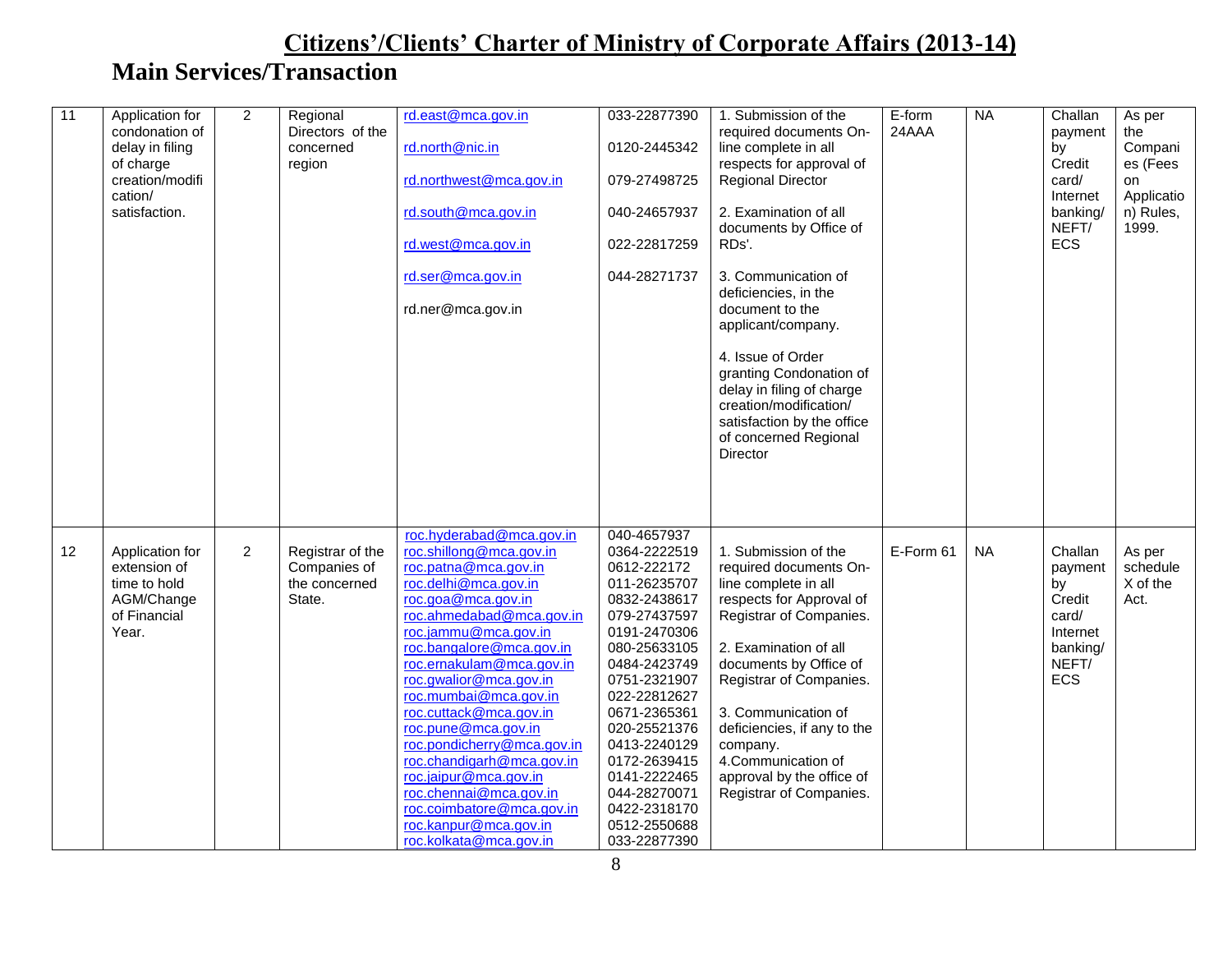| 13. | Application for | $\overline{4}$ | Registrar of the | roc.hyderabad@mca.gov.in   | 040-4657937  | 1. Submission of the          | E-Form 61 | <b>NA</b> | <b>NA</b> | <b>NA</b> |
|-----|-----------------|----------------|------------------|----------------------------|--------------|-------------------------------|-----------|-----------|-----------|-----------|
|     | processing of   |                | Companies of     | roc.shillong@mca.gov.in    | 0364-2222519 | required documents On-        |           |           |           |           |
|     | Scheme of       |                | the concerned    | roc.patna@mca.gov.in       | 0612-222172  | line complete in all          |           |           |           |           |
|     | Arrangement/    |                | State and        | roc.delhi@mca.gov.in       | 011-26235707 | respects for Approval of      |           |           |           |           |
|     | reconstruction/ |                | Regional         | roc.goa@mca.gov.in         | 0832-2438617 | <b>Registrar of Companies</b> |           |           |           |           |
|     | amalgamation    |                | Directors of the | roc.ahmedabad@mca.gov.in   | 079-27437597 | /Regional Directors.          |           |           |           |           |
|     | under           |                | concerned        | roc.jammu@mca.gov.in       | 0191-2470306 |                               |           |           |           |           |
|     | Section         |                | region.          | roc.bangalore@mca.gov.in   | 080-25633105 | 2. Examination of all         |           |           |           |           |
|     | 391/394 of the  |                |                  | roc.ernakulam@mca.gov.in   | 0484-2423749 | documents by Office of        |           |           |           |           |
|     | Act.            |                |                  | roc.gwalior@mca.gov.in     | 0751-2321907 | <b>Registrar of Companies</b> |           |           |           |           |
|     |                 |                |                  | roc.mumbai@mca.gov.in      | 022-22812627 | & submission of report        |           |           |           |           |
|     |                 |                |                  | roc.cuttack@mca.gov.in     | 0671-2365361 | to Regional Directors.        |           |           |           |           |
|     |                 |                |                  | roc.pune@mca.gov.in        | 020-25521376 |                               |           |           |           |           |
|     |                 |                |                  | roc.pondicherry@mca.gov.in | 0413-2240129 | 3. Communication of           |           |           |           |           |
|     |                 |                |                  | roc.chandigarh@mca.gov.in  | 0172-2639415 | deficiencies, if any to the   |           |           |           |           |
|     |                 |                |                  | roc.jaipur@mca.gov.in      | 0141-2222465 | company.                      |           |           |           |           |
|     |                 |                |                  | roc.chennai@mca.gov.in     | 044-28270071 |                               |           |           |           |           |
|     |                 |                |                  | roc.coimbatore@mca.gov.in  | 0422-2318170 | 4. Filing of Affidavit by     |           |           |           |           |
|     |                 |                |                  | roc.kanpur@mca.gov.in      | 0512-2550688 | Regional Directors' to        |           |           |           |           |
|     |                 |                |                  | roc.kolkata@mca.gov.in     | 033-22877390 | Hon'ble High Court of         |           |           |           |           |
|     |                 |                |                  |                            |              | the State concerned.          |           |           |           |           |
|     |                 |                |                  | rd.east@mca.gov.in         | 033-22870383 |                               |           |           |           |           |
|     |                 |                |                  |                            |              | 5. On approval by             |           |           |           |           |
|     |                 |                |                  | rd.north@nic.in            | 0120-2445342 | hon'ble High Court -          |           |           |           |           |
|     |                 |                |                  |                            |              | (i) Company to file Form      |           |           |           |           |
|     |                 |                |                  | rd.northwest@mca.gov.in    | 079-27498725 | 21 with the Registrar of      |           |           |           |           |
|     |                 |                |                  |                            |              | Companies along with          |           |           |           |           |
|     |                 |                |                  | rd.south@mca.gov.in        | 040-24657937 | certified copy of the         |           |           |           |           |
|     |                 |                |                  |                            |              | Hon'ble Court's               |           |           |           |           |
|     |                 |                |                  | rd.west@mca.gov.in         | 022-22817259 | approval.                     |           |           |           |           |
|     |                 |                |                  |                            |              | (ii) Approval given by        |           |           |           |           |
|     |                 |                |                  | rd.ser@mca.gov.in          | 044-28271737 | <b>Registrar of Companies</b> |           |           |           |           |
|     |                 |                |                  |                            |              | for giving effect to the      |           |           |           |           |
|     |                 |                |                  | rd.ner@mca.gov.in          |              | scheme from the date of       |           |           |           |           |
|     |                 |                |                  |                            |              | filing Form 21 by the         |           |           |           |           |
|     |                 |                |                  |                            |              | Company                       |           |           |           |           |
|     |                 |                |                  |                            |              |                               |           |           |           |           |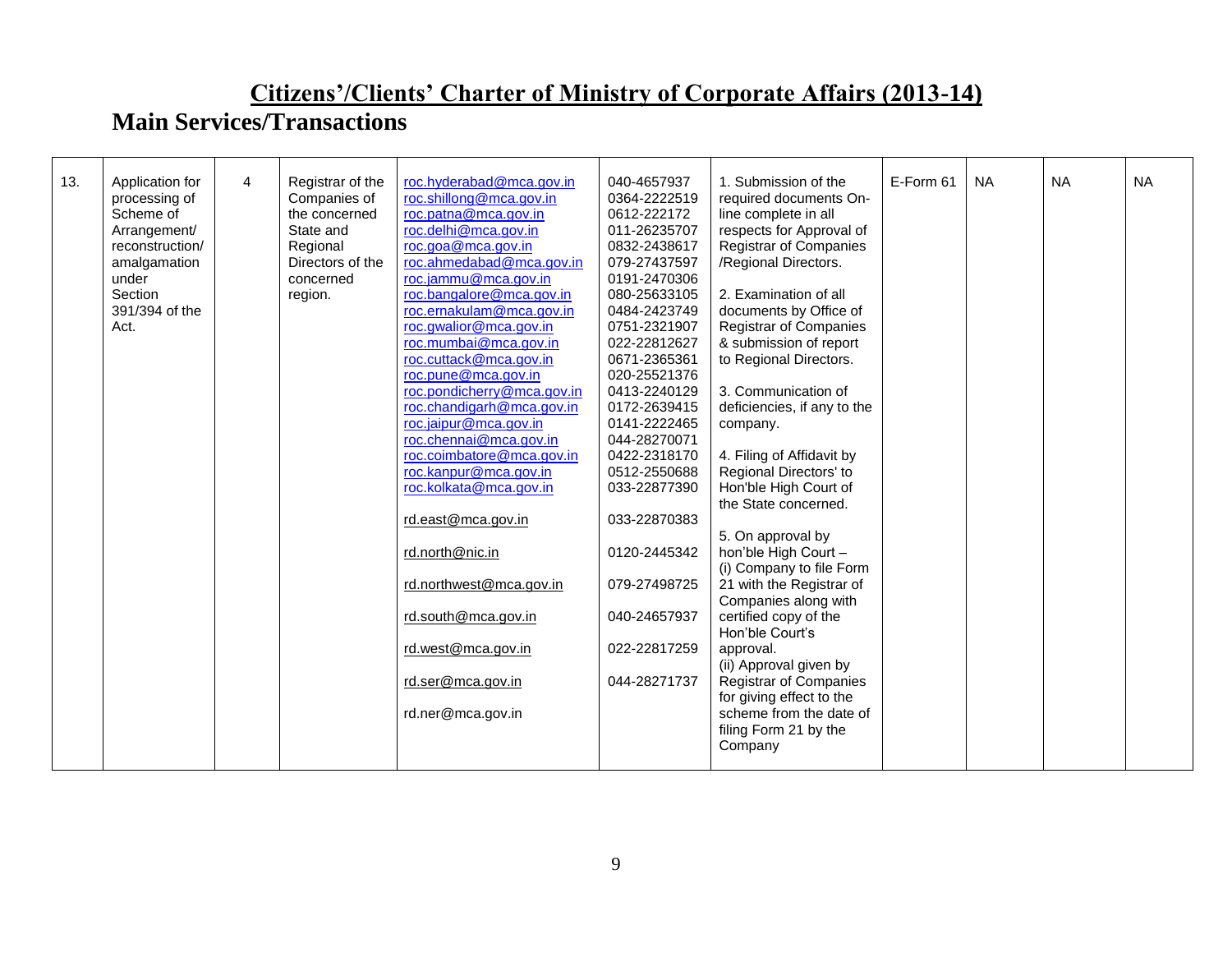| 14 | Application for<br>compounding<br><b>Offences</b><br>under the<br>Companies<br>Act | $\overline{2}$ | Registrar of the<br>Companies of<br>the concerned<br><b>State</b> | roc.hyderabad@mca.gov.in<br>roc.shillong@mca.gov.in<br>roc.patna@mca.gov.in<br>roc.delhi@mca.gov.in<br>roc.goa@mca.gov.in<br>roc.ahmedabad@mca.gov.in<br>roc.jammu@mca.gov.in<br>roc.bangalore@mca.gov.in<br>roc.ernakulam@mca.gov.in<br>roc.qwalior@mca.qov.in<br>roc.mumbai@mca.gov.in<br>roc.cuttack@mca.gov.in<br>roc.pune@mca.gov.in<br>roc.pondicherry@mca.gov.in<br>roc.chandigarh@mca.gov.in<br>roc.jaipur@mca.gov.in<br>roc.chennai@mca.gov.in<br>roc.coimbatore@mca.gov.in<br>roc.kanpur@mca.gov.in<br>roc.kolkata@mca.gov.in | 040-4657937<br>0364-2222519<br>0612-222172<br>011-26235707<br>0832-2438617<br>079-27437597<br>0191-2470306<br>080-25633105<br>0484-2423749<br>0751-2321907<br>022-22812627<br>0671-2365361<br>020-25521376<br>0413-2240129<br>0172-2639415<br>0141-2222465<br>044-28270071<br>0422-2318170<br>0512-2550688<br>033-22877390 | 1. Submission of the<br>required documents On-<br>line complete in all<br>respects for Approval of<br>Registrar of Companies.<br>2. Examination of all<br>documents by Office of<br>Registrar of Companies.<br>3. Communication of<br>deficiencies, if any to the<br>company.<br>4. Forwarding of<br>compounding<br>application with<br><b>Registrar of Companies</b><br>comments to the<br><b>Compounding Authority</b><br>i.e. RD/CLB.<br>5. After compounding of<br>offence, the Company<br>files Form 21 with the<br><b>Registrar of Companies</b><br>which is taken on<br>record.<br>6. If the prosecution has<br>already been done, the<br><b>Registrar of Companies</b><br>files an application with<br>the Code for discharge<br>of the accused. | E-form 61 | <b>NA</b> | <b>NA</b> | <b>NA</b> |
|----|------------------------------------------------------------------------------------|----------------|-------------------------------------------------------------------|-----------------------------------------------------------------------------------------------------------------------------------------------------------------------------------------------------------------------------------------------------------------------------------------------------------------------------------------------------------------------------------------------------------------------------------------------------------------------------------------------------------------------------------------|----------------------------------------------------------------------------------------------------------------------------------------------------------------------------------------------------------------------------------------------------------------------------------------------------------------------------|----------------------------------------------------------------------------------------------------------------------------------------------------------------------------------------------------------------------------------------------------------------------------------------------------------------------------------------------------------------------------------------------------------------------------------------------------------------------------------------------------------------------------------------------------------------------------------------------------------------------------------------------------------------------------------------------------------------------------------------------------------|-----------|-----------|-----------|-----------|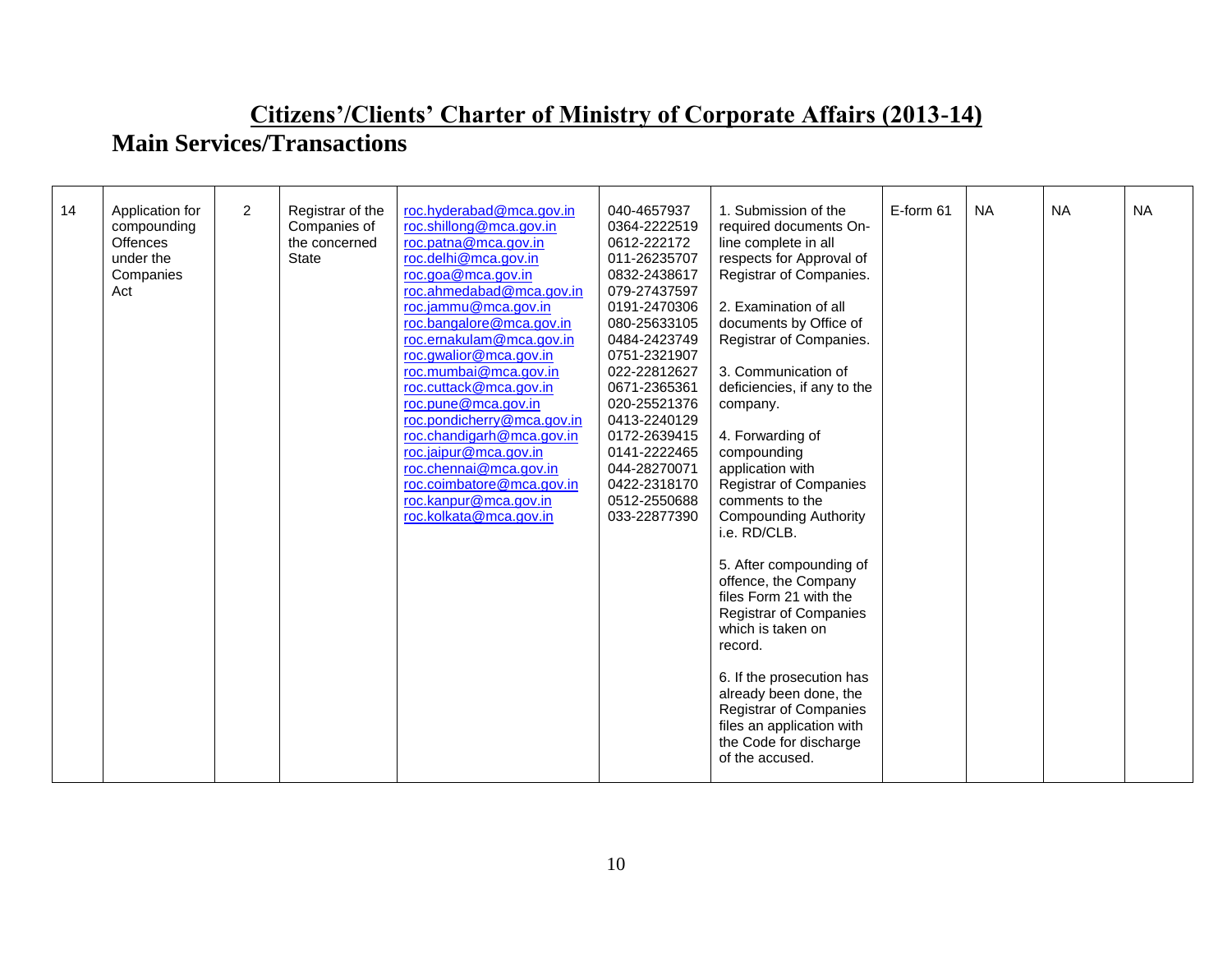| 15 | Application for | $\overline{2}$ | Regional         | rd.east@mca.gov.in      | 033-22870383 |                              | E-form 61 | <b>NA</b> | <b>NA</b> |
|----|-----------------|----------------|------------------|-------------------------|--------------|------------------------------|-----------|-----------|-----------|
|    | compounding     |                | Directors of the |                         |              | 1. Submission of the         |           |           |           |
|    | offence under   |                | concerned        | rd.north@nic.in         | 0120-2445342 | required documents On-       |           |           |           |
|    | Companies Act.  |                | region           |                         |              | line complete in all         |           |           |           |
|    |                 |                |                  | rd.northwest@mca.gov.in | 079-27498725 | respects for Approval of     |           |           |           |
|    |                 |                |                  |                         |              | Regional Directors'.         |           |           |           |
|    |                 |                |                  | rd.south@mca.gov.in     | 040-24657937 |                              |           |           |           |
|    |                 |                |                  |                         |              | 2. Examination of all        |           |           |           |
|    |                 |                |                  | rd.west@mca.gov.in      | 022-22817259 | documents by Office of       |           |           |           |
|    |                 |                |                  | rd.ser@mca.gov.in       | 044-28271737 | Regional Directors'          |           |           |           |
|    |                 |                |                  |                         |              | 3. Communication of          |           |           |           |
|    |                 |                |                  | rd.ner@mca.gov.in       |              | deficiencies, if any to the  |           |           |           |
|    |                 |                |                  |                         |              | company.                     |           |           |           |
|    |                 |                |                  |                         |              |                              |           |           |           |
|    |                 |                |                  |                         |              | 4. Opportunity of being      |           |           |           |
|    |                 |                |                  |                         |              | heard to the applicant.      |           |           |           |
|    |                 |                |                  |                         |              |                              |           |           |           |
|    |                 |                |                  |                         |              | 5. Issue of Compounding      |           |           |           |
|    |                 |                |                  |                         |              | order by imposing            |           |           |           |
|    |                 |                |                  |                         |              | compounding fee by the       |           |           |           |
|    |                 |                |                  |                         |              | office of Regional Director. |           |           |           |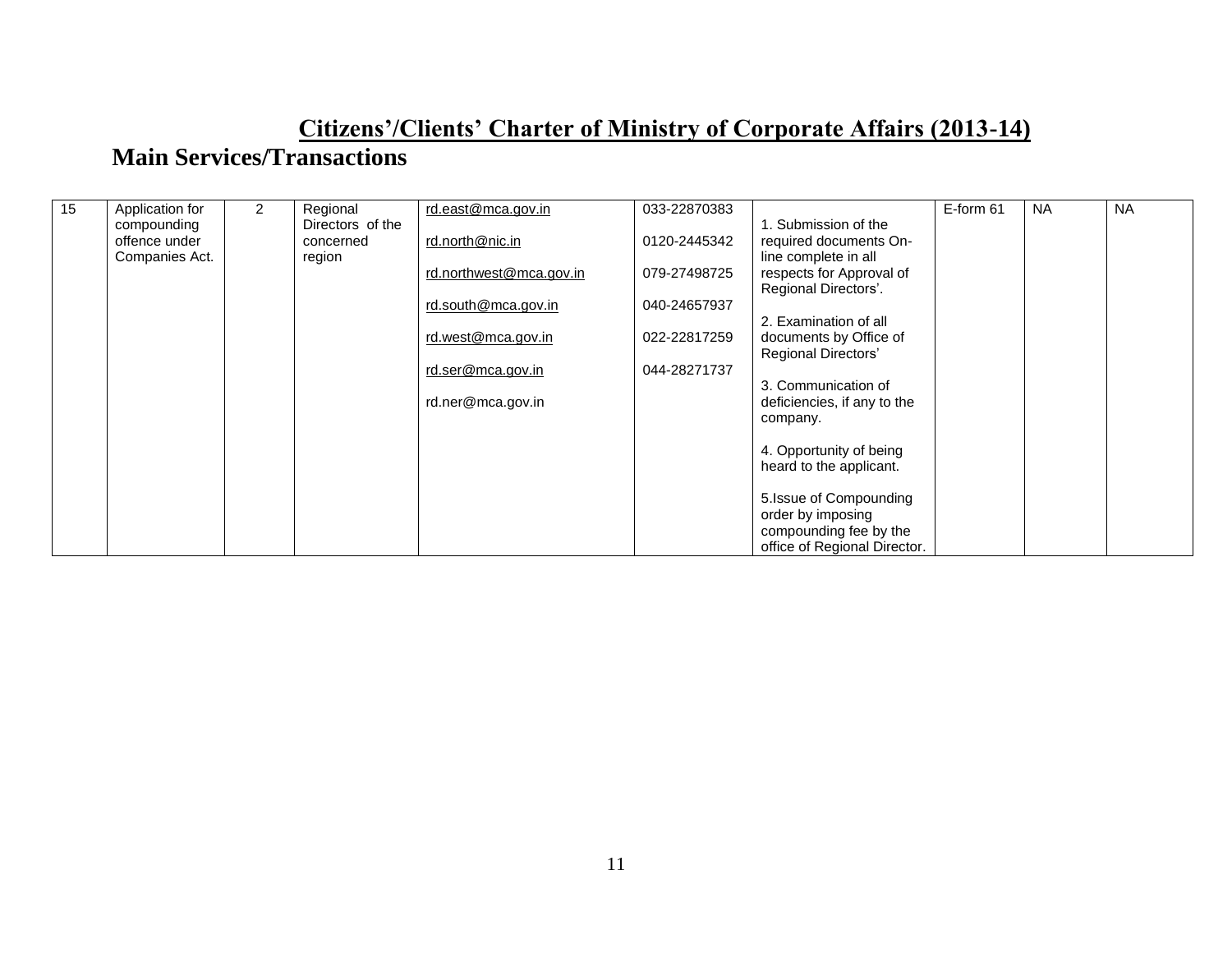| 16 | Application for<br>taking on<br>Record of<br>Court or CLB<br>order.                | $\overline{1}$ | Registrar of the<br>Companies of<br>the concerned<br><b>State</b> | roc.hyderabad@mca.gov.in<br>roc.shillong@mca.gov.in<br>roc.patna@mca.gov.in<br>roc.delhi@mca.gov.in<br>roc.goa@mca.gov.in<br>roc.ahmedabad@mca.gov.in<br>roc.jammu@mca.gov.in<br>roc.bangalore@mca.gov.in<br>roc.ernakulam@mca.gov.in<br>roc.gwalior@mca.gov.in<br>roc.mumbai@mca.gov.in<br>roc.cuttack@mca.gov.in<br>roc.pune@mca.gov.in<br>roc.pondicherry@mca.gov.in<br>roc.chandigarh@mca.gov.in<br>roc.jaipur@mca.gov.in<br>roc.chennai@mca.gov.in<br>roc.coimbatore@mca.gov.in<br>roc.kanpur@mca.gov.in<br>roc.kolkata@mca.gov.in | 040-4657937<br>0364-2222519<br>0612-222172<br>011-26235707<br>0832-2438617<br>079-27437597<br>0191-2470306<br>080-25633105<br>0484-2423749<br>0751-2321907<br>022-22812627<br>0671-2365361<br>020-25521376<br>0413-2240129<br>0172-2639415<br>0141-2222465<br>044-28270071<br>0422-2318170<br>0512-2550688<br>033-22877390 | 1. Submission of the<br>required documents On-<br>line complete in all<br>respects for Approval of<br>Registrar of Companies.<br>2. Examination of all<br>documents by Office of<br>Registrar of Companies.<br>3. Communication of<br>deficiencies, if any to the<br>company.<br>4. Granting of Licence to<br>the applicant by the<br>office of Registrar of<br>Companies.            | Form-21                                                        | <b>NA</b> | Challan<br>payment<br>by Credit<br>card/<br>Internet<br>banking/<br>NEFT/<br>ECS | As per<br>schedu<br>le X of<br>the<br>Act. |
|----|------------------------------------------------------------------------------------|----------------|-------------------------------------------------------------------|-----------------------------------------------------------------------------------------------------------------------------------------------------------------------------------------------------------------------------------------------------------------------------------------------------------------------------------------------------------------------------------------------------------------------------------------------------------------------------------------------------------------------------------------|----------------------------------------------------------------------------------------------------------------------------------------------------------------------------------------------------------------------------------------------------------------------------------------------------------------------------|---------------------------------------------------------------------------------------------------------------------------------------------------------------------------------------------------------------------------------------------------------------------------------------------------------------------------------------------------------------------------------------|----------------------------------------------------------------|-----------|----------------------------------------------------------------------------------|--------------------------------------------|
| 17 | Application for<br>issuance of<br>certified copies<br>of documents<br>of a company | $\mathbf{1}$   | Registrar of the<br>Companies of<br>the concerned<br>region       | roc.hyderabad@mca.gov.in<br>roc.shillong@mca.gov.in<br>roc.patna@mca.gov.in<br>roc.delhi@mca.gov.in<br>roc.goa@mca.gov.in<br>roc.ahmedabad@mca.gov.in<br>roc.jammu@mca.gov.in<br>roc.bangalore@mca.gov.in<br>roc.ernakulam@mca.gov.in<br>roc.gwalior@mca.gov.in<br>roc.mumbai@mca.gov.in<br>roc.cuttack@mca.gov.in<br>roc.pune@mca.gov.in<br>roc.pondicherry@mca.gov.in<br>roc.chandigarh@mca.gov.in<br>roc.jaipur@mca.gov.in<br>roc.chennai@mca.gov.in<br>roc.coimbatore@mca.gov.in<br>roc.kanpur@mca.gov.in<br>roc.kolkata@mca.gov.in | 040-4657937<br>0364-2222519<br>0612-222172<br>011-26235707<br>0832-2438617<br>079-27437597<br>0191-2470306<br>080-25633105<br>0484-2423749<br>0751-2321907<br>022-22812627<br>0671-2365361<br>020-25521376<br>0413-2240129<br>0172-2639415<br>0141-2222465<br>044-28270071<br>0422-2318170<br>0512-2550688<br>033-22877390 | 1. Submission of<br>application alongwith<br>requisite blank Stamp<br>Paper & Court Fee for<br>Approval of Registrar of<br>Companies.<br>2. Examination of all<br>documents by Office of<br>Registrar of Companies.<br>3. Communication of<br>deficiencies, if any to the<br>company.<br>4. Issue of certified copy<br>of the document by the<br>office of Registrar of<br>Companies. | Applicatio<br>supported<br>by proof of<br>fee paid<br>On-line. | <b>NA</b> | Challan<br>payment<br>by Credit<br>card/<br>Internet<br>banking/<br>NEFT/<br>ECS | As per<br>schedu<br>le X of<br>the<br>Act. |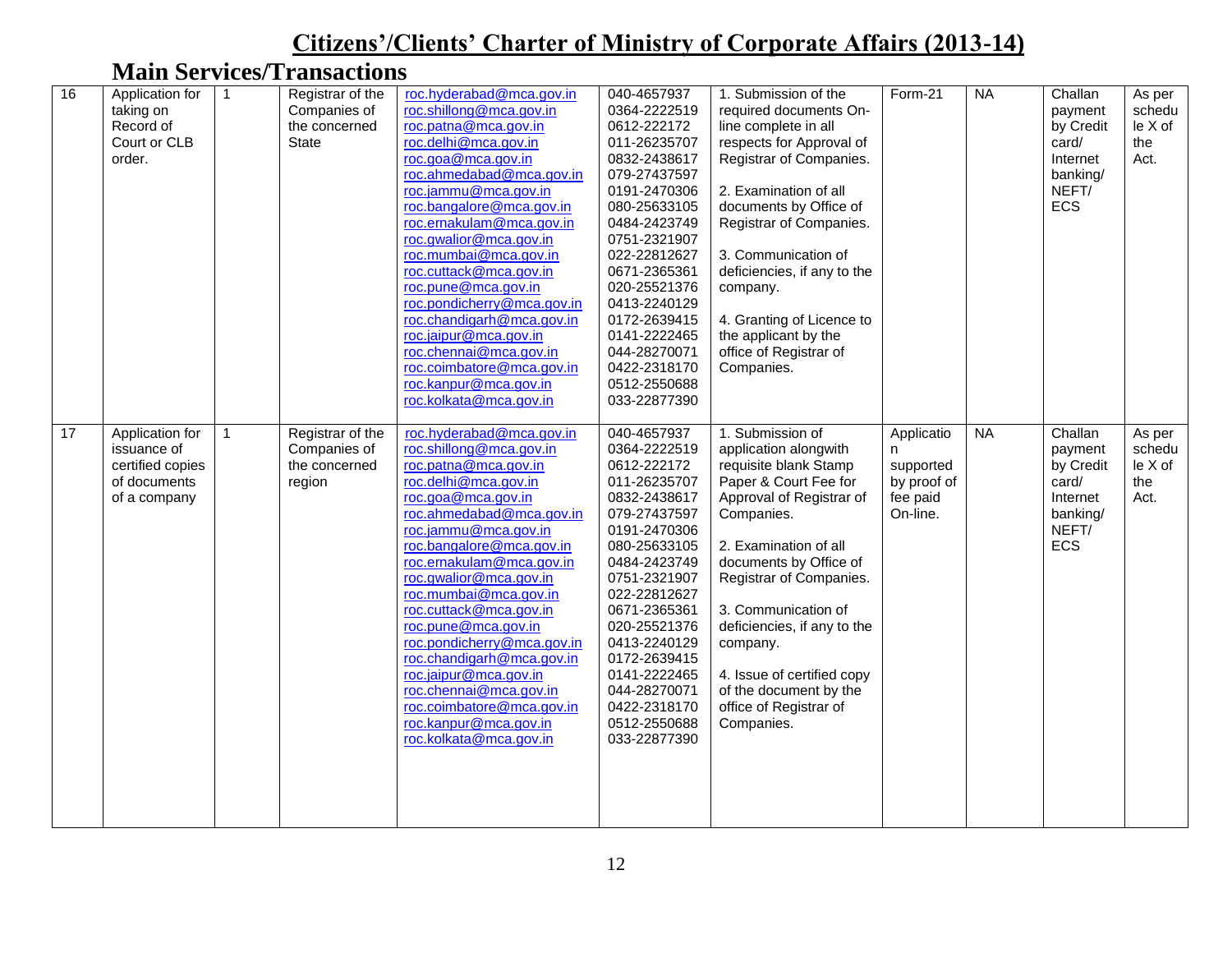| 18 | Application for<br>obtaining<br>Director<br>Identification<br>Number(DIN) | $\overline{2}$ | DIN Cell under<br>supervision of<br>Regional<br>Director (North)  | rd.north@nic.in                                                                                                                                                                                                                                                                                                                                                                                                                                                                                                                         | 0120-2445342                                                                                                                                                                                                                                                                                                               | 1. Submission of the<br>required documents On-<br>line complete in all<br>respects for Approval of<br>DIN Cell, Regional<br>Director(North)<br>2. Examination of all<br>documents by DIN Cell<br>under Regional<br>Director(North)<br>3. Communication of<br>deficiencies, if any to the<br>Applicant.<br>4. Issue of approval<br>letter granting DIN by<br>the office of Regional<br>Director (North) | E-form<br>$DIN-1$           | <b>NA</b> | Challan<br>payment<br>by Credit<br>card/<br>Internet<br>banking/<br>NEFT/<br>ECS        | As per<br><b>DIN</b><br>Rules.                                 |
|----|---------------------------------------------------------------------------|----------------|-------------------------------------------------------------------|-----------------------------------------------------------------------------------------------------------------------------------------------------------------------------------------------------------------------------------------------------------------------------------------------------------------------------------------------------------------------------------------------------------------------------------------------------------------------------------------------------------------------------------------|----------------------------------------------------------------------------------------------------------------------------------------------------------------------------------------------------------------------------------------------------------------------------------------------------------------------------|--------------------------------------------------------------------------------------------------------------------------------------------------------------------------------------------------------------------------------------------------------------------------------------------------------------------------------------------------------------------------------------------------------|-----------------------------|-----------|-----------------------------------------------------------------------------------------|----------------------------------------------------------------|
| 19 | Application for<br>conversion of<br>company to<br><b>LLP</b>              | $\overline{2}$ | Registrar of the<br>Companies of<br>the concerned<br><b>State</b> | roc.hyderabad@mca.gov.in<br>roc.shillong@mca.gov.in<br>roc.patna@mca.gov.in<br>roc.delhi@mca.gov.in<br>roc.goa@mca.gov.in<br>roc.ahmedabad@mca.gov.in<br>roc.jammu@mca.gov.in<br>roc.bangalore@mca.gov.in<br>roc.ernakulam@mca.gov.in<br>roc.gwalior@mca.gov.in<br>roc.mumbai@mca.gov.in<br>roc.cuttack@mca.gov.in<br>roc.pune@mca.gov.in<br>roc.pondicherry@mca.gov.in<br>roc.chandigarh@mca.gov.in<br>roc.jaipur@mca.gov.in<br>roc.chennai@mca.gov.in<br>roc.coimbatore@mca.gov.in<br>roc.kanpur@mca.gov.in<br>roc.kolkata@mca.gov.in | 040-4657937<br>0364-2222519<br>0612-222172<br>011-26235707<br>0832-2438617<br>079-27437597<br>0191-2470306<br>080-25633105<br>0484-2423749<br>0751-2321907<br>022-22812627<br>0671-2365361<br>020-25521376<br>0413-2240129<br>0172-2639415<br>0141-2222465<br>044-28270071<br>0422-2318170<br>0512-2550688<br>033-22877390 | 1. Submission of the<br>required documents On-<br>line complete in all<br>respects for Approval of<br>Registrar of Companies.<br>2. Examination of all<br>documents by Office of<br>Registrar of Companies.<br>3. Communication of<br>deficiencies, if any to the<br>company.<br>4. Issue of Certificate of<br>Conversion by the office<br>of Registrar of<br>Companies.                               | LLP E-<br>Form<br>1/2/17&18 | <b>NA</b> | Challan<br>payment<br>by Credit<br>card/<br>Internet<br>banking/<br>NEFT/<br><b>ECS</b> | As per<br>Annexu<br>re 'A' of<br><b>LLP</b><br>Rules,<br>2009. |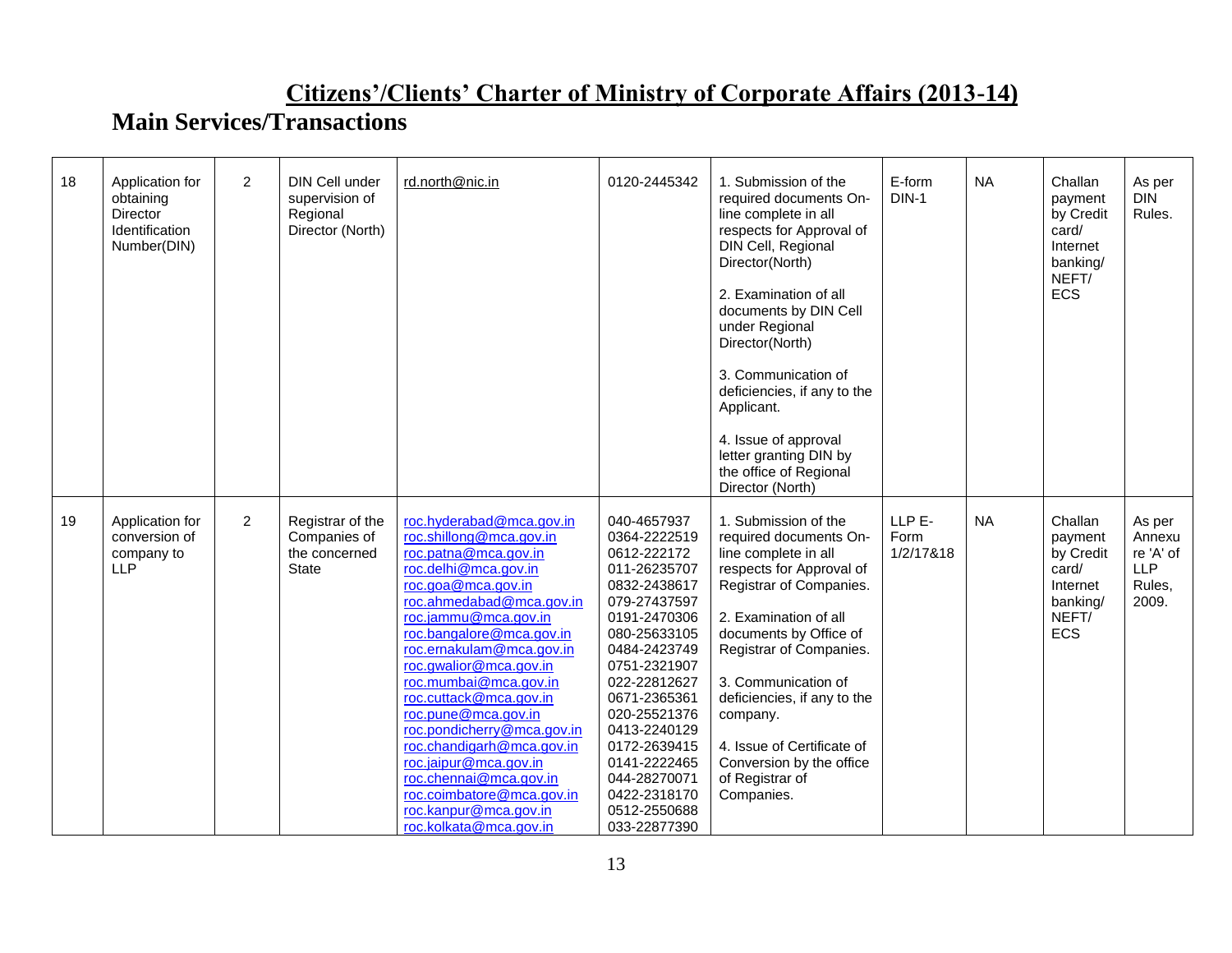| 20 | Application for<br>shifting of<br>registered<br>office of the<br>company from<br>one State to<br>another. | 3              | Regional<br>Directors of the<br>concerned<br>region | rd.east@mca.gov.in<br>rd.north@nic.in<br>rd.northwest@mca.gov.in<br>rd.south@mca.gov.in<br>rd.west@mca.gov.in<br>rd.ser@mca.gov.in<br>rd.ner@mca.gov.in | 033-22870383<br>0120-2445342<br>079-27498725<br>040-24657937<br>022-22817259<br>044-28271737 | 1. Submission of the<br>required documents On-<br>line complete in all<br>respects for Approval of<br>concerned Regional<br>Directors.<br>2. Examination of all<br>documents by Office of<br>concerned Regional<br>Director.<br>3. Communication of<br>deficiencies, if any to the<br>company.<br>4. Issue of Order<br>confirming the change of<br>Registered Office of a<br>Company by the office<br>of Regional Director. | E-Form<br>24AAA | <b>NA</b> | Challan<br>payment<br>by Credit<br>card/<br>Internet<br>banking/<br>NEFT/<br><b>ECS</b> | As per<br>the<br>Compa<br>nies<br>(Fees<br>on<br>Applicat<br>ion)<br>Rules,<br>1999  |
|----|-----------------------------------------------------------------------------------------------------------|----------------|-----------------------------------------------------|---------------------------------------------------------------------------------------------------------------------------------------------------------|----------------------------------------------------------------------------------------------|-----------------------------------------------------------------------------------------------------------------------------------------------------------------------------------------------------------------------------------------------------------------------------------------------------------------------------------------------------------------------------------------------------------------------------|-----------------|-----------|-----------------------------------------------------------------------------------------|--------------------------------------------------------------------------------------|
| 21 | Application for<br>opening of<br>branch(s) by a<br>Nidhi<br>company                                       | $\overline{2}$ | Regional<br>Directors of the<br>concerned<br>region | rd.east@mca.gov.in<br>rd.north@nic.in<br>rd.northwest@mca.gov.in<br>rd.south@mca.gov.in<br>rd.west@mca.gov.in<br>rd.ser@mca.gov.in<br>rd.ner@mca.gov.in | 033-22870383<br>0120-2445342<br>079-27498725<br>040-24657937<br>022-22817259<br>044-28271737 | 1. Submission of the<br>required documents On-<br>line complete in all<br>respects for approval of<br><b>Regional Director</b><br>2. Examination of all<br>documents by Office of<br>Regional Director.<br>3. Communication of<br>deficiencies, if any to the<br>company.<br>4. Permission for<br>opening of Branch by<br>the office of Regional<br>Director.                                                               | E-Form<br>24A   | <b>NA</b> | Challan<br>payment<br>by Credit<br>card/<br>Internet<br>banking/<br>NEFT/<br><b>ECS</b> | As per<br>the<br>Compa<br>nies<br>(Fees<br>on<br>Applicat<br>ion)<br>Rules,<br>1999. |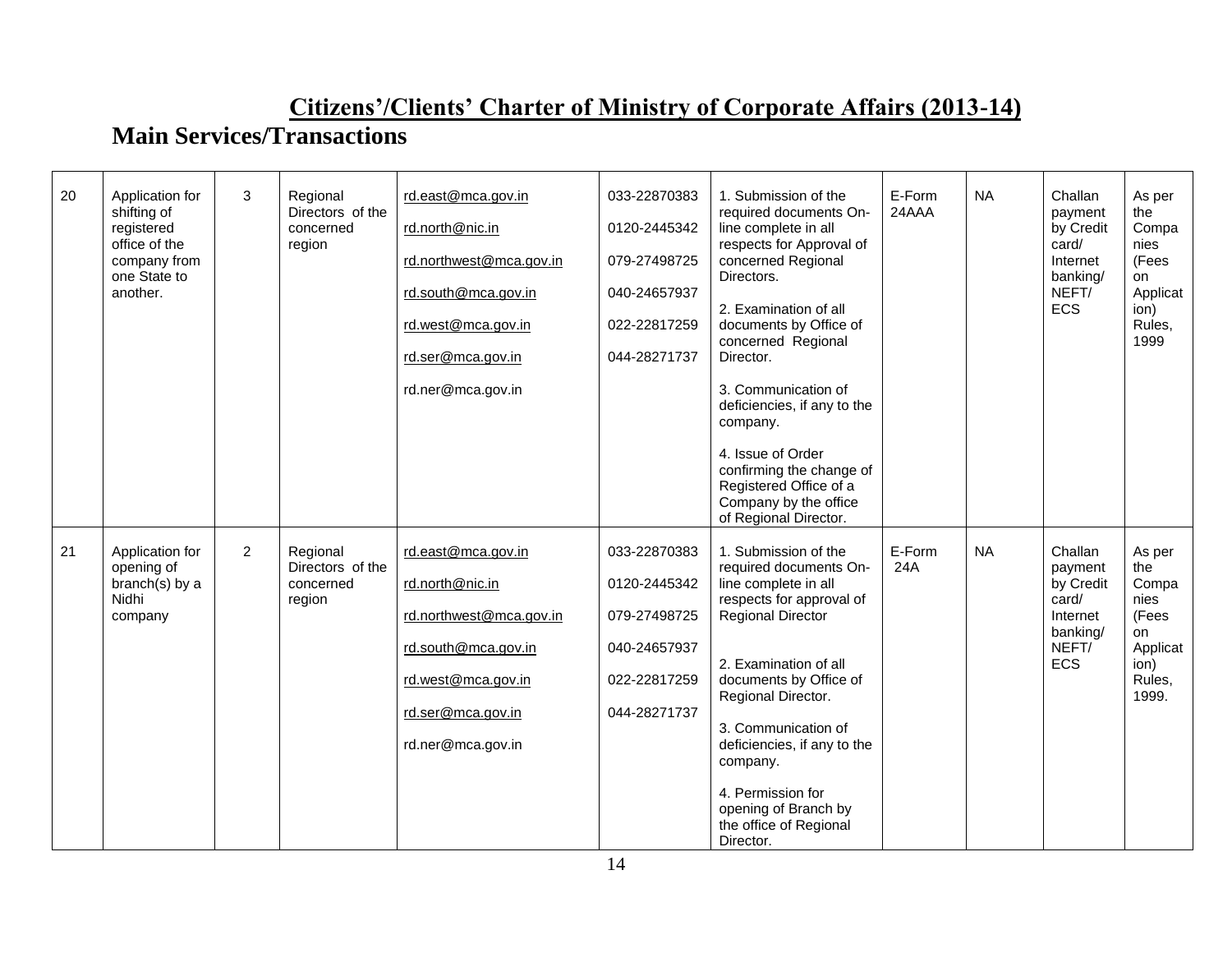| 22 | Application for<br>extension of<br>time and grant<br>of license<br>under section<br>25 of the<br>Companies<br>Act. | $\overline{4}$ | Registrar of the<br>Companies of<br>the concerned<br>State. | roc.hyderabad@mca.gov.in<br>roc.shillong@mca.gov.in<br>roc.patna@mca.gov.in<br>roc.delhi@mca.gov.in<br>roc.goa@mca.gov.in<br>roc.ahmedabad@mca.gov.in<br>roc.jammu@mca.gov.in<br>roc.bangalore@mca.gov.in<br>roc.ernakulam@mca.gov.in<br>roc.gwalior@mca.gov.in<br>roc.mumbai@mca.gov.in<br>roc.cuttack@mca.gov.in<br>roc.pune@mca.gov.in<br>roc.pondicherry@mca.gov.in<br>roc.chandigarh@mca.gov.in<br>roc.jaipur@mca.gov.in<br>roc.chennai@mca.gov.in<br>roc.coimbatore@mca.gov.in<br>roc.kanpur@mca.gov.in<br>roc.kolkata@mca.gov.in | 040-4657937<br>0364-2222519<br>0612-222172<br>011-26235707<br>0832-2438617<br>079-27437597<br>0191-2470306<br>080-25633105<br>0484-2423749<br>0751-2321907<br>022-22812627<br>0671-2365361<br>020-25521376<br>0413-2240129<br>0172-2639415<br>0141-2222465<br>044-28270071<br>0422-2318170<br>0512-2550688<br>033-22877390 | 1. Submission of the<br>required documents On-<br>line complete in all<br>respects for Approval of<br>concerned Registrar of<br>Companies<br>2. Examination of all<br>documents by Office of<br>concerned Registrar of<br>Companies<br>3. Communication of<br>deficiencies, if any to the<br>company.<br>4. Grant of License to<br>the Applicant by the<br>office of Registrar of<br>Companies.                | E-Form<br>24A | <b>NA</b> | Challan<br>payment<br>by Credit<br>card/<br>Internet<br>banking/<br>NEFT/<br>ECS        | As per<br>schedul<br>e X of<br>the Act.                                              |
|----|--------------------------------------------------------------------------------------------------------------------|----------------|-------------------------------------------------------------|-----------------------------------------------------------------------------------------------------------------------------------------------------------------------------------------------------------------------------------------------------------------------------------------------------------------------------------------------------------------------------------------------------------------------------------------------------------------------------------------------------------------------------------------|----------------------------------------------------------------------------------------------------------------------------------------------------------------------------------------------------------------------------------------------------------------------------------------------------------------------------|----------------------------------------------------------------------------------------------------------------------------------------------------------------------------------------------------------------------------------------------------------------------------------------------------------------------------------------------------------------------------------------------------------------|---------------|-----------|-----------------------------------------------------------------------------------------|--------------------------------------------------------------------------------------|
| 23 | Application for<br>removal of<br>Auditor under<br>Section 224 of<br>the Companies<br>Act                           | $\overline{2}$ | Regional<br>Directors of the<br>concerned<br>region         | rd.east@mca.gov.in<br>rd.north@nic.in<br>rd.northwest@mca.gov.in<br>rd.south@mca.gov.in<br>rd.west@mca.gov.in<br>rd.ser@mca.gov.in<br>rd.ner@mca.gov.in                                                                                                                                                                                                                                                                                                                                                                                 | 033-22870383<br>0120-2445342<br>079-27498725<br>040-24657937<br>022-22817259<br>044-28271737                                                                                                                                                                                                                               | 1. Submission of the<br>required documents On-<br>line complete in all<br>respects for Approval of<br>Regional Director.<br>2. Examination of all<br>documents by Office of<br>Regional Director.<br>3. Communication of<br>deficiencies, if any to the<br>firm/company.<br>4. Opportunity of being<br>heard to the applicant &<br>the Auditor.<br>5. Issue of order by the<br>office of Regional<br>Director. | E-Form<br>24A | <b>NA</b> | Challan<br>payment<br>by Credit<br>card/<br>Internet<br>banking/<br>NEFT/<br><b>ECS</b> | As per<br>the<br>Compa<br>nies<br>(Fees<br>on<br>Applicat<br>ion)<br>Rules,<br>1999. |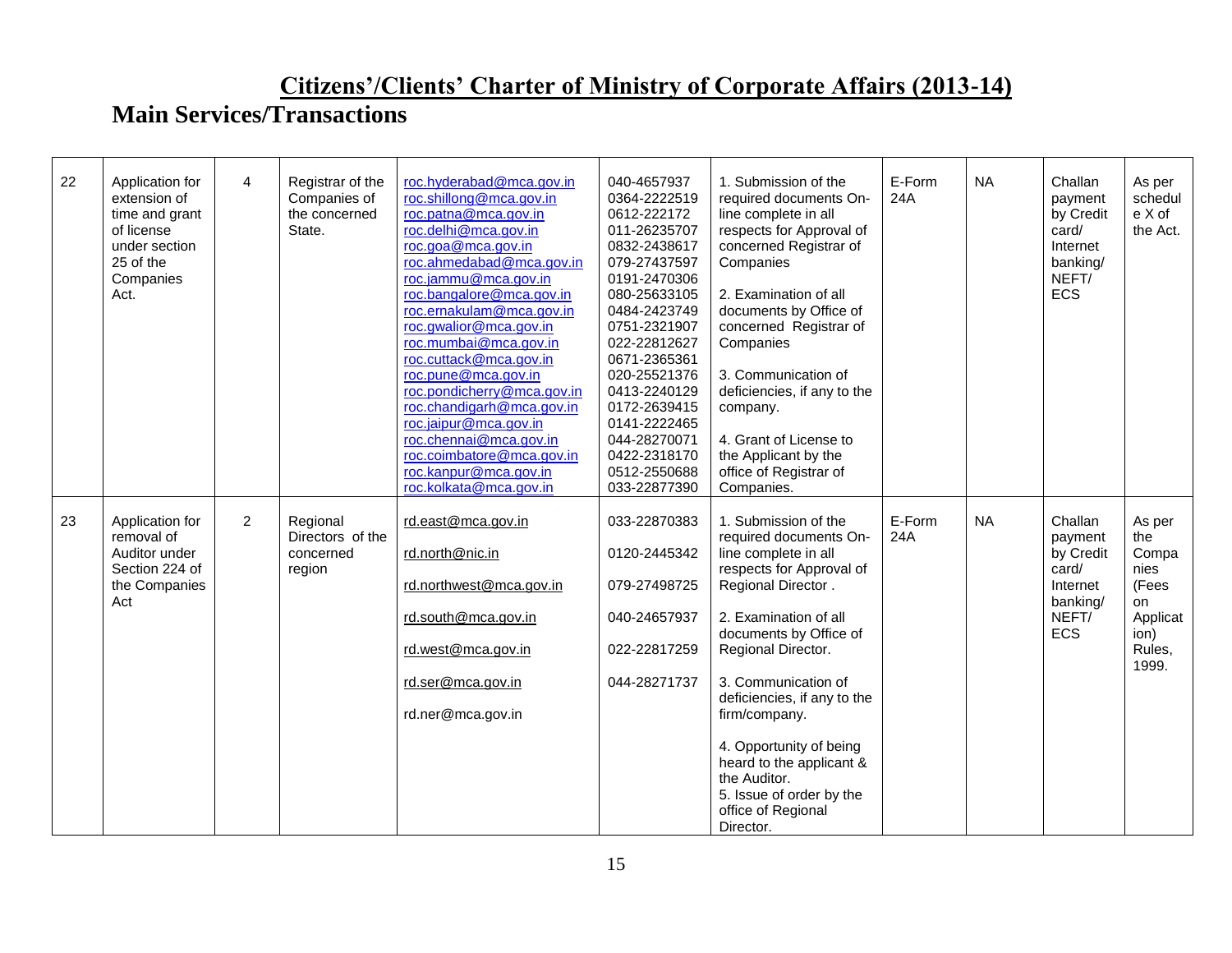| 24 | Application for<br>issue of<br><b>Directions</b><br>under Section<br>22 of the<br>Companies<br>Act relating to<br>name of the<br>Company.                           | $\overline{2}$ | Regional<br>Directors of the<br>concerned<br>region | rd.east@mca.gov.in<br>rd.north@nic.in<br>rd.northwest@mca.gov.in<br>rd.south@mca.gov.in<br>rd.west@mca.gov.in<br>rd.ser@mca.gov.in<br>rd.ner@mca.gov.in | 033-22870383<br>0120-2445342<br>079-27498725<br>040-24657937<br>022-22817259<br>044-28271737 | 1. Submission of the<br>required documents On-<br>line complete in all<br>respects for Approval of<br>Regional Director.<br>2. Examination of all<br>documents by Office of<br>Regional Director.<br>3. Opportunity of being<br>heard to the applicant<br>and respondent<br>4. Issue of Order by the<br>office of Regional<br>Director. | E-Form<br>24A | <b>NA</b> | Challan<br>payment<br>by Credit<br>card/<br>Internet<br>banking/<br>NEFT/<br><b>ECS</b> | As per<br>the<br>Compa<br>nies<br>(Fees<br>on<br>Applicat<br>ion)<br>Rules,<br>1999.  |
|----|---------------------------------------------------------------------------------------------------------------------------------------------------------------------|----------------|-----------------------------------------------------|---------------------------------------------------------------------------------------------------------------------------------------------------------|----------------------------------------------------------------------------------------------|-----------------------------------------------------------------------------------------------------------------------------------------------------------------------------------------------------------------------------------------------------------------------------------------------------------------------------------------|---------------|-----------|-----------------------------------------------------------------------------------------|---------------------------------------------------------------------------------------|
| 25 | Application for<br>seeking<br>approval for<br>entering<br>contract with<br>parties related<br>to Directors of<br>the Companies<br>(under Section<br>297 of the Act) | 3              | Regional<br>Directors of the<br>concerned<br>region | rd.east@mca.gov.in<br>rd.north@nic.in<br>rd.northwest@mca.gov.in<br>rd.south@mca.gov.in<br>rd.west@mca.gov.in<br>rd.ser@mca.gov.in<br>rd.ner@mca.gov.in | 033-22870383<br>0120-2445342<br>079-27498725<br>040-24657937<br>022-22817259<br>044-28271737 | 1. Submission of the<br>required documents On-<br>line complete in all<br>respects for Approval of<br>Regional Director.<br>2. Examination of all<br>documents by Office of<br>Regional Director.<br>3. Communication of<br>deficiencies, if any to the<br>company.<br>4. Issue of approval by<br>the office of Regional<br>Director.   | Form-24A      | <b>NA</b> | Challan<br>payment<br>by Credit<br>card/<br>Internet<br>banking/<br>NEFT/<br><b>ECS</b> | As per<br>the<br>Compa<br>nies<br>(Fees<br>on.<br>Applicat<br>ion)<br>Rules,<br>1999. |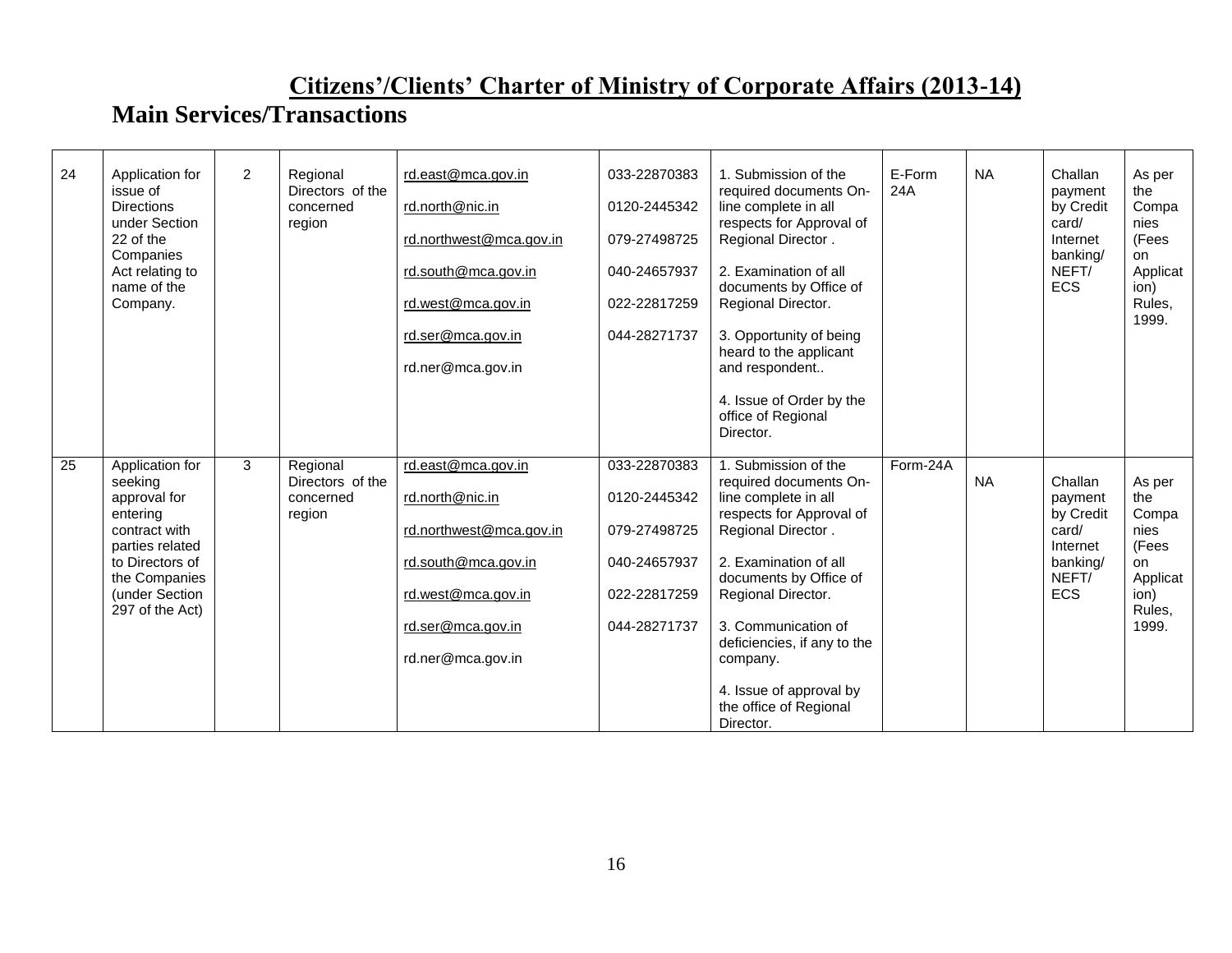| 26 | Application for<br>seeking<br>exemption<br>from<br>disclosure in<br>balance sheet<br>or profit and                              | 3 | Smt. Rita<br>Dogra, Deputy<br>Secretary,<br>Ministry of<br>Corporate<br>Affairs | ritadogra@mca.gov.in | 011-23389227 | 1. Submission of the<br>required documents On-<br>line complete in all<br>respects for approval of<br>Ministry of Corporate<br>Affairs(MCA)                                                                                                                                                                                  | E-Form<br>23AAA | <b>NA</b> | Challan<br>payment<br>by Credit<br>card/<br>Internet<br>banking/<br>NEFT/        | As per<br>the<br>Compa<br>nies<br>(Fees<br>on<br>Applicat                           |
|----|---------------------------------------------------------------------------------------------------------------------------------|---|---------------------------------------------------------------------------------|----------------------|--------------|------------------------------------------------------------------------------------------------------------------------------------------------------------------------------------------------------------------------------------------------------------------------------------------------------------------------------|-----------------|-----------|----------------------------------------------------------------------------------|-------------------------------------------------------------------------------------|
|    | loss account of<br>company<br>(under Section<br>211 of the<br>Act).                                                             |   |                                                                                 |                      |              | 2. Examination of all<br>documents by MCA.<br>3. Communication of<br>deficiencies, if any to the<br>company.                                                                                                                                                                                                                 |                 |           | <b>ECS</b>                                                                       | ion)<br>Rules,<br>1999                                                              |
|    |                                                                                                                                 |   |                                                                                 |                      |              | 4. Issue of approval by<br>the Competent<br>Authority.                                                                                                                                                                                                                                                                       |                 |           |                                                                                  |                                                                                     |
| 27 | Application for<br>approval of<br>Central Govt.<br>for providing of<br>depreciation<br>under Section<br>205 (2c) of the<br>Act. | 3 | Smt. Rita<br>Dogra, Deputy<br>Secretary,<br>Ministry of<br>Corporate<br>Affairs | ritadogra@mca.gov.in | 011-23389227 | 1. Submission of the<br>required documents On-<br>line complete in all<br>respects for approval of<br>Ministry of Corporate<br>Affairs(MCA)<br>2. Examination of all<br>documents by Office of<br>MCA.<br>3. Communication of<br>deficiencies, if any to the<br>company.<br>4. Issue approval of the<br>Competent Authority. | E-Form<br>23AAC | <b>NA</b> | Challan<br>payment<br>by Credit<br>card/<br>Internet<br>banking/<br>NEFT/<br>ECS | As per<br>the<br>Compa<br>nies<br>(Fees<br>on<br>Applicat<br>ion)<br>Rules,<br>1999 |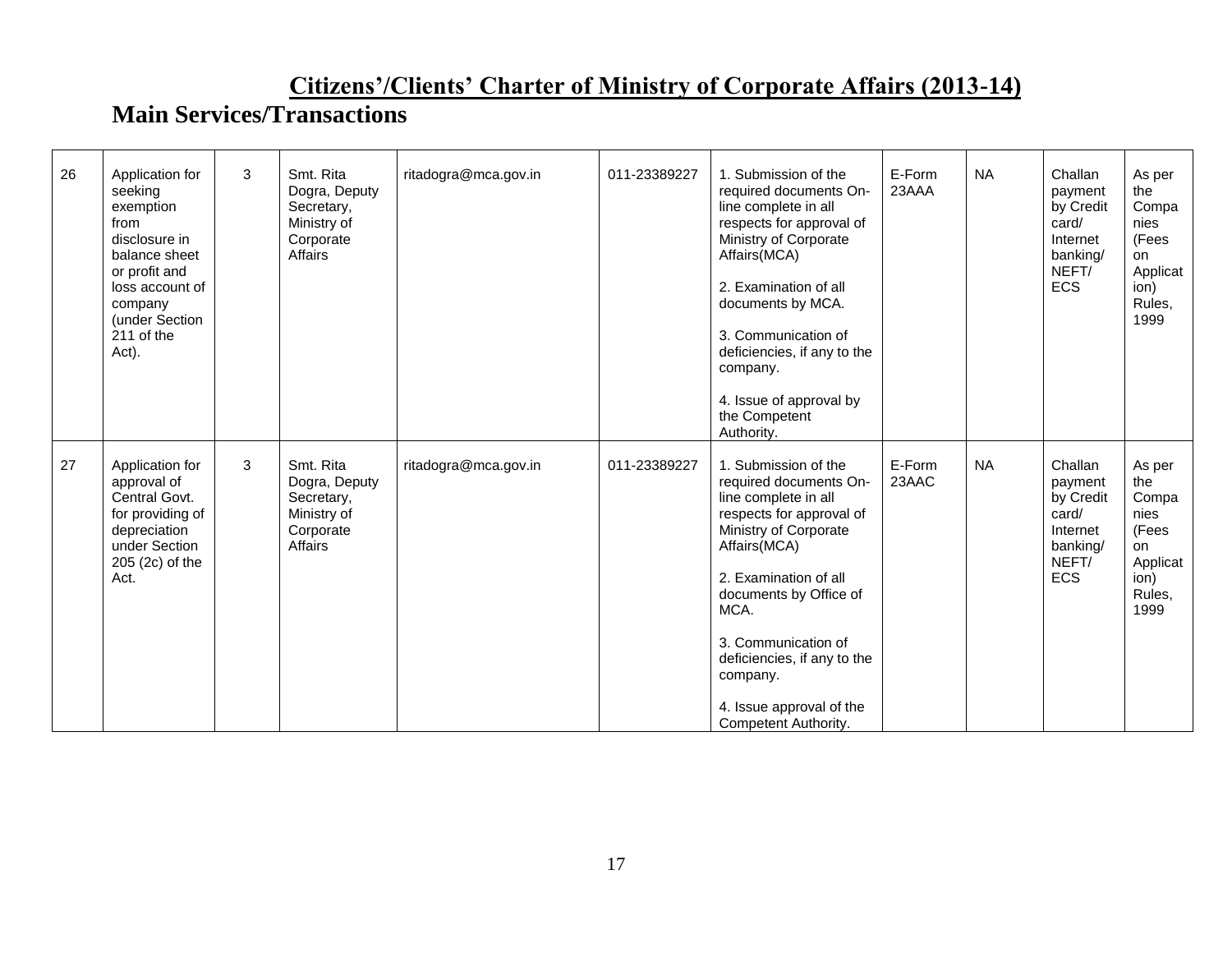| 28 | Application for<br>appointment of<br>cost auditor                                                                                                                   | 1 | Shri Rakesh<br>Pandey,<br>Assistant<br>Director.<br>Ministry of<br>Corporate<br>Affairs | rakesh.pandey@mca.gov.in   | 011-24366348 | 1. Submission of the<br>required documents On-<br>line complete in all<br>respects for Approval of<br>MCA.<br>2. Examination of all<br>documents by Office of<br>Asstt. Director(Audit),<br>MCA.<br>3. Communication of<br>deficiencies, if any to the<br>company.<br>4. Issue approval of the<br>Competent Authority. | E-Form<br>23C  | <b>NA</b> | Challan<br>payment<br>by Credit<br>card/<br>Internet<br>banking/<br>NEFT/<br><b>ECS</b> | As per<br>the<br>Compa<br>nies<br>(Fees<br><b>on</b><br>Applicat<br>ion)<br>Rules,<br>1999 |
|----|---------------------------------------------------------------------------------------------------------------------------------------------------------------------|---|-----------------------------------------------------------------------------------------|----------------------------|--------------|------------------------------------------------------------------------------------------------------------------------------------------------------------------------------------------------------------------------------------------------------------------------------------------------------------------------|----------------|-----------|-----------------------------------------------------------------------------------------|--------------------------------------------------------------------------------------------|
| 29 | Application for<br>giving loans to<br>the directors or<br>the<br>companies/<br>firms and<br>providing<br>security or<br>guarantee in<br>connection<br>with the loan | 3 | Shri L.K.<br>Trivedi, Under<br>Secretary,<br>Ministry of<br>Corporate<br>Affairs        | lakshmi.trivedi@mca.gov.in | 011-23389782 | 1. Submission of the<br>required documents On-<br>line complete in all<br>respects for Approval of<br>MCA.<br>2. Examination of all<br>documents by Office of<br>US(LKT), MCA.<br>3. Communication of<br>deficiencies, if any to the<br>company.<br>4. Issue approval of the<br>Competent Authority.                   | E-Form<br>24AB | <b>NA</b> | Challan<br>payment<br>by Credit<br>card/<br>Internet<br>banking/<br>NEFT/<br><b>ECS</b> | As per<br>the<br>Compa<br>nies<br>(Fees<br><b>on</b><br>Applicat<br>ion)<br>Rules,<br>1999 |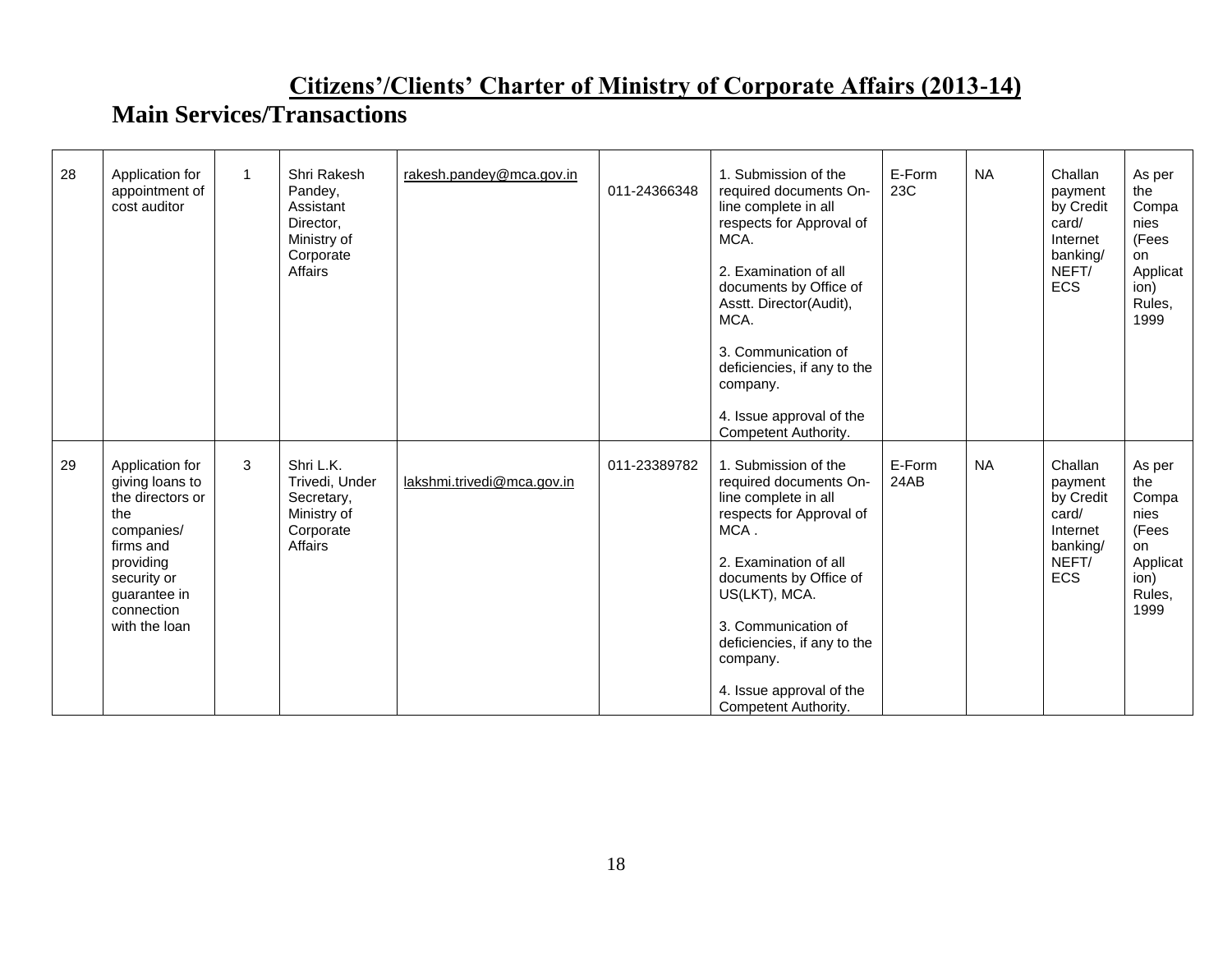| 30 | Application for<br>obtaining prior<br>consent for<br>holding of any<br>office or place<br>of profit in the<br>company by<br>certain<br>persons | 3              | Shri L.K.<br>Trivedi, Under<br>Secretary,<br>Ministry of<br>Corporate<br>Affairs | lakshmi.trivedi@mca.gov.in | 011-23389782 | 1. Submission of the<br>required documents On-<br>line complete in all<br>respects for Approval of<br>MCA.<br>2. Examination of all<br>documents by Office of<br>US(LKT), MCA.<br>3. Communication of<br>deficiencies, if any to the<br>company.<br>4. Issue approval of the<br>Competent Authority. | E-Form<br>24B | <b>NA</b> | Challan<br>payment<br>by Credit<br>card/<br>Internet<br>banking/<br>NEFT/<br><b>ECS</b> | As per<br>the<br>Compa<br>nies<br>(Fees<br>on<br>Applicat<br>ion)<br>Rules,<br>1999  |
|----|------------------------------------------------------------------------------------------------------------------------------------------------|----------------|----------------------------------------------------------------------------------|----------------------------|--------------|------------------------------------------------------------------------------------------------------------------------------------------------------------------------------------------------------------------------------------------------------------------------------------------------------|---------------|-----------|-----------------------------------------------------------------------------------------|--------------------------------------------------------------------------------------|
| 31 | Application for<br>declaration as<br>Nidhi<br>Company<br>(Section 620)                                                                         | $\overline{2}$ | Shri L.K.<br>Trivedi, Under<br>Secretary,<br>Ministry of<br>Corporate<br>Affairs | lakshmi.trivedi@mca.gov.in | 011-23389782 | 1. Submission of the<br>required documents<br>complete in all respects<br>for Approval of MCA<br>2. Examination of all<br>documents by Office of<br>US(LKT), MCA<br>3. Communication of<br>deficiencies, if any to the<br>company.<br>4. Issue approval of the<br>Competent Authority.               | E-Form 63     | <b>NA</b> | Challan<br>payment<br>by Credit<br>card/<br>Internet<br>banking/<br>NEFT/<br><b>ECS</b> | As per<br>the<br>Compa<br>nies<br>(Fees<br>on.<br>Applicat<br>ion)<br>Rules,<br>1999 |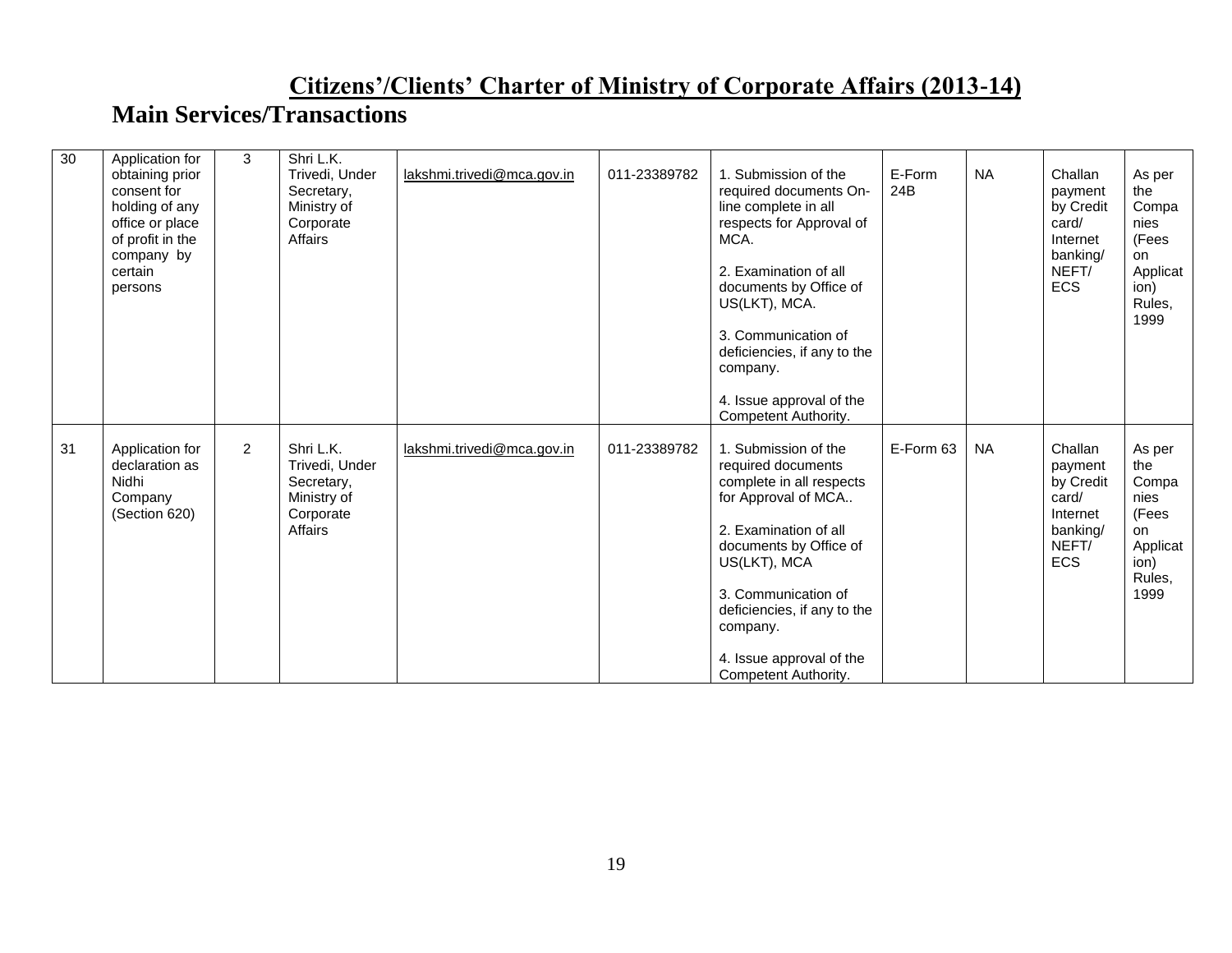| 32 | Application for<br>declaration of<br>dividend out of<br>reserves(Secti<br>on 205 A (3)) | 3 | Shri L.K.Trivedi.<br>Under<br>Secretary,<br>Ministry of<br>Corporate<br>Affairs | lakshmi.trivedi@mca.gov.in | 011-23389782 | 1. Submission of the<br>required documents On-<br>line complete in all<br>respects for Approval of<br>MCA<br>2. Examination of all<br>documents by Office of<br>US(LKT), MCA.<br>3. Communication of<br>deficiencies, if any to the<br>company.<br>4. Issue approval of the<br>Competent Authority. | E-Form as<br>per<br>Declaratio<br>n of<br>dividend<br>out of<br>reserves<br>Rules<br>1975 | <b>NA</b> | Challan<br>payment<br>by Credit<br>card/<br>Internet<br>banking/<br>NEFT/<br><b>ECS</b> | As per<br>the<br>Compa<br>nies<br>(Fees<br>on<br>Applicat<br>ion)<br>Rules,<br>1999 |
|----|-----------------------------------------------------------------------------------------|---|---------------------------------------------------------------------------------|----------------------------|--------------|-----------------------------------------------------------------------------------------------------------------------------------------------------------------------------------------------------------------------------------------------------------------------------------------------------|-------------------------------------------------------------------------------------------|-----------|-----------------------------------------------------------------------------------------|-------------------------------------------------------------------------------------|
| 33 | Application for<br>appointment of<br>sole selling<br>agents by the<br>company           | 3 | Shri L.K.Trivedi,<br>Under<br>Secretary,<br>Ministry of<br>Corporate<br>Affairs | lakshmi.trivedi@mca.gov.in | 011-23389782 | 1. Submission of the<br>required documents On-<br>line complete in all<br>respects for Approval of<br>MCA.<br>2. Examination of all<br>documents by Office of<br>US(LKT), MCA<br>3. Communication of<br>deficiencies, if any to the<br>company.<br>4. Issue approval of the<br>Competent Authority. | E-Form 1                                                                                  | <b>NA</b> | Challan<br>payment<br>by Credit<br>card/<br>Internet<br>banking/<br>NEFT/<br>ECS        | As per<br>the<br>Compa<br>nies<br>(Fees<br>on<br>Applicat<br>ion)<br>Rules,<br>1999 |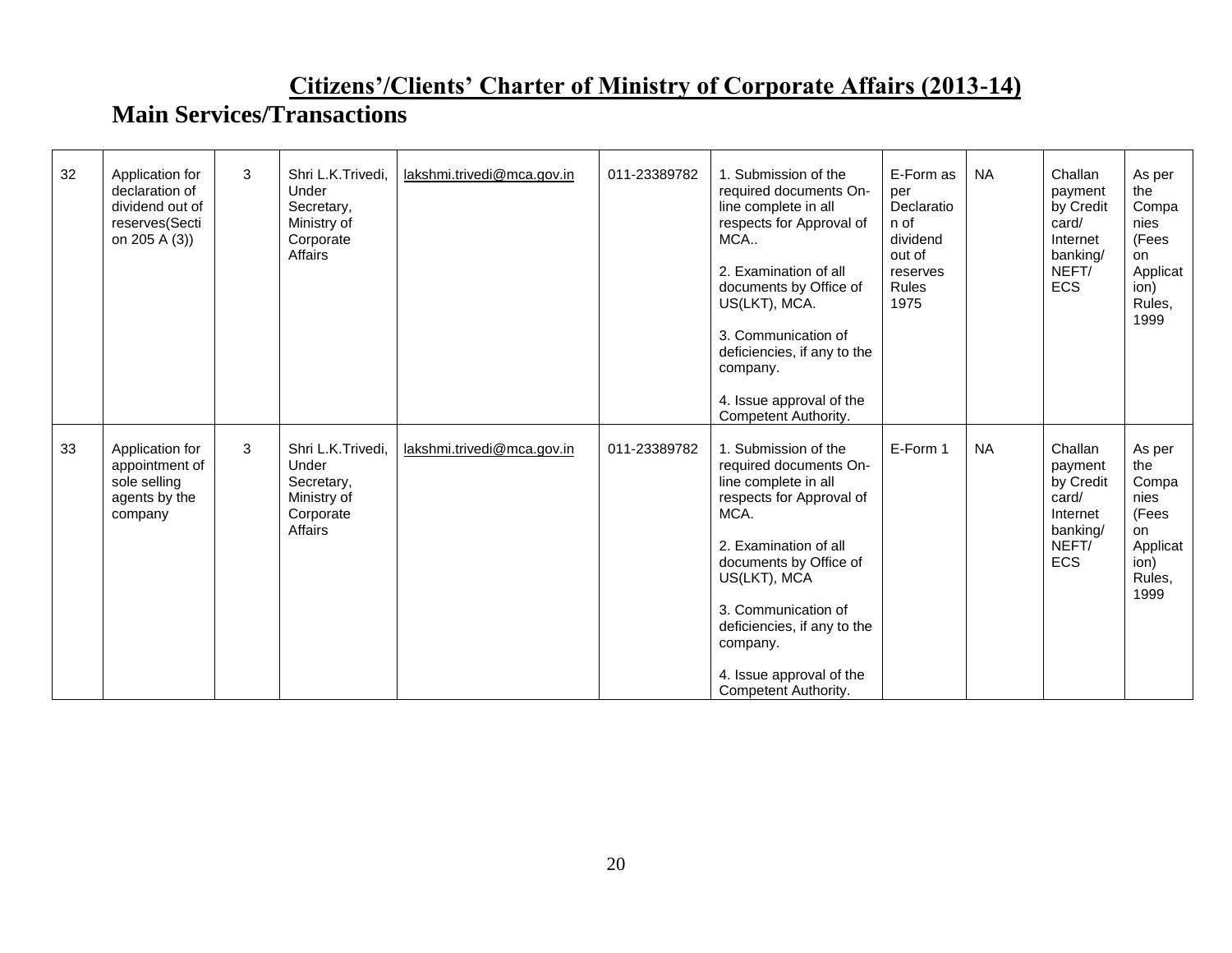| 34 | Application for<br>permission to<br>increase<br>number of<br>directors of the<br>company<br>beyond 12<br>directors<br>(Section 259)                                                                                                                                                                                                 | $\overline{4}$ | Shri L.K.Trivedi,<br>Under<br>Secretary,<br>Ministry of<br>Corporate<br>Affairs | lakshmi.trivedi@mca.gov.in | 011-23389782 | 1. Submission of the<br>required documents On-<br>line complete in all<br>respects for Approval of<br>MCA<br>2. Examination of all<br>documents by Office of<br>US(LKT), MCA.<br>3. Communication of<br>deficiencies, if any to the<br>company.<br>4. Issue approval of the<br>Competent Authority. | E-Form 24     | <b>NA</b> | Challan<br>payment<br>by Credit<br>card/<br>Internet<br>banking/<br>NEFT/<br><b>ECS</b> | As per<br>the<br>Compa<br>nies<br>(Fees<br>on<br>Applicat<br>ion)<br>Rules,<br>1999 |
|----|-------------------------------------------------------------------------------------------------------------------------------------------------------------------------------------------------------------------------------------------------------------------------------------------------------------------------------------|----------------|---------------------------------------------------------------------------------|----------------------------|--------------|-----------------------------------------------------------------------------------------------------------------------------------------------------------------------------------------------------------------------------------------------------------------------------------------------------|---------------|-----------|-----------------------------------------------------------------------------------------|-------------------------------------------------------------------------------------|
| 35 | Application for<br>appointment or<br>reappointment<br>and<br>remuneration<br>or increase in<br>remuneration<br>or waiver for<br>excess or over<br>payment to<br>managing or<br>whole-time<br>director(s) or<br>manager and<br>commission or<br>remuneration<br>or expression<br>of opinion to<br>directors<br>(Section 198/<br>309) | $\overline{4}$ | Shri L.K.Trivedi,<br>Under<br>Secretary,<br>Ministry of<br>Corporate<br>Affairs | lakshmi.trivedi@mca.gov.in | 011-23389782 | 1. Submission of the<br>required documents On-<br>line complete in all<br>respects for Approval of<br>MCA<br>2. Examination of all<br>documents by Office of<br>US(LKT), MCA.<br>3. Communication of<br>deficiencies, if any to the<br>company.<br>4. Issue approval of the<br>Competent Authority. | E-Form<br>25A | <b>NA</b> | Challan<br>payment<br>by Credit<br>card/<br>Internet<br>banking/<br>NEFT/<br><b>ECS</b> | As per<br>the<br>Compa<br>nies<br>(Fees<br>on<br>Applicat<br>ion)<br>Rules,<br>1999 |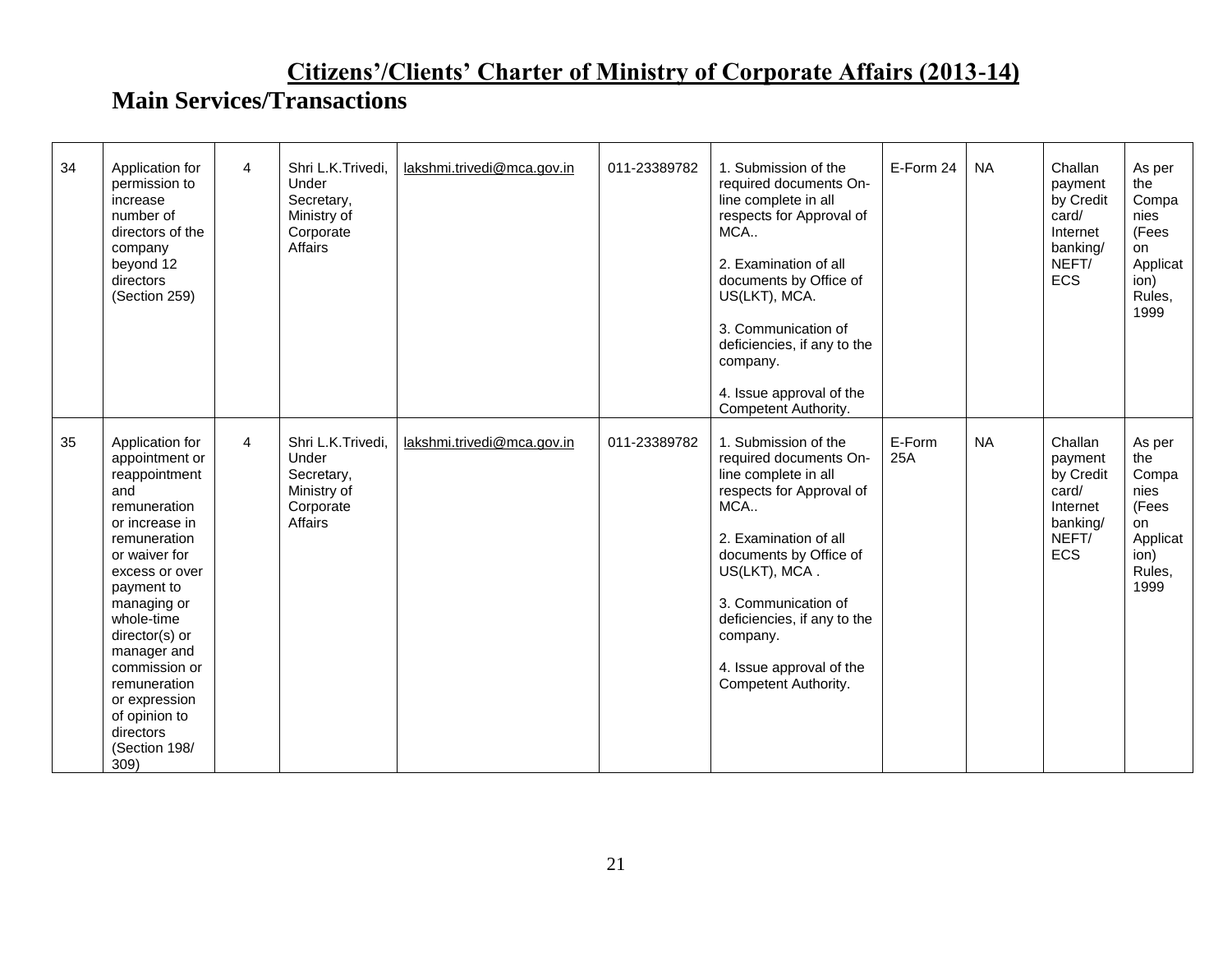| 36 | Application for<br>amendment of<br>provisions<br>relating to<br>managing,<br>whole time or<br>non rotational<br>director<br>(Section 309) | 3 | Shri L.K.Trivedi.<br>Under<br>Secretary,<br>Ministry of<br>Corporate<br>Affairs | lakshmi.trivedi@mca.gov.in        | 011-23389782 | 1. Submission of the<br>required documents On-<br>line complete in all<br>respects for Approval of<br><b>MCA</b><br>2. Examination of all<br>documents by Office of<br>US(LKT), MCA.<br>3. Communication of<br>deficiencies, if any to the<br>company.<br>4. Issue approval of the<br>Competent Authority. | E-Form<br>25B                   | <b>NA</b> | Challan<br>payment<br>by Credit<br>card/<br>Internet<br>banking/<br>NEFT/<br><b>ECS</b> | As per<br>the<br>Compa<br>nies<br>(Fees<br>on<br>Applicat<br>ion)<br>Rules,<br>1999. |
|----|-------------------------------------------------------------------------------------------------------------------------------------------|---|---------------------------------------------------------------------------------|-----------------------------------|--------------|------------------------------------------------------------------------------------------------------------------------------------------------------------------------------------------------------------------------------------------------------------------------------------------------------------|---------------------------------|-----------|-----------------------------------------------------------------------------------------|--------------------------------------------------------------------------------------|
| 37 | Investor<br>Grievance<br>Redressal                                                                                                        | 3 | Shri B.P. Bimal.<br>Under<br>Secretary,<br>Ministry of<br>Corporate<br>Affairs  | balramprasadbimal@<br>yahoo.co.in | 011-33073017 | 1. Submission of the<br>Grievances/ Complaints<br>On-line.<br>2. Examination of<br>Grievances/ Complaints<br>in the Ministry of<br>Corporate Affairs.<br>3. Reply to the applicant                                                                                                                         | Grievance<br>Redressal<br>Forms | <b>NA</b> | <b>NA</b>                                                                               | <b>NA</b>                                                                            |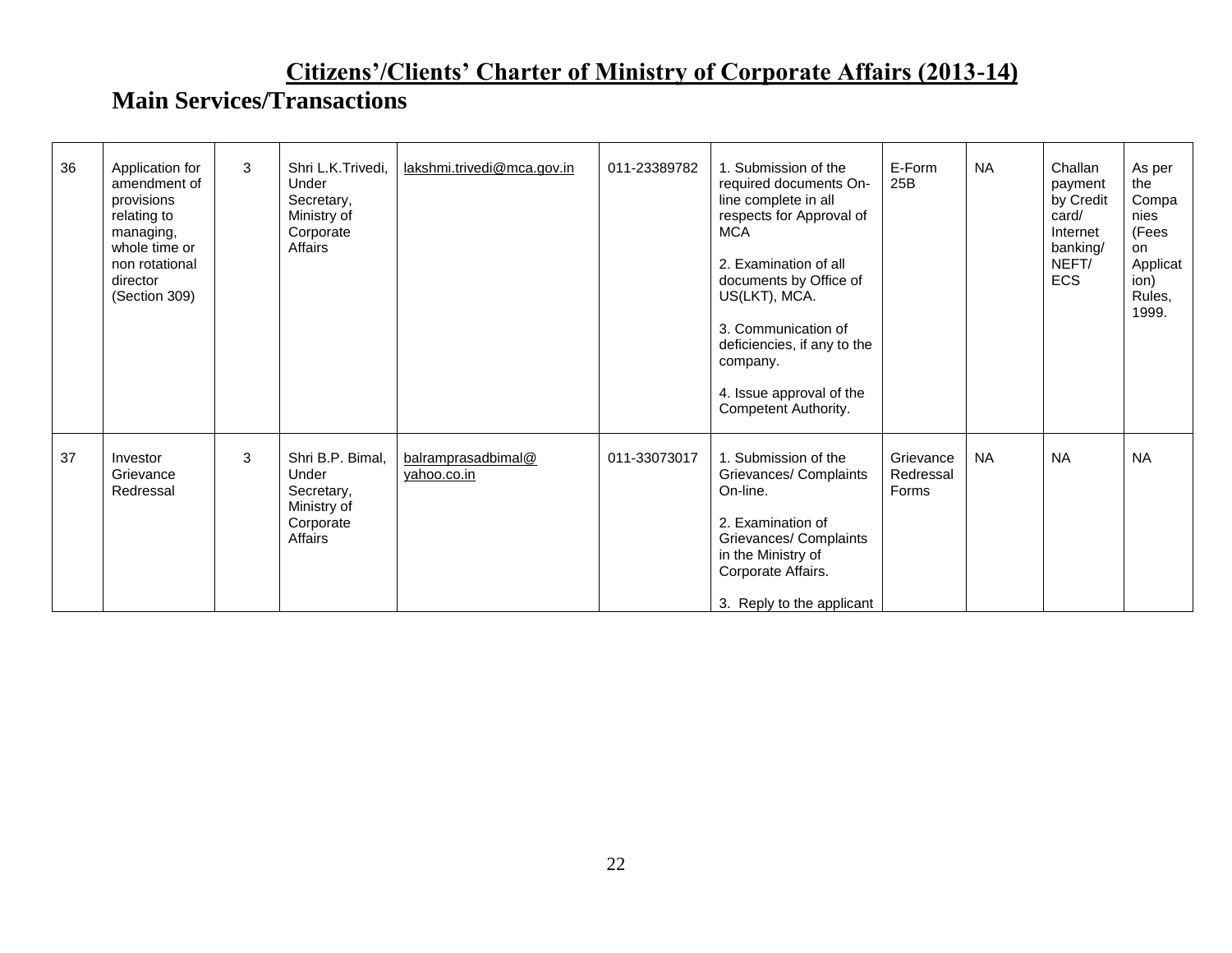| -38 | Other<br>Grievances/<br>Complaints<br>related to MCA-<br>21 | Shri Shyam<br>Sundar,<br>Deputy Director,<br>Ministry of<br>Corporate Affairs | shyam.sunder@mca.gov.in | . Submission of the d<br>Grievances/ Complaints On-<br>line.<br>2. Examination of<br>Grievances/ Complaints in<br>Ministry of Corporate Affairs. |  |
|-----|-------------------------------------------------------------|-------------------------------------------------------------------------------|-------------------------|--------------------------------------------------------------------------------------------------------------------------------------------------|--|
|     |                                                             |                                                                               |                         | 3. Reply to the applicant.                                                                                                                       |  |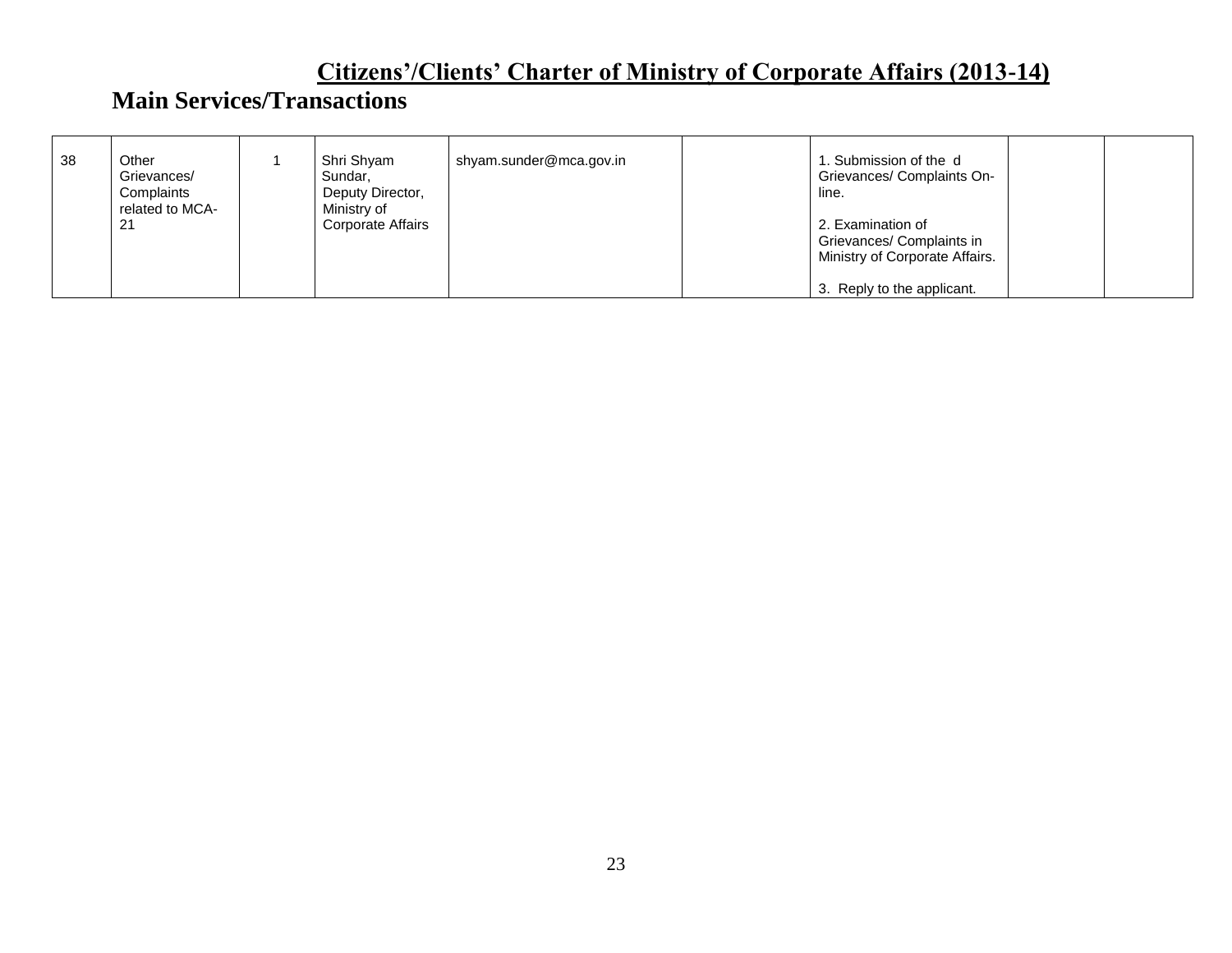#### **Service Standards**

| S.No.            | Services/<br>Transactions                                                    | Weight         | Success Indicators                                                                                                                     | Service<br>Standard | Unit                | Weight         | Data Source            |
|------------------|------------------------------------------------------------------------------|----------------|----------------------------------------------------------------------------------------------------------------------------------------|---------------------|---------------------|----------------|------------------------|
| $\overline{1}$ . | Application for<br>availability of<br>names for new                          | 3              | Maximum time to inform deficiencies in the<br>application from the date of receipt of the<br>application.                              | $\overline{2}$      | <b>Working Days</b> | 2              | <b>MCA21 Data Base</b> |
|                  | company                                                                      |                | Maximum time taken to communicate approval by<br>the concerned ROC on receipt of approval                                              | $\overline{1}$      | <b>Working Days</b> | 1              | MCA21 Data Base        |
| $\overline{2}$ . | Application for<br>Incorporation<br>of a Company.                            | 3              | Maximum time to inform deficiencies in the<br>application from the date of receipt of the<br>application                               | 2                   | <b>Working Days</b> | 2              | MCA21 Data Base        |
|                  |                                                                              |                | Maximum time taken to communicate approval<br>and issue of certificate of Incorporation by the<br>concerned ROC on receipt of approval | $\overline{1}$      | <b>Working Days</b> | $\mathbf{1}$   | <b>MCA21 Data Base</b> |
| $\mathbf{3}$     | Application for<br>registration of<br>Joint Stock                            | 2              | Maximum time to inform deficiencies in the<br>application from the date of receipt of the<br>application                               | $\overline{1}$      | <b>Working Days</b> | $\mathbf 1$    | MCA21 Data Base        |
|                  | Companies<br>under Part IX<br>of Companies<br>Act, 1956                      |                | Maximum time taken to issue of certificate of<br>Registration by the concerned ROC on receipt of<br>approval                           | $\overline{1}$      |                     | $\mathbf{1}$   |                        |
| $\overline{4}$   | Application for<br>registering a<br>place of                                 | $\overline{2}$ | Maximum time to inform deficiencies in the<br>application from the date of receipt of the<br>application                               | $\overline{1}$      | <b>Working Days</b> | $\overline{1}$ | MCA21 Data Base        |
|                  | <b>Business in</b><br>India by a<br>company<br>incorporated<br>outside India |                | Maximum time taken to issue of certificate by the<br>concerned ROC on receipt of approval                                              | $\overline{1}$      |                     | 1              |                        |
| 5.               | Application for<br>change of<br>name of the                                  | $\overline{4}$ | Maximum time to inform deficiencies in the<br>application from the date of receipt of the<br>application                               | 3                   | <b>Working Days</b> | 3              | MCA21 Data Base        |
|                  | Company                                                                      |                | Maximum time taken to issue of certificate by the<br>concerned ROC on receipt of approval                                              | 3                   |                     | $\mathbf{1}$   |                        |
| 6.               | Application for<br>change of                                                 | 4              | Maximum time to inform deficiencies in the<br>application from the date of receipt of the                                              | 3                   | <b>Working Days</b> | 3              | MCA21 Data Base        |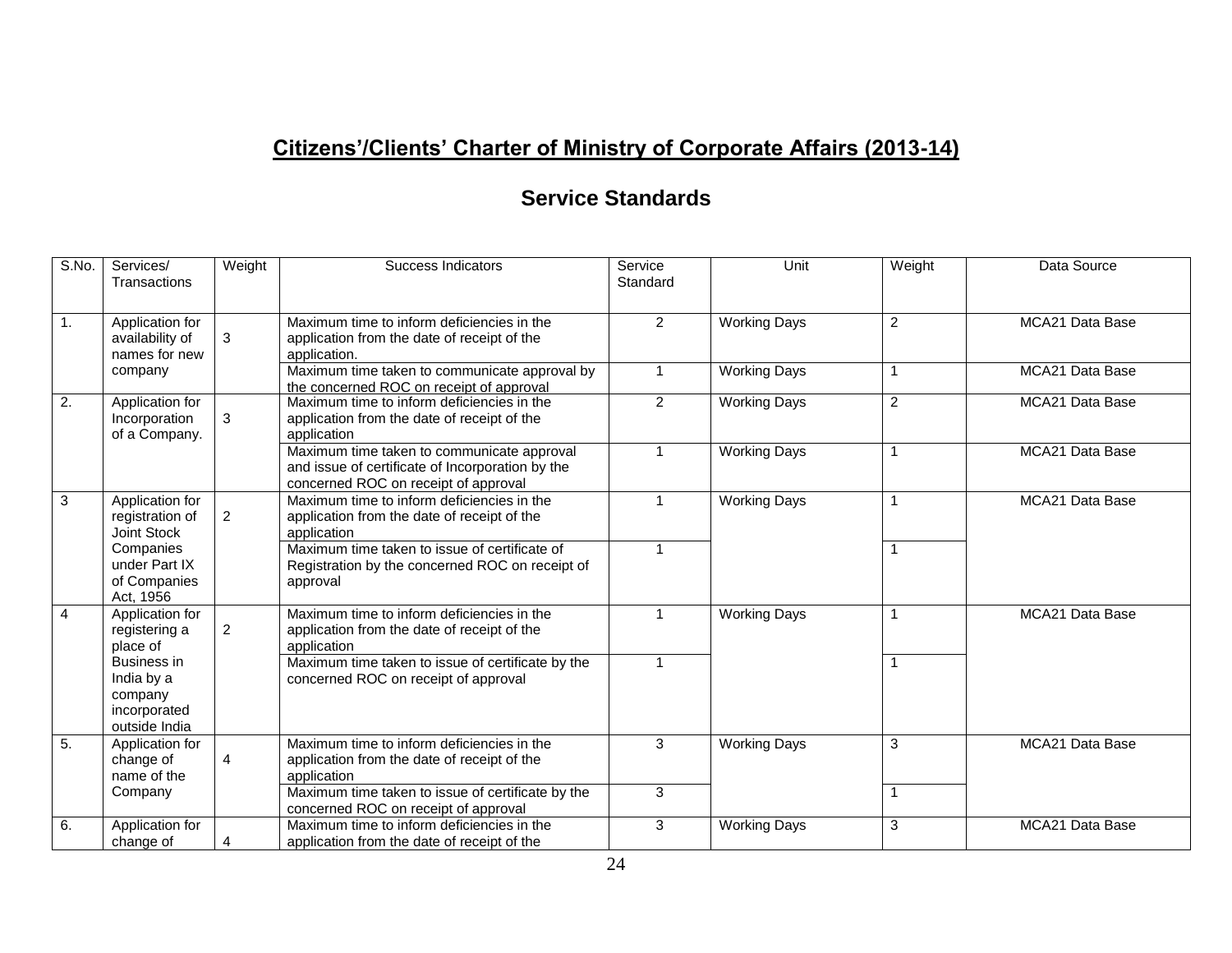|                         | Objects of the                                                  |                 | application                                                                                                                |                |                     |                |                 |
|-------------------------|-----------------------------------------------------------------|-----------------|----------------------------------------------------------------------------------------------------------------------------|----------------|---------------------|----------------|-----------------|
|                         | Company                                                         |                 | Maximum time taken to issue of certificate by the<br>concerned ROC on receipt of approval                                  | 3              |                     | 1              |                 |
| $\overline{7}$ .        | Application for<br>conversion of<br>Private                     | $\overline{2}$  | Maximum time to inform deficiencies in the<br>application from the date of receipt of the<br>application                   | 3              | <b>Working Days</b> | 1              | MCA21 Data Base |
|                         | Company to<br>Public<br>company                                 |                 | Maximum time taken to issue of certificate by the<br>concerned ROC on receipt of approval                                  | $\overline{3}$ |                     | $\mathbf 1$    |                 |
| $\overline{\mathbf{8}}$ | Application for<br>conversion of<br>Public                      | 3               | Maximum time to inform deficiencies in the<br>application from the date of receipt of the<br>application                   | 3              | <b>Working Days</b> | $\overline{2}$ | MCA21 Data Base |
|                         | Company to<br>Private<br>Company                                |                 | Maximum time taken to issue of certificate by the<br>concerned ROC on receipt of approval                                  | $\overline{3}$ |                     | 1              |                 |
| $\overline{9}$          | Application for<br>filing of a<br>Prospectus<br>before issue of | $5\phantom{.0}$ | Maximum time to inform deficiencies in the<br>application from the date of receipt of the<br>application                   | $\overline{2}$ | <b>Working Days</b> | 3              | MCA21 Data Base |
|                         | IPO or FPO/<br>Statement in-<br>lieu of<br>prospectus<br>(SLP)  |                 | Maximum time taken to issue acknowledgement<br>by the concerned ROC from the date of receipt of<br>the application.        | $\mathbf{1}$   |                     | $\overline{2}$ |                 |
| 10                      | Application for<br>registration of<br>Charge                    | $\overline{2}$  | Maximum time to inform deficiencies in the<br>application from the date of receipt of the<br>application                   | $\overline{1}$ | <b>Working Days</b> | 1              | MCA21 Data Base |
|                         | Creation/<br>modification/<br>satisfaction                      |                 | Maximum time taken to issue of certificate by the<br>concerned ROC on receipt of approval                                  | $\mathbf{1}$   |                     | 1              |                 |
| 11.                     | Application for<br>condonation of<br>delay in filing            | 2               | Maximum time to inform deficiencies in the<br>application from the date of receipt of the<br>application                   | $\overline{1}$ | <b>Working Days</b> | 1              | MCA21 Data Base |
|                         | of charge<br>creation/<br>modification/<br>satisfaction.        |                 | Maximum time taken to issue of order granting<br>condonation by the concerned Regional Director<br>on receipt of approval. | $\mathbf{1}$   |                     | $\mathbf 1$    |                 |
| 12.                     | Application for<br>extension of<br>time to hold                 | $\overline{2}$  | Maximum time to inform deficiencies in the<br>application from the date of receipt of the<br>application                   | $\overline{3}$ | <b>Working Days</b> | 1              | MCA21 Data Base |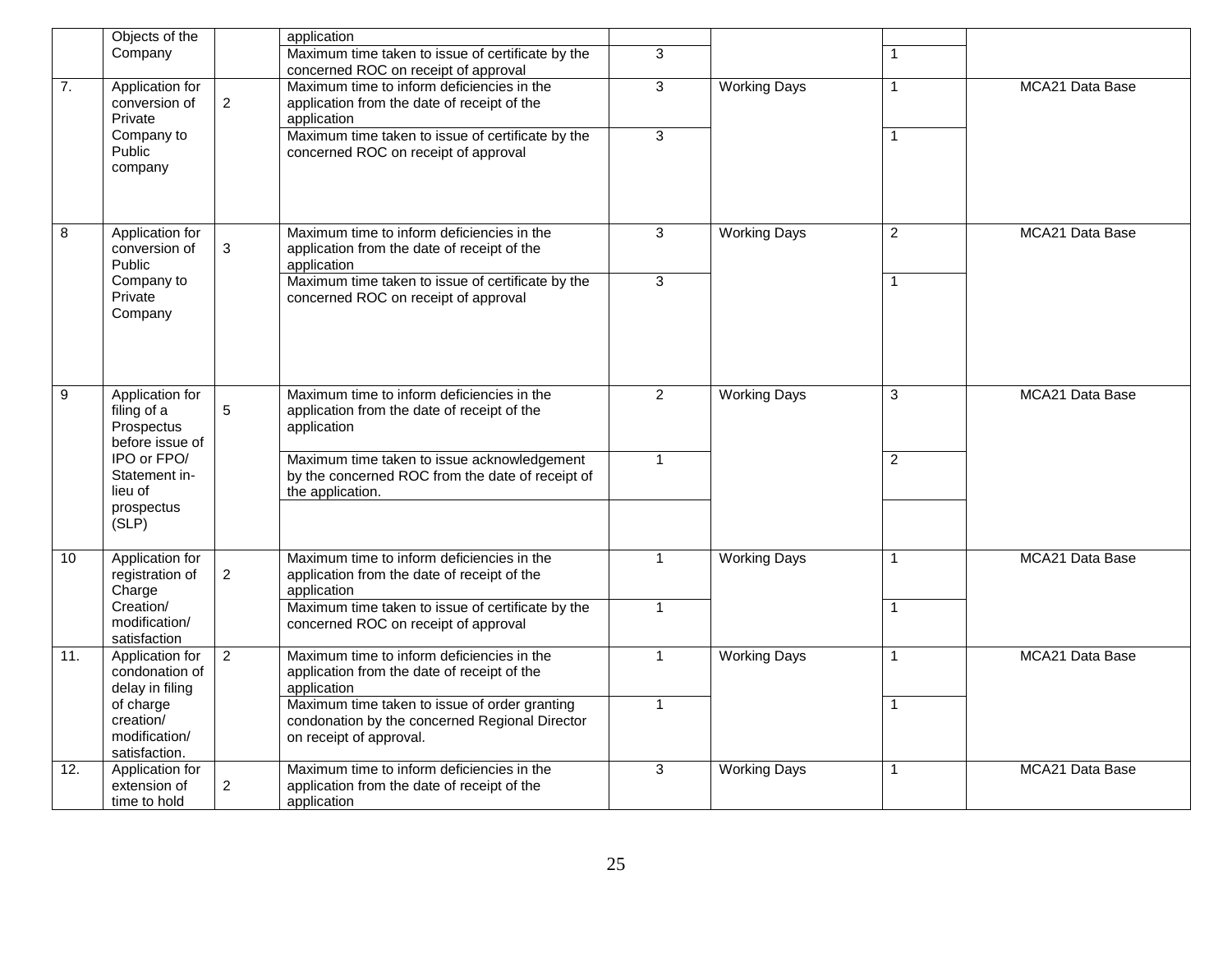|     | AGM/Change<br>of Financial<br>Year.                                                         |                | Maximum time taken to communicate approval by<br>the concerned ROC on receipt of approval                                               | $\mathbf 1$    |                     |              |                        |
|-----|---------------------------------------------------------------------------------------------|----------------|-----------------------------------------------------------------------------------------------------------------------------------------|----------------|---------------------|--------------|------------------------|
| 13  | Application for<br>processing of<br>Scheme of                                               | $\overline{4}$ | Maximum time to inform deficiencies in the<br>application from the date of receipt of the<br>application                                | 10             | <b>Working Days</b> | 3            | MCA21 Data Base        |
|     | Arrangement/<br>reconstruction/<br>amalgamation<br>under<br>Section 391/<br>394 of the Act. |                | Maximum time taken for filing of affidavit by<br>Regional Directors' to Hon'ble High Court to the<br>State concerned.                   | 15             |                     | 1            |                        |
| 14  | Application for<br>compounding<br>Offences                                                  | 2              | Maximum time to inform deficiencies in the<br>application from the date of receipt of the<br>application                                | $\overline{7}$ | <b>Working Days</b> | 1            | <b>MCA21 Data Base</b> |
| 15  | Application for<br>compounding                                                              |                | Maximum time taken for forwarding Compounding<br>application with ROC comments to the RD's/CLB.                                         | 15             |                     | 1            |                        |
|     | offences under<br>Companies<br>Act                                                          | $\overline{2}$ | Maximum time to inform deficiencies in the<br>application from the date of receipt of the<br>application                                | $\overline{5}$ | <b>Working Days</b> | $\mathbf{1}$ | MCA21 Data Base        |
|     |                                                                                             |                | Maximum time taken to issue of compounding<br>order by imposing Compounding fee by the<br>RD/CLB concerned.                             | 55             |                     | 1            |                        |
| 16  | Application for<br>taking on<br>Record of                                                   | -1             | Maximum time to inform deficiencies in the<br>application from the date of receipt of the<br>application                                | $\overline{2}$ | <b>Working Days</b> | 0.5<br>0.5   | MCA21 Data Base        |
|     | Court or CLB<br>order.                                                                      |                | Maximum time taken for granting of license to the<br>applicant on receipt of duly completed application<br>form with required documents | $\overline{2}$ |                     |              |                        |
| 17. | Application for<br>issuance of<br>certified copies                                          | $\mathbf{1}$   | Maximum time to inform deficiencies in the<br>application from the date of receipt of the<br>application                                | $\overline{2}$ | <b>Working Days</b> | 0.5          | MCA21 Data Base        |
|     | of documents<br>of a company                                                                |                | Maximum time taken to issue certified copy of the<br>document on receipt of duly completed<br>application form with required documents  | $\overline{3}$ |                     | 0.5          |                        |
| 18  | Application for<br>obtaining<br>Director                                                    | $\overline{c}$ | Maximum time to inform deficiencies in the<br>application from the date of receipt of the<br>application                                | $\mathbf{1}$   | <b>Working Days</b> | $\mathbf{1}$ | MCA21 Data Base        |
|     | Identification<br>Number(DIN)                                                               |                | Maximum time taken to issue approval letter<br>granting DIN on receipt of duly completed<br>application form with required documents.   | $\mathbf{1}$   |                     | $\mathbf{1}$ |                        |
| 19  | Application for<br>conversion of                                                            | $\overline{c}$ | Maximum time to inform deficiencies in the<br>application from the date of receipt of the                                               | 3              | <b>Working Days</b> | $\mathbf{1}$ | MCA21 Data Base        |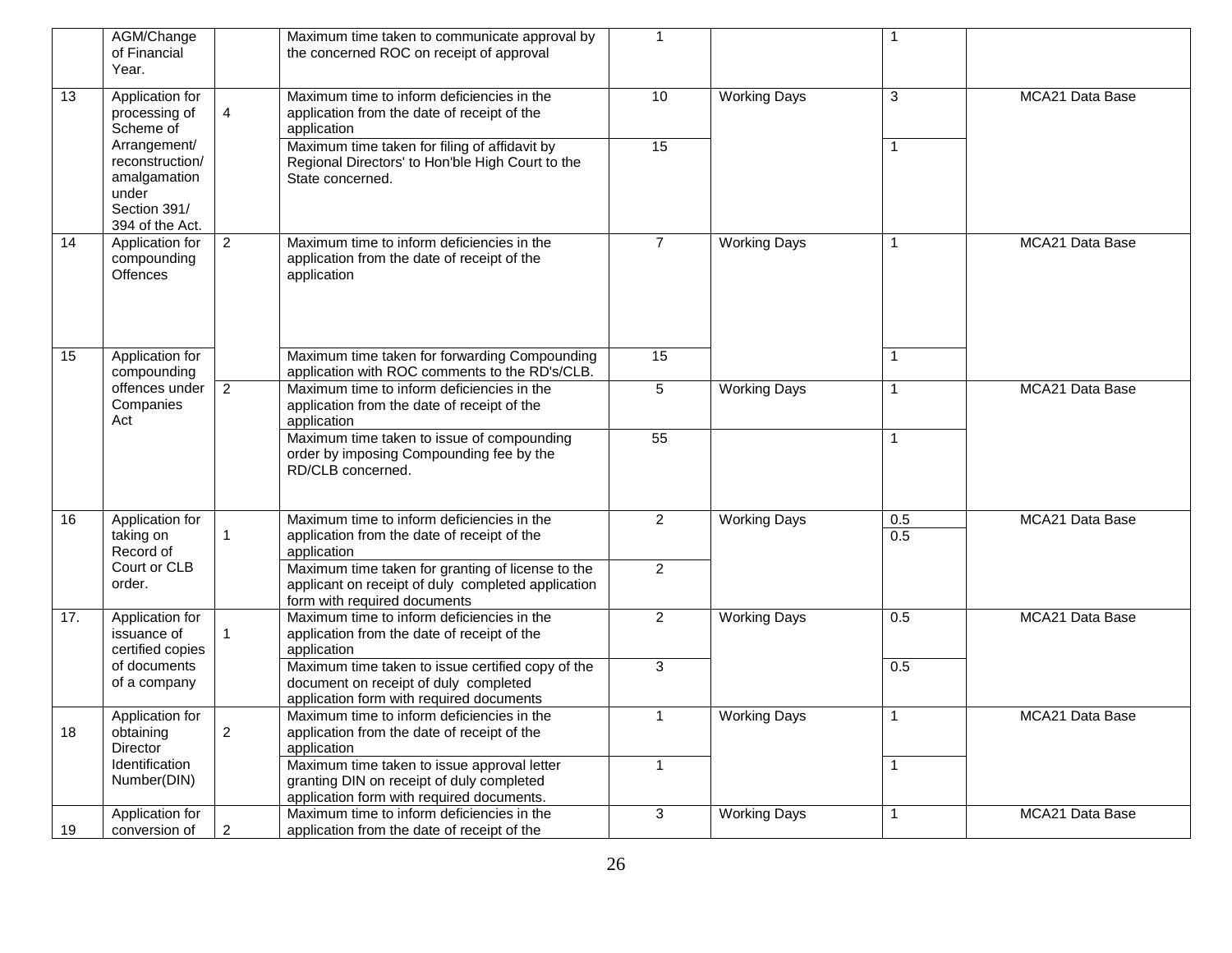|                 | company to                                                                            |                | application                                                                                                                                                              |                |                     |                |                 |
|-----------------|---------------------------------------------------------------------------------------|----------------|--------------------------------------------------------------------------------------------------------------------------------------------------------------------------|----------------|---------------------|----------------|-----------------|
|                 | <b>LLP</b>                                                                            |                | Maximum time taken to issue certificate of<br>conversion on receipt of duly completed<br>application form with required documents.                                       | 5              |                     | $\mathbf{1}$   |                 |
| 20              | Application for<br>shifting of<br>registered                                          | $\mathbf{3}$   | Maximum time to inform deficiencies in the<br>application from the date of receipt of the<br>application                                                                 | $\overline{7}$ | <b>Working Days</b> |                | MCA21 Data Base |
|                 | office of the<br>company from<br>one State to<br>another.                             |                | Maximum time taken to issue order confirming the<br>change of Registered Office of a Company on<br>receipt of duly completed application form with<br>required documents | 30             |                     | $\overline{2}$ |                 |
| 21              | Application for<br>opening of<br>branch(s) by a                                       | $\overline{2}$ | Maximum time to inform deficiencies in the<br>application from the date of receipt of the<br>application                                                                 | 5              | <b>Working Days</b> |                | MCA21 Data Base |
|                 | Nidhi<br>company                                                                      |                | Maximum time taken for granting permission for<br>opening of a Branch on receipt of duly completed<br>application form with required documents                           | 15             |                     | $\mathbf{1}$   |                 |
| 22              | Application for<br>extension of<br>time and grant                                     | $\overline{4}$ | Maximum time to inform deficiencies in the<br>application from the date of receipt of the<br>application                                                                 | 5              | <b>Working Days</b> | $\mathbf{1}$   | MCA21 Data Base |
|                 | of license<br>under section<br>25 of the<br>Companies<br>Act.                         |                | Maximum time taken for granting of license to the<br>applicant on receipt of duly completed application<br>form with required documents                                  | 25             |                     | 3              |                 |
| $\overline{23}$ | Application for<br>removal of<br>Auditor under                                        | $\overline{2}$ | Maximum time to inform deficiencies in the<br>application from the date of receipt of the<br>application                                                                 | $\overline{7}$ | <b>Working Days</b> | $\mathbf{1}$   | MCA21 Data Base |
|                 | Section 224 of<br>the Companies<br>Act                                                |                | Maximum time taken to issue order on receipt of<br>duly completed application form with required<br>documents.                                                           | 90             |                     | $\mathbf{1}$   |                 |
| 24              | Application for<br>issue of<br><b>Directions</b>                                      | $\overline{2}$ | Maximum time to inform deficiencies in the<br>application from the date of receipt of the<br>application                                                                 | $\overline{7}$ | <b>Working Days</b> | $\mathbf{1}$   | MCA21 Data Base |
|                 | under Section<br>22 of the<br>Companies<br>Act relating to<br>name of the<br>Company. |                | Maximum time taken to issue order on receipt of<br>duly completed application form with required<br>documents                                                            | 45             |                     |                |                 |
| 25              | Application for<br>seeking<br>approval for                                            | $\mathbf{3}$   | Maximum time to inform deficiencies in the<br>application from the date of receipt of the<br>application                                                                 | $\overline{7}$ | <b>Working Days</b> | $\mathbf 1$    | MCA21 Data Base |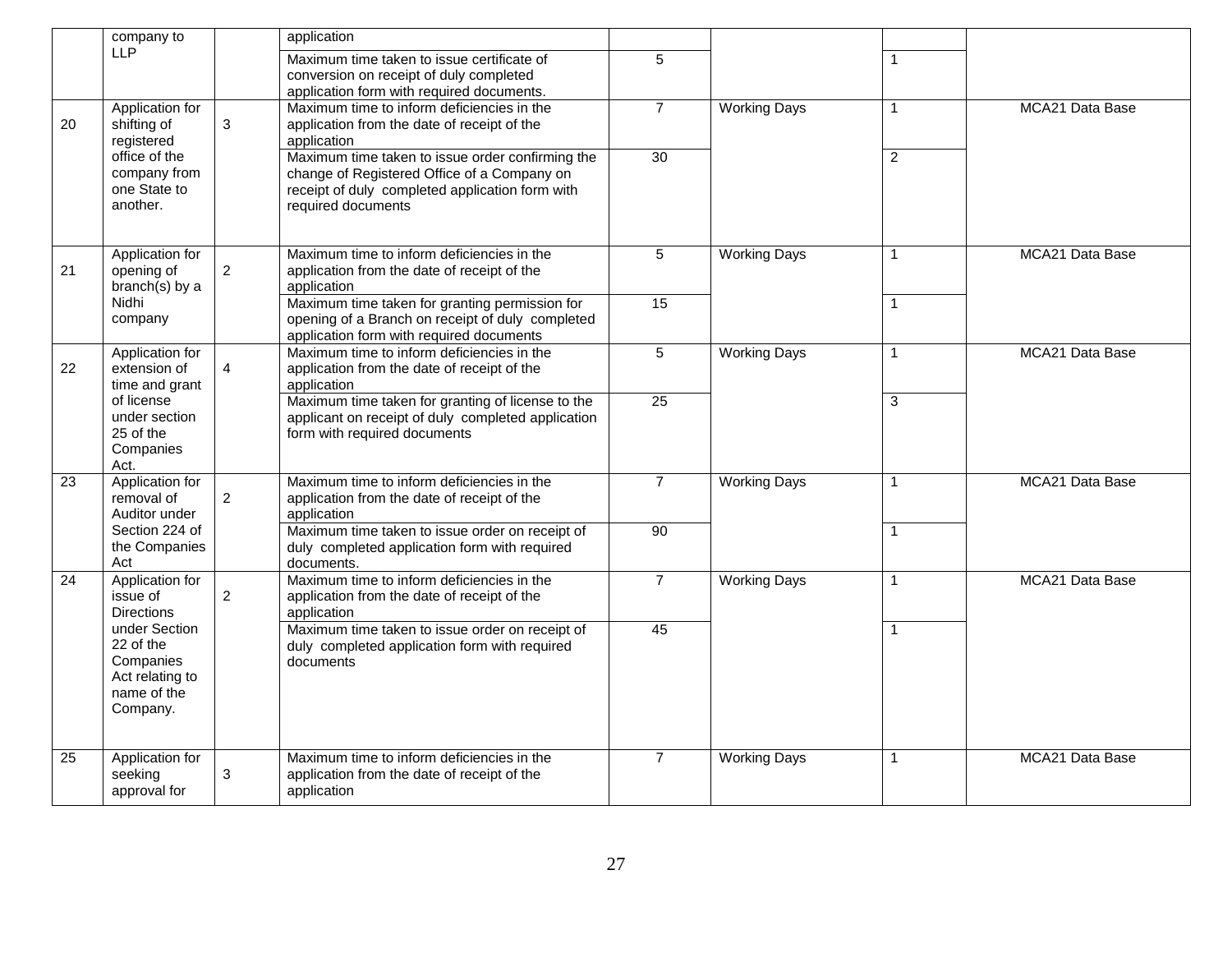|    | entering<br>contract with<br>parties related<br>to Directors of<br>the Companies<br>(under Section<br>297 of the Act)  |                | Maximum time taken to issue order on receipt of<br>duly completed application form with required<br>documents              | 45             |                     | $\overline{c}$ |                 |
|----|------------------------------------------------------------------------------------------------------------------------|----------------|----------------------------------------------------------------------------------------------------------------------------|----------------|---------------------|----------------|-----------------|
| 26 | Application for<br>seeking<br>exemption<br>from                                                                        | 3              | Maximum time to inform deficiencies in the<br>application from the date of receipt of the<br>application                   | $\overline{7}$ | <b>Working Days</b> | 1              | MCA21 Data Base |
|    | disclosure in<br>balance sheet<br>or profit and<br>loss account of<br>company<br>(under Section<br>211 of the<br>Act). |                | Maximum time taken for communicating approval<br>on receipt of duly completed application form with<br>required documents  | 45             |                     | $\overline{c}$ |                 |
| 27 | Application for<br>approval of<br>Central Govt.                                                                        | $\mathsf 3$    | Maximum time to inform deficiencies in the<br>application from the date of receipt of the<br>application                   | $\overline{7}$ | <b>Working Days</b> | 1              | MCA21 Data Base |
|    | for providing of<br>depreciation<br>under Section<br>205 (2c) of the<br>Act.                                           |                | Maximum time taken for communicating approval<br>on receipt of duly completed application form with<br>required documents. | 60             |                     | $\overline{2}$ |                 |
| 28 | Application for<br>appointment of<br>cost auditor                                                                      | $\overline{1}$ | Maximum time to inform deficiencies in the<br>application from the date of receipt of the<br>application                   | 3              | <b>Working Days</b> | 0.5            | MCA21 Data Base |
|    |                                                                                                                        |                | Maximum time taken for communicating approval<br>on receipt of duly completed application form with<br>required documents. | 30             |                     | 0.5            |                 |
| 29 | Application for<br>giving loans to<br>the directors of                                                                 | $\mathbf{3}$   | Maximum time to inform deficiencies in the<br>application from the date of receipt of the<br>application                   | $\overline{7}$ | <b>Working Days</b> | $\mathbf{1}$   | MCA21 Data Base |
|    | the<br>companies/<br>firms and<br>providing<br>security or<br>quarantee in<br>connection<br>with the loan.             |                | Maximum time taken for communicating approval<br>on receipt of duly completed application form with<br>required documents  | 90             |                     | $\overline{2}$ |                 |
| 30 | Application for<br>obtaining prior<br>consent for<br>holding of any                                                    | $\mathbf{3}$   | Maximum time to inform deficiencies in the<br>application from the date of receipt of the<br>application                   | $\overline{7}$ | <b>Working Days</b> | $\mathbf{1}$   | MCA21 Data Base |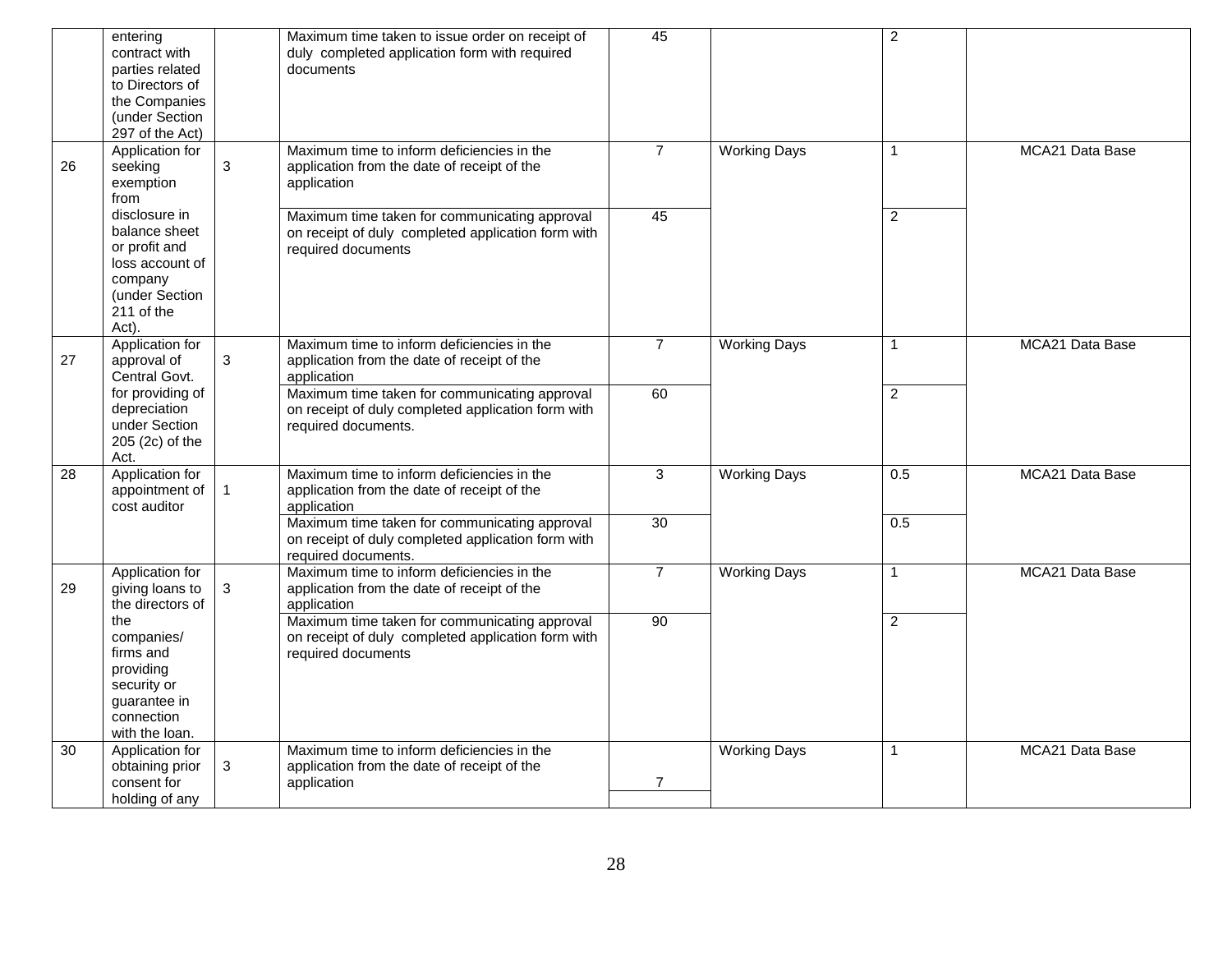|                 | office or place<br>of profit in the<br>company by<br>certain<br>persons                                                                                                                                                          |                | Maximum time taken for communicating approval<br>on receipt of duly completed application form with<br>required documents. | 120            |                     | $\overline{2}$ |                 |
|-----------------|----------------------------------------------------------------------------------------------------------------------------------------------------------------------------------------------------------------------------------|----------------|----------------------------------------------------------------------------------------------------------------------------|----------------|---------------------|----------------|-----------------|
| $\overline{31}$ | Application for<br>declaration as<br><b>Nidhi</b>                                                                                                                                                                                | $\overline{2}$ | Maximum time to inform deficiencies in the<br>application from the date of receipt of the<br>application                   | $\overline{7}$ | <b>Working Days</b> | $\mathbf{1}$   | MCA21 Data Base |
|                 | Company<br>(Section 620)                                                                                                                                                                                                         |                | Maximum time taken for communicating approval<br>on receipt of duly completed application form with<br>required documents. | 120            |                     | $\mathbf{1}$   |                 |
| $\overline{32}$ | Application for<br>declaration of<br>dividend out of                                                                                                                                                                             | 3              | Maximum time to inform deficiencies in the<br>application from the date of receipt of the<br>application                   | $\overline{7}$ | <b>Working Days</b> | $\mathbf{1}$   | MCA21 Data Base |
|                 | reserves<br>(Section 205 A<br>(3)                                                                                                                                                                                                |                | Maximum time taken for communicating approval<br>on receipt of duly completed application form with<br>required documents. | 90             |                     | $\overline{2}$ |                 |
| 33              | Application for<br>appointment of<br>sole selling                                                                                                                                                                                | $\mathbf{3}$   | Maximum time to inform deficiencies in the<br>application from the date of receipt of the<br>application                   | $\overline{7}$ | <b>Working Days</b> | $\mathbf{1}$   | MCA21 Data Base |
|                 | agents by the<br>company                                                                                                                                                                                                         |                | Maximum time taken for communicating approval<br>on receipt of duly completed application form with<br>required documents. | 90             |                     | $\overline{2}$ |                 |
| 34              | Application for<br>permission to<br>increase                                                                                                                                                                                     | $\overline{4}$ | Maximum time to inform deficiencies in the<br>application from the date of receipt of the<br>application                   | 3              | <b>Working Days</b> | $\overline{2}$ | MCA21 Data Base |
|                 | number of<br>directors of the<br>company<br>beyond 12<br>directors<br>(Section 259)                                                                                                                                              |                | Maximum time taken for communicating approval<br>on receipt of duly completed application form with<br>required documents. | 30             |                     | $\overline{2}$ |                 |
| 35              | Application for<br>appointment or<br>reappointment<br>and                                                                                                                                                                        | $\overline{4}$ | Maximum time to inform deficiencies in the<br>application from the date of receipt of the<br>application                   | $\overline{7}$ | <b>Working Days</b> | $\mathbf{1}$   | MCA21 Data Base |
|                 | remuneration<br>or increase in<br>remuneration<br>or waiver for<br>excess or over<br>payment to<br>managing or<br>whole-time<br>director(s) or<br>manager and<br>commission or<br>remuneration<br>or expression<br>of opinion to |                | Maximum time taken for communicating approval<br>on receipt of duly completed application form with<br>required documents. | 90             |                     | $\overline{3}$ |                 |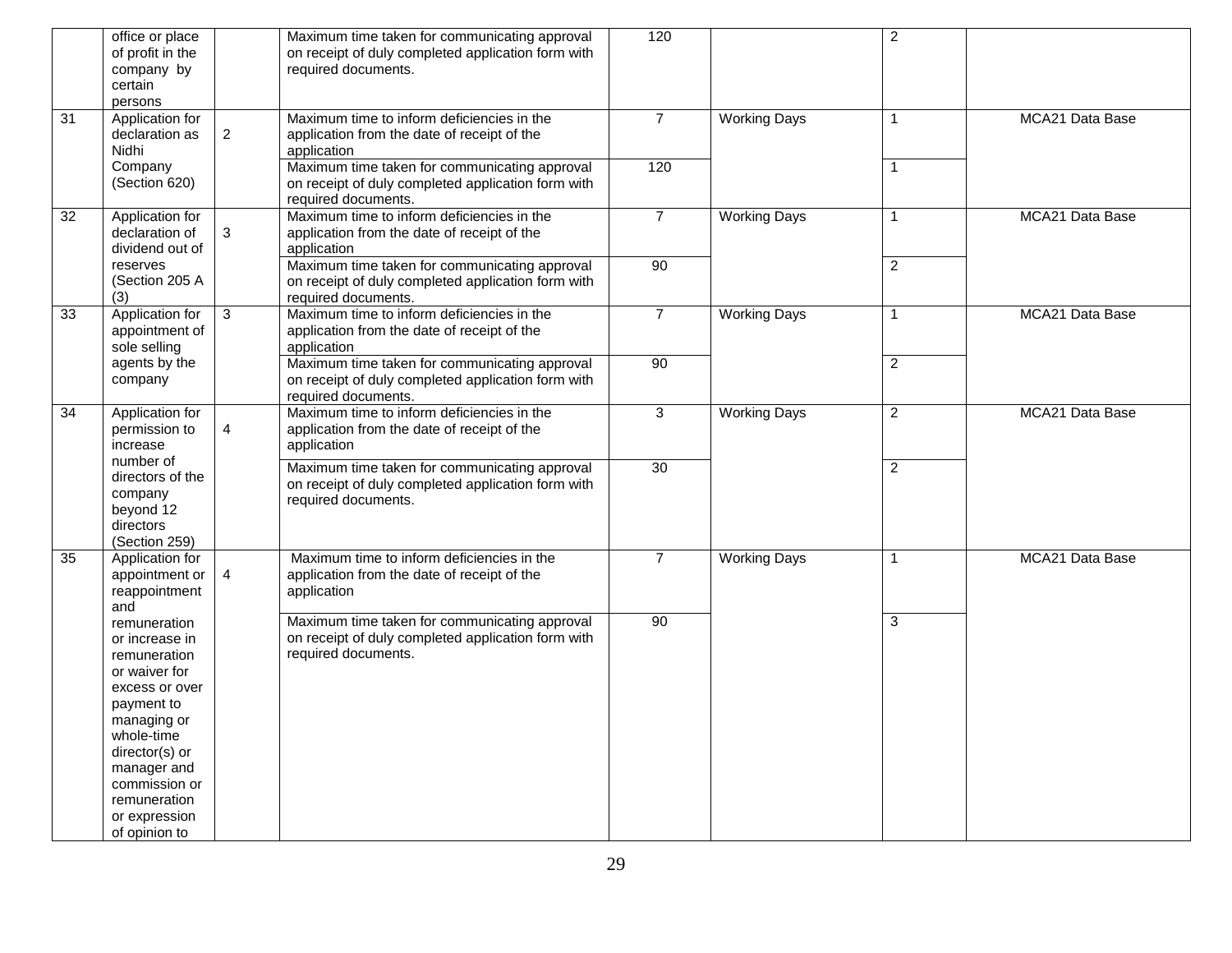|    | directors<br>(Section 198/<br>309)                                                       |   |                                                                                                                           |    |                     |   |                 |
|----|------------------------------------------------------------------------------------------|---|---------------------------------------------------------------------------------------------------------------------------|----|---------------------|---|-----------------|
| 36 | Application for<br>amendment of<br>provisions                                            | 3 | Maximum time to inform deficiencies in the<br>application from the date of receipt of the<br>application                  |    | <b>Working Days</b> |   | MCA21 Data Base |
|    | relating to<br>managing,<br>whole time or<br>non rotational<br>director<br>(Section 309) |   | Maximum time taken for communicating approval<br>on receipt of duly completed application form with<br>required documents | 60 |                     | 2 |                 |
| 37 | Investor<br>Grievance<br>Redressal                                                       | 3 | Maximum time taken to dispose off from the date<br>of receipt of grievance                                                | 30 | <b>Working Days</b> | 3 | MCA21 Data Base |
| 38 | Other<br>Grievances/<br>Complaints<br>related to<br>$MCA-21$                             |   | Maximum time taken to dispose off from the date<br>of receipt of grievance.                                               | 15 | <b>Working Days</b> |   | MCA21 Data Base |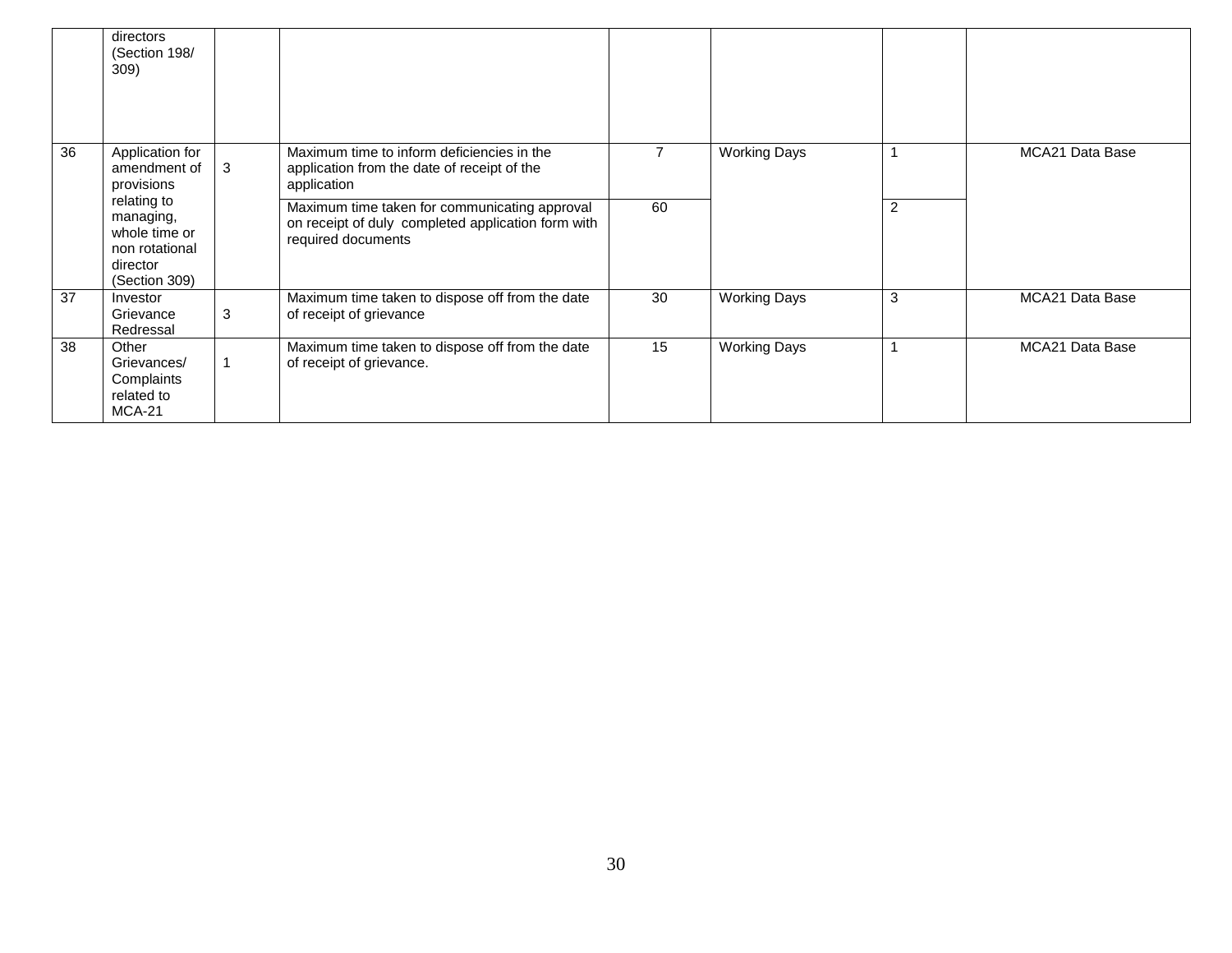#### **CITIZENS/CLIENTS' CHARTER OF MINISTRY OF CORPORATE AFFAIRS (2013-14)**

#### **Performance Evaluation Report of the Ministry of Corporate Affairs**

|                      |                                                          |              |                                                                                                                                                                                                                       |                                   |                                      |                                  |                                                |                          |                               | <b>Evaluation Criteria (days)</b>  |                                    |                                  |             |                     | Performance       |
|----------------------|----------------------------------------------------------|--------------|-----------------------------------------------------------------------------------------------------------------------------------------------------------------------------------------------------------------------|-----------------------------------|--------------------------------------|----------------------------------|------------------------------------------------|--------------------------|-------------------------------|------------------------------------|------------------------------------|----------------------------------|-------------|---------------------|-------------------|
| S.<br>N <sub>0</sub> | <b>Service</b>                                           | Weight       | <b>Success</b><br>Indicator                                                                                                                                                                                           | <b>Service</b><br><b>Standard</b> | Unit                                 | Weight                           | Data<br><b>Source</b>                          | <b>Excellent</b><br>100% | <b>Very</b><br>Good<br>90%    | Good<br>80%                        | Fair<br>70%                        | Poor<br>60 %                     | Achievement | Raw<br><b>Score</b> | Weighted<br>Score |
| 1.                   | Application<br>for<br>availability<br>of names           | $\mathbf{3}$ | Maximum<br>time to<br>inform<br>deficiencies<br>in the<br>proposal<br>from the<br>date of<br>receipt of<br>the<br>proposal.<br>Maximum<br>time taken<br>to<br>communicat<br>e approval<br>by the<br>concerned<br>ROC. | $\overline{2}$<br>$\mathbf{1}$    | Workin<br>g Days<br>Workin<br>g Days | $\overline{2}$<br>$\overline{1}$ | MCA21<br>Data<br>Base<br>MCA21<br>Data<br>Base | $\overline{2}$           | 3<br>$\overline{\phantom{a}}$ | $\sim$<br>$\overline{\phantom{a}}$ | $\sim$<br>$\overline{\phantom{a}}$ | $\overline{4}$<br>$\overline{2}$ |             |                     |                   |
| 2.                   | Application<br>for<br>Incorporatio<br>n of a<br>Company. | 3            | Maximum<br>time to<br>inform<br>deficiencies<br>in the<br>proposal<br>from the<br>date of<br>receipt of<br>the proposal                                                                                               | $\overline{2}$                    | Workin<br>g Days                     | 2                                | MCA21<br>Data<br>Base                          | $\overline{2}$           | 3                             | $\overline{\phantom{a}}$           | $\overline{\phantom{a}}$           | $\overline{4}$                   |             |                     |                   |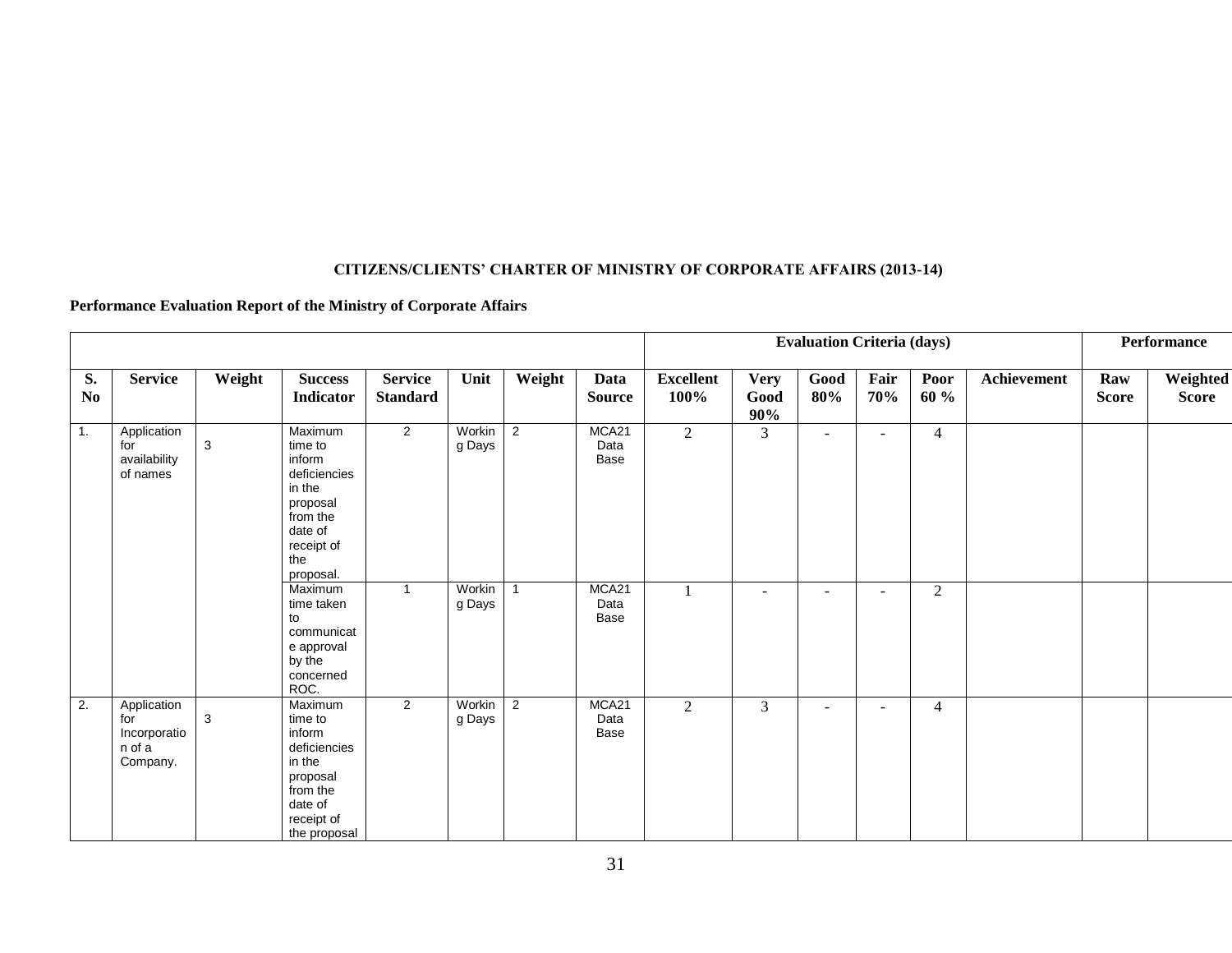|                      |                                                                                                                              |                |                                                                                                                                            |                                   |                  |                |                       |                          |                            | <b>Evaluation Criteria (days)</b> |              |                |                    |                     | Performance              |
|----------------------|------------------------------------------------------------------------------------------------------------------------------|----------------|--------------------------------------------------------------------------------------------------------------------------------------------|-----------------------------------|------------------|----------------|-----------------------|--------------------------|----------------------------|-----------------------------------|--------------|----------------|--------------------|---------------------|--------------------------|
| S.<br>N <sub>0</sub> | <b>Service</b>                                                                                                               | Weight         | <b>Success</b><br><b>Indicator</b>                                                                                                         | <b>Service</b><br><b>Standard</b> | Unit             | Weight         | Data<br><b>Source</b> | <b>Excellent</b><br>100% | <b>Very</b><br>Good<br>90% | Good<br>80%                       | Fair<br>70%  | Poor<br>60 %   | <b>Achievement</b> | Raw<br><b>Score</b> | Weighted<br><b>Score</b> |
|                      |                                                                                                                              |                | Maximum<br>time taken<br>to<br>communicat<br>e approval<br>and issue of<br>certificate of<br>Incorporatio<br>n by the<br>concerned<br>ROC. | $\overline{1}$                    | Workin<br>g Days | $\mathbf{1}$   | MCA21<br>Data<br>Base | $\mathbf{1}$             | $\omega$                   | $\omega$                          | $\sim$       | $\overline{2}$ |                    |                     |                          |
| $\overline{3}$       | Application<br>for<br>registration<br>of Joint<br>Stock<br>Companies<br>under Part<br>IX of<br>Companies<br>Act, 1956        | $\overline{2}$ | Maximum<br>time to<br>inform<br>deficiencies<br>in the<br>proposal<br>from the<br>date of<br>receipt of<br>the proposal                    | $\overline{1}$                    | Workin<br>g Days | $\overline{1}$ | MCA21<br>Data<br>Base | $\mathbf{1}$             | $\sim$                     | $\sim$                            | $\sim$       | $\overline{2}$ |                    |                     |                          |
|                      |                                                                                                                              |                | Maximum<br>time taken<br>to issue of<br>certificate of<br>Registration<br>by the<br>concerned<br>ROC.                                      | $\overline{1}$                    |                  | $\overline{1}$ |                       | $\overline{1}$           | $\sim$                     | $\overline{\phantom{a}}$          | $\omega$     | $\sqrt{2}$     |                    |                     |                          |
| $\overline{4}$       | Application<br>for<br>registering<br>a place of<br>Business in<br>India by a<br>company<br>incorporate<br>d outside<br>India | $\overline{2}$ | Maximum<br>time to<br>inform<br>deficiencies<br>in the<br>proposal<br>from the<br>date of<br>receipt of<br>the proposal                    | $\mathbf{1}$                      | Workin<br>g Days | $\mathbf 1$    | MCA21<br>Data<br>Base | $\mathbf{1}$             | $\overline{a}$             | $\overline{a}$                    |              | $\sqrt{2}$     |                    |                     |                          |
|                      |                                                                                                                              |                | Maximum<br>time taken<br>to issue of<br>certificate<br>by the<br>concerned<br>ROC.                                                         | $\overline{1}$                    |                  | $\overline{1}$ |                       | $\mathbf{1}$             | $\sim$                     | $\sim$                            | $\mathbf{r}$ | $\overline{2}$ |                    |                     |                          |
| 5.                   | Application<br>for change<br>of name of<br>the                                                                               | $\overline{4}$ | Maximum<br>time to<br>inform<br>deficiencies                                                                                               | 3                                 | Workin<br>g Days | $\mathbf{3}$   | MCA21<br>Data<br>Base | $\overline{3}$           | $\overline{4}$             | 5                                 | $\sim$       | 6              |                    |                     |                          |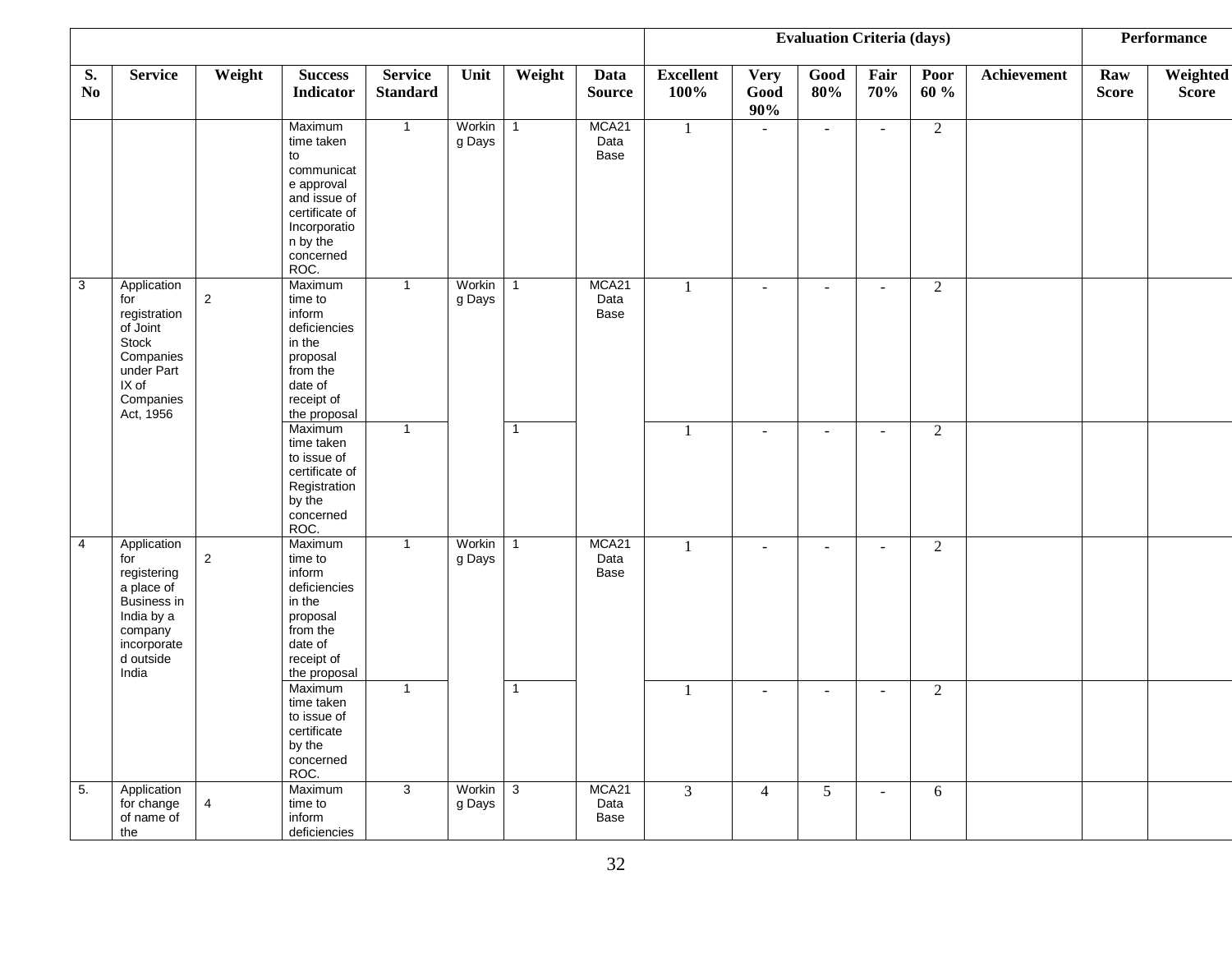|                      |                                                                                   |                |                                                                                                                         |                                   |                    |                |                       |                          |                            | <b>Evaluation Criteria (days)</b> |             |              |             |                     | <b>Performance</b>       |
|----------------------|-----------------------------------------------------------------------------------|----------------|-------------------------------------------------------------------------------------------------------------------------|-----------------------------------|--------------------|----------------|-----------------------|--------------------------|----------------------------|-----------------------------------|-------------|--------------|-------------|---------------------|--------------------------|
| S.<br>N <sub>0</sub> | <b>Service</b>                                                                    | Weight         | <b>Success</b><br><b>Indicator</b>                                                                                      | <b>Service</b><br><b>Standard</b> | Unit               | Weight         | Data<br><b>Source</b> | <b>Excellent</b><br>100% | <b>Very</b><br>Good<br>90% | $\mathbf{Good}$<br>80%            | Fair<br>70% | Poor<br>60 % | Achievement | Raw<br><b>Score</b> | Weighted<br><b>Score</b> |
|                      | Company                                                                           |                | in the<br>proposal<br>from the<br>date of<br>receipt of<br>the proposal                                                 |                                   |                    |                |                       |                          |                            |                                   |             |              |             |                     |                          |
|                      |                                                                                   |                | Maximum<br>time taken<br>to issue of<br>certificate<br>by the<br>concerned<br>ROC.                                      | $\overline{3}$                    |                    | $\overline{1}$ |                       | $\mathfrak{Z}$           | $\overline{4}$             | 5                                 | $\sim$      | 6            |             |                     |                          |
| 6.                   | Application<br>for change<br>of Objects<br>of the<br>Company                      | 4              | Maximum<br>time to<br>inform<br>deficiencies<br>in the<br>proposal<br>from the<br>date of<br>receipt of<br>the proposal | $\mathbf{3}$                      | Workin<br>g Days   | $\mathbf{3}$   | MCA21<br>Data<br>Base | $\overline{3}$           | $\overline{4}$             | $5\overline{)}$                   | $\sim$      | 6            |             |                     |                          |
|                      |                                                                                   |                | Maximum<br>time taken<br>to issue of<br>certificate<br>by the<br>concerned<br>ROC.                                      | $\mathbf{3}$                      |                    | $\mathbf 1$    |                       | 3                        | $\overline{4}$             | 5                                 | $\sim$      | 6            |             |                     |                          |
| 7.                   | Application<br>for<br>conversion<br>of Private<br>Company to<br>Public<br>company | $\overline{2}$ | Maximum<br>time to<br>inform<br>deficiencies<br>in the<br>proposal<br>from the<br>date of<br>receipt of<br>the proposal | 3                                 | Workin<br>g Days   | $\overline{1}$ | MCA21<br>Data<br>Base | $\overline{3}$           | $\overline{4}$             | $\mathfrak{S}$                    | $\sim$      | 6            |             |                     |                          |
|                      |                                                                                   |                | Maximum<br>time taken<br>to issue of<br>certificate<br>by the<br>concerned<br>ROC.                                      | 3                                 |                    | $\overline{1}$ |                       | 3                        | $\overline{4}$             | 5                                 | $\sim$      | 6            |             |                     |                          |
| 8                    | Application<br>for                                                                | $\mathbf{3}$   | Maximum<br>time to                                                                                                      | $\mathbf{3}$                      | Workin 2<br>g Days |                | MCA21<br>Data         | 3 <sup>7</sup>           | $\overline{4}$             | $5\overline{)}$                   | 6           | $\tau$       |             |                     |                          |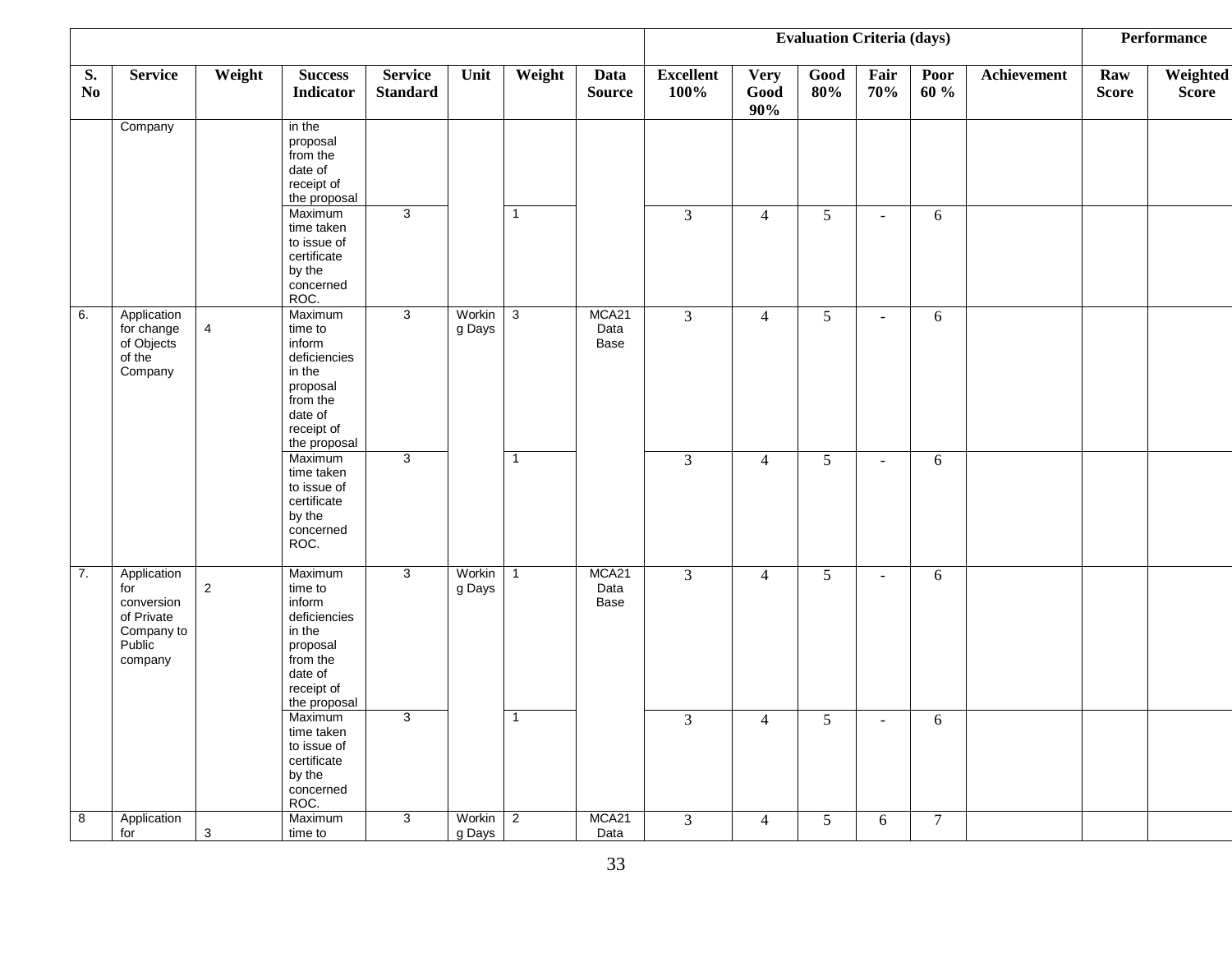|                      |                                                                                                                    |                |                                                                                                                         |                                   |                  |                |                       |                          |                            | <b>Evaluation Criteria (days)</b> |                |                |             |                     | <b>Performance</b>       |
|----------------------|--------------------------------------------------------------------------------------------------------------------|----------------|-------------------------------------------------------------------------------------------------------------------------|-----------------------------------|------------------|----------------|-----------------------|--------------------------|----------------------------|-----------------------------------|----------------|----------------|-------------|---------------------|--------------------------|
| S.<br>N <sub>0</sub> | <b>Service</b>                                                                                                     | Weight         | $\ensuremath{\mathsf{Success}}$<br><b>Indicator</b>                                                                     | <b>Service</b><br><b>Standard</b> | Unit             | Weight         | Data<br><b>Source</b> | <b>Excellent</b><br>100% | <b>Very</b><br>Good<br>90% | Good<br>80%                       | Fair<br>70%    | Poor<br>60 %   | Achievement | Raw<br><b>Score</b> | Weighted<br><b>Score</b> |
|                      | conversion<br>of Public<br>Company to<br>Private<br>Company                                                        |                | inform<br>deficiencies<br>in the<br>proposal<br>from the<br>date of<br>receipt of<br>the proposal                       |                                   |                  |                | Base                  |                          |                            |                                   |                |                |             |                     |                          |
|                      |                                                                                                                    |                | Maximum<br>time taken<br>to issue of<br>certificate<br>by the<br>concerned<br>ROC.                                      | 3                                 |                  | $\overline{1}$ |                       | 3                        | $\overline{4}$             | 5                                 | 6              | $\overline{7}$ |             |                     |                          |
| 9                    | Application<br>for filing of<br>a<br>Prospectus<br>before<br>issue of<br>IPO or<br>FPO/<br>Statement<br>in-lieu of | $\,$ 5 $\,$    | Maximum<br>time to<br>inform<br>deficiencies<br>in the<br>proposal<br>from the<br>date of<br>receipt of<br>the proposal | $\overline{2}$                    | Workin<br>g Days | $\overline{3}$ | MCA21<br>Data<br>Base | $\overline{2}$           | 3                          | $\overline{4}$                    | 5              | 6              |             |                     |                          |
|                      | prospectus<br>(SLP)                                                                                                |                | Maximum<br>time taken<br>to issue of<br>acknowledg<br>ement by<br>the<br>concerned<br>ROC.                              | $\overline{1}$                    |                  | 2              |                       | $\mathbf{1}$             | $\sim$                     | $\sim$                            | $\sim$         | $\overline{2}$ |             |                     |                          |
| 10                   | Application<br>for<br>registration<br>of Charge<br>Creation/<br>modification<br>satisfaction                       | $\overline{2}$ | Maximum<br>time to<br>inform<br>deficiencies<br>in the<br>proposal<br>from the<br>date of<br>receipt of<br>the proposal | $\overline{1}$                    | Workin<br>g Days | $\overline{1}$ | MCA21<br>Data<br>Base | $\mathbf{1}$             | $\blacksquare$             | $\sim$                            | $\blacksquare$ | $\overline{2}$ |             |                     |                          |
|                      |                                                                                                                    |                | Maximum<br>time taken<br>to issue of<br>certificate<br>by the<br>concerned<br>ROC.                                      | $\overline{1}$                    |                  | $\overline{1}$ |                       | 1                        | $\overline{\phantom{a}}$   | $\sim$                            | $\sim$         | $\overline{2}$ |             |                     |                          |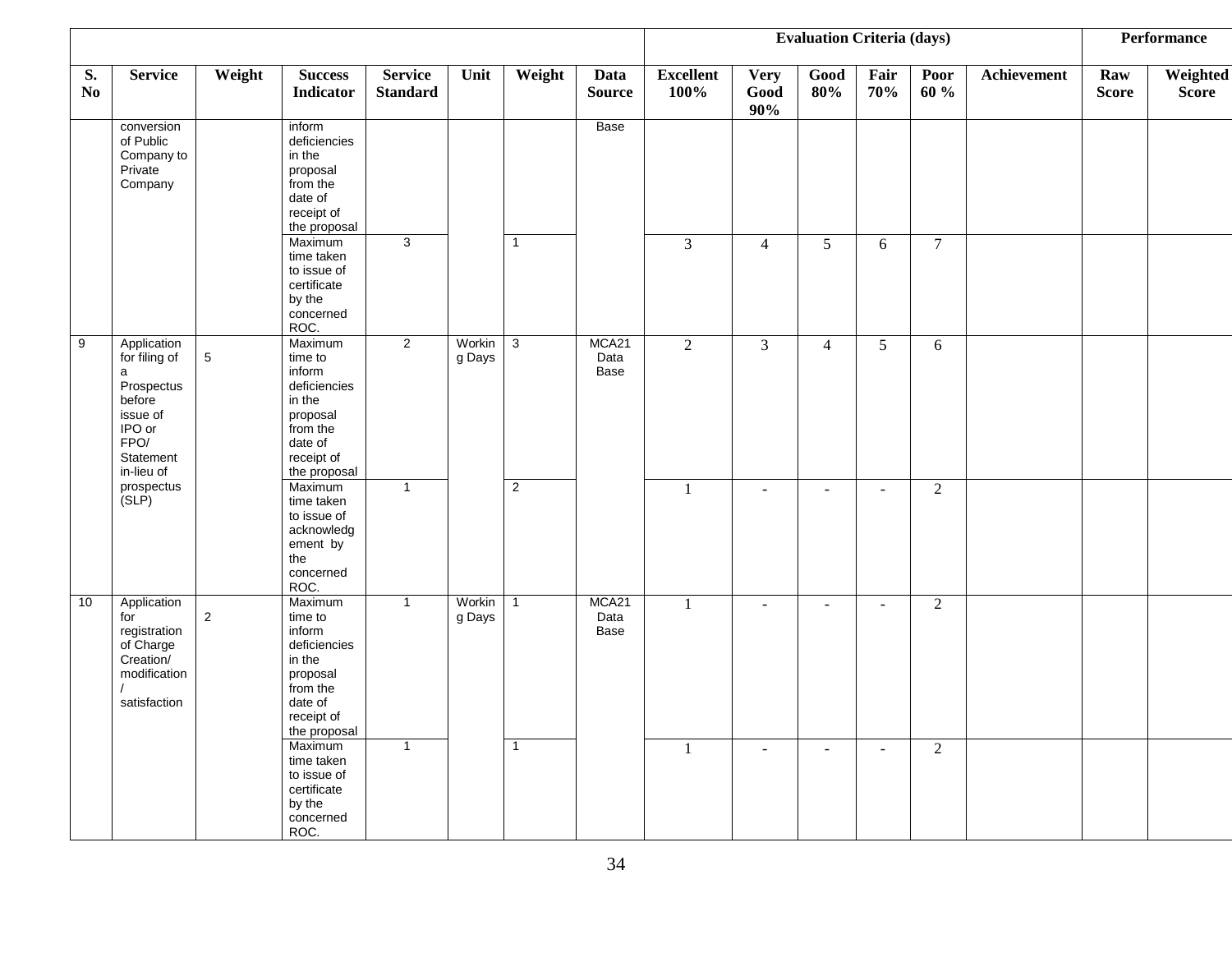|                      |                                                                                                                        |                |                                                                                                                          |                                   |                  |                |                       |                          |                            | <b>Evaluation Criteria (days)</b> |             |                |             |                     | <b>Performance</b>       |
|----------------------|------------------------------------------------------------------------------------------------------------------------|----------------|--------------------------------------------------------------------------------------------------------------------------|-----------------------------------|------------------|----------------|-----------------------|--------------------------|----------------------------|-----------------------------------|-------------|----------------|-------------|---------------------|--------------------------|
| S.<br>N <sub>0</sub> | <b>Service</b>                                                                                                         | Weight         | <b>Success</b><br>Indicator                                                                                              | <b>Service</b><br><b>Standard</b> | Unit             | Weight         | Data<br><b>Source</b> | <b>Excellent</b><br>100% | <b>Very</b><br>Good<br>90% | Good<br>80%                       | Fair<br>70% | Poor<br>60 %   | Achievement | Raw<br><b>Score</b> | Weighted<br><b>Score</b> |
| 11.                  | Application<br>for<br>condonatio<br>n of delay in<br>filing of<br>charge<br>creation/<br>modification<br>satisfaction. | $\overline{2}$ | Maximum<br>time to<br>inform<br>deficiencies<br>in the<br>proposal<br>from the<br>date of<br>receipt of<br>the proposal  | $\overline{1}$                    | Workin<br>g Days | $\mathbf 1$    | MCA21<br>Data<br>Base | $\mathbf{1}$             |                            | $\sim$                            | $\sim$      | $\overline{2}$ |             |                     |                          |
|                      |                                                                                                                        |                | Maximum<br>time taken<br>to issue of<br>order<br>granting<br>condonation<br>by the<br>concerned<br>Regional<br>Director. | $\overline{1}$                    |                  | $\mathbf 1$    |                       | $\overline{1}$           | $\blacksquare$             | $\overline{a}$                    |             | $\overline{2}$ |             |                     |                          |
| 12.                  | Application<br>for<br>extension of<br>time to hold<br>AGM/Chan<br>ge of<br>Financial<br>Year.                          | $\overline{2}$ | Maximum<br>time to<br>inform<br>deficiencies<br>in the<br>proposal<br>from the<br>date of<br>receipt of<br>the proposal  | 3                                 | Workin<br>g Days | $\overline{1}$ | MCA21<br>Data<br>Base | $\overline{3}$           | $\overline{4}$             | 5                                 | 6           | $\tau$         |             |                     |                          |
|                      |                                                                                                                        |                | Maximum<br>time taken<br>to<br>communicat<br>e approval<br>by the<br>concerned<br>ROC.                                   | $\overline{1}$                    |                  | $\overline{1}$ |                       | 1                        | $\blacksquare$             | $\overline{\phantom{a}}$          | $\sim$      | $\overline{2}$ |             |                     |                          |
| 13                   | Application<br>for<br>processing<br>of Scheme<br>of<br>Arrangeme<br>nt/<br>reconstructi<br>on/<br>amalgamati           | 4              | Maximum<br>time to<br>inform<br>deficiencies<br>in the<br>proposal<br>from the<br>date of<br>receipt of<br>the proposal  | 10                                | Workin<br>g Days | 3              | MCA21<br>Data<br>Base | 10                       | 15                         | 20                                | 25          | 30             |             |                     |                          |
|                      | on under<br>Section                                                                                                    |                | Maximum<br>time taken                                                                                                    | 15                                |                  | $\overline{1}$ |                       | 15                       | 20                         | 25                                | 30          | 35             |             |                     |                          |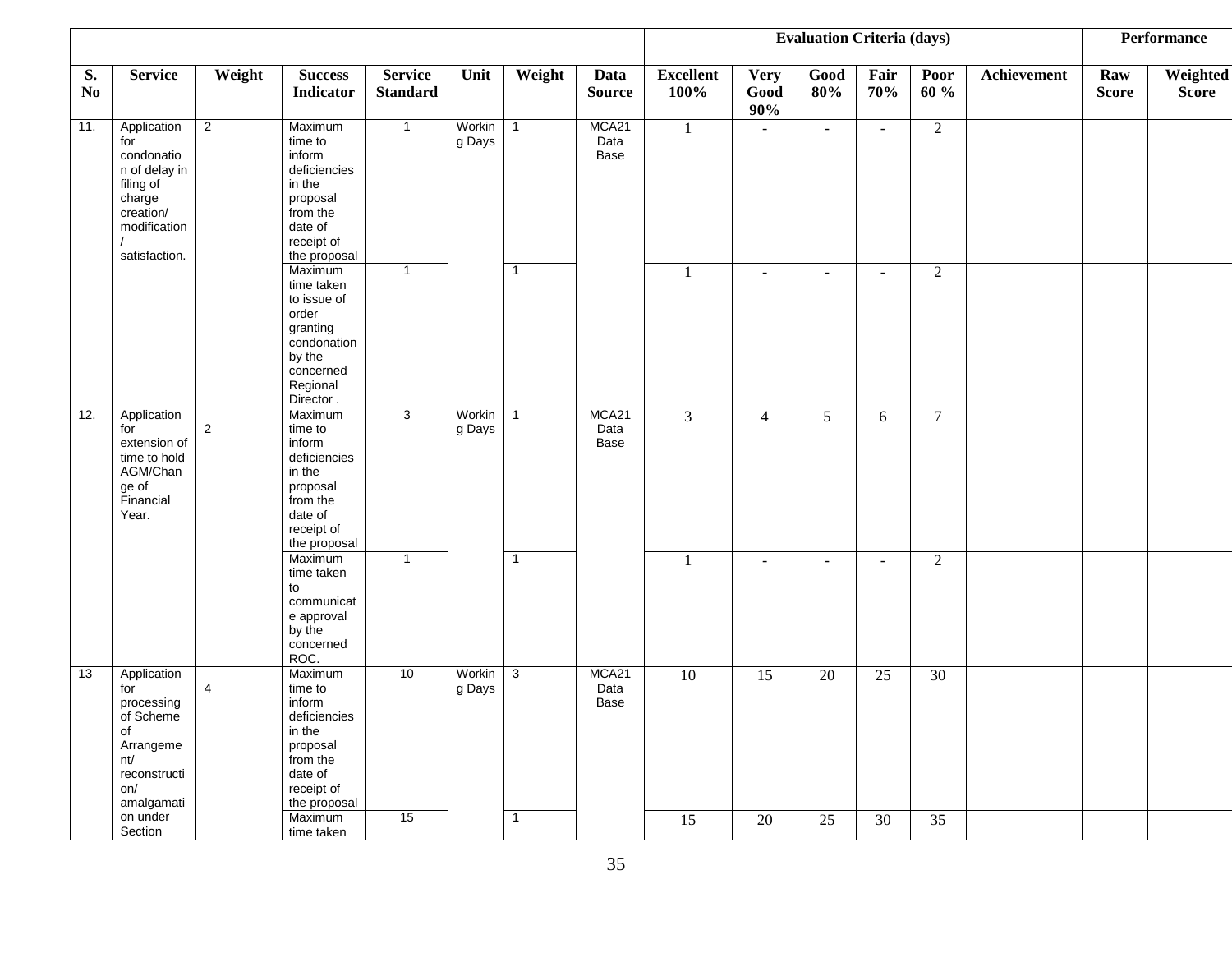|                      |                                                                             |                |                                                                                                                                    |                                   |                  |                |                       |                          |                            | <b>Evaluation Criteria (days)</b> |                 |                 |             |                     | <b>Performance</b>       |
|----------------------|-----------------------------------------------------------------------------|----------------|------------------------------------------------------------------------------------------------------------------------------------|-----------------------------------|------------------|----------------|-----------------------|--------------------------|----------------------------|-----------------------------------|-----------------|-----------------|-------------|---------------------|--------------------------|
| S.<br>N <sub>0</sub> | <b>Service</b>                                                              | Weight         | <b>Success</b><br><b>Indicator</b>                                                                                                 | <b>Service</b><br><b>Standard</b> | Unit             | Weight         | Data<br><b>Source</b> | <b>Excellent</b><br>100% | <b>Very</b><br>Good<br>90% | $\mathbf{Good}$<br>80%            | Fair<br>70%     | Poor<br>60 %    | Achievement | Raw<br><b>Score</b> | Weighted<br><b>Score</b> |
|                      | 391/394 of<br>the Act.                                                      |                | for filing of<br>affidavit by<br>Regional<br>Directors' to<br>Hon'ble<br><b>High Court</b><br>to the State<br>concerned.           |                                   |                  |                |                       |                          |                            |                                   |                 |                 |             |                     |                          |
| 14                   | Application<br>for<br>compoundi<br>ng<br>Offences                           | $\overline{2}$ | Maximum<br>time to<br>inform<br>deficiencies<br>in the<br>proposal<br>from the<br>date of<br>receipt of<br>the proposal            | $\overline{7}$                    | Workin<br>g Days | $\overline{1}$ | MCA21<br>Data<br>Base | $\overline{7}$           | $\overline{10}$            | 15                                | $\overline{20}$ | $\overline{25}$ |             |                     |                          |
|                      |                                                                             |                | Maximum<br>time taken<br>for<br>forwarding<br>Compoundi<br>ng<br>application<br>with ROC<br>comments<br>to the<br>RD's/CLB.        | 15                                |                  | $\overline{1}$ |                       | $\overline{15}$          | 20                         | $\overline{25}$                   | $\overline{30}$ | $\overline{35}$ |             |                     |                          |
| 15                   | Application<br>for<br>compoundi<br>ng offences<br>under<br>Companies<br>Act | $\overline{2}$ | Maximum<br>time to<br>inform<br>deficiencies<br>in the<br>proposal<br>from the<br>date of<br>receipt of<br>the proposal            | $5\overline{)}$                   | Workin<br>g Days | $\overline{1}$ | MCA21<br>Data<br>Base | $\overline{5}$           | $\overline{7}$             | $\overline{9}$                    | 10              | 15              |             |                     |                          |
|                      |                                                                             |                | Maximum<br>time taken<br>to issue of<br>compoundin<br>g order by<br>imposing<br>Compoundi<br>ng fee by<br>the RD/CLB<br>concerned. | 55                                |                  | $\overline{1}$ |                       | 55                       | $\overline{60}$            | $\overline{65}$                   | 70              | 75              |             |                     |                          |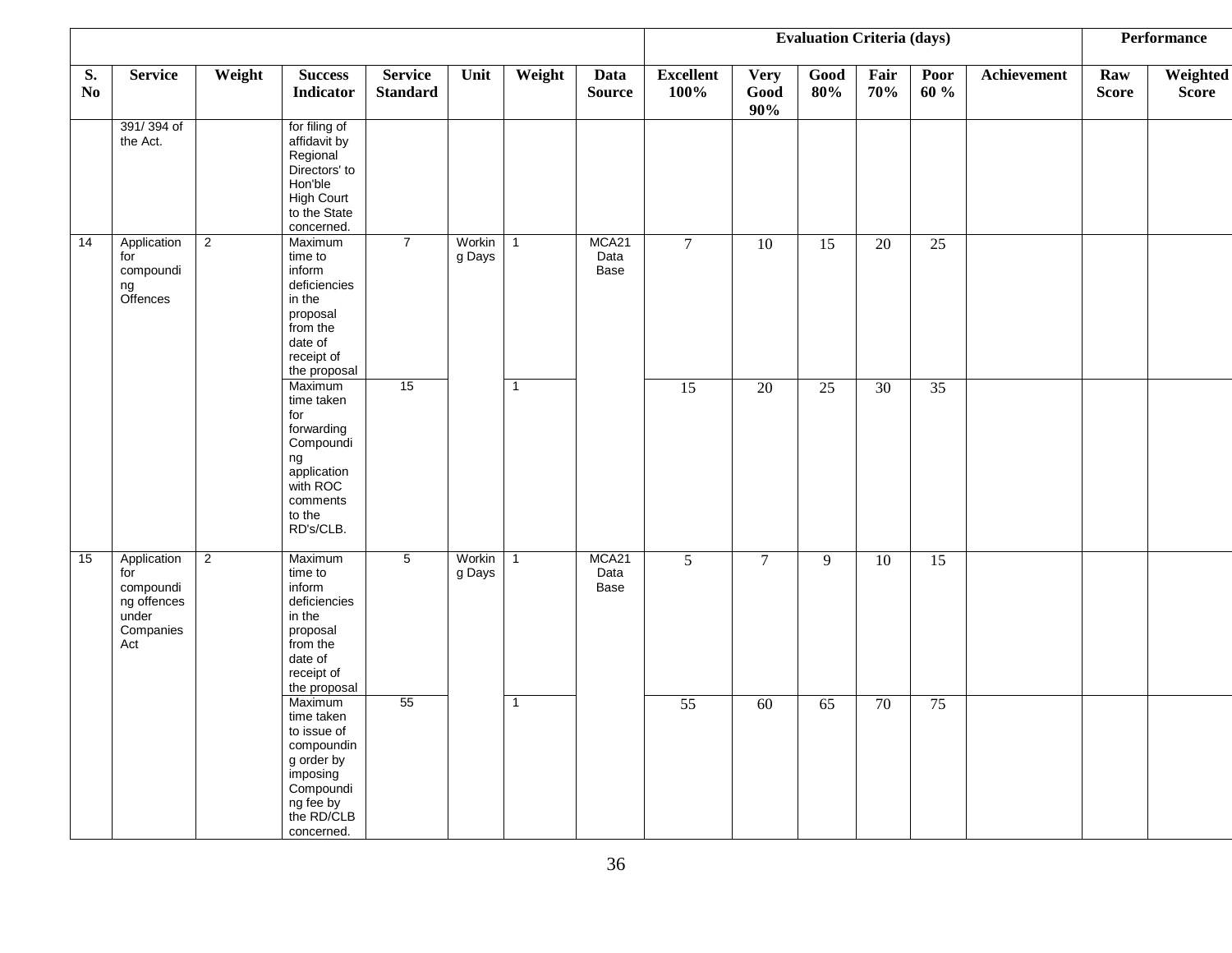|                      |                                                                                          |              |                                                                                                                         |                                   |                  |                |                       |                          |                            | <b>Evaluation Criteria (days)</b> |                 |                |             |                     | Performance              |
|----------------------|------------------------------------------------------------------------------------------|--------------|-------------------------------------------------------------------------------------------------------------------------|-----------------------------------|------------------|----------------|-----------------------|--------------------------|----------------------------|-----------------------------------|-----------------|----------------|-------------|---------------------|--------------------------|
| S.<br>N <sub>0</sub> | <b>Service</b>                                                                           | Weight       | <b>Success</b><br>Indicator                                                                                             | <b>Service</b><br><b>Standard</b> | Unit             | Weight         | Data<br><b>Source</b> | <b>Excellent</b><br>100% | <b>Very</b><br>Good<br>90% | $\mathbf{Good}$<br>80%            | Fair<br>70%     | Poor<br>60 %   | Achievement | Raw<br><b>Score</b> | Weighted<br><b>Score</b> |
| 16                   | Application<br>for taking<br>on Record<br>of Court or<br>CLB order.                      | $\mathbf{1}$ | Maximum<br>time to<br>inform<br>deficiencies<br>in the<br>proposal<br>from the<br>date of<br>receipt of<br>the proposal | $\overline{2}$                    | Workin<br>g Days | 0.5            | MCA21<br>Data<br>Base | $\overline{2}$           | $\mathfrak{Z}$             | $\overline{4}$                    | $5\overline{)}$ | 6              |             |                     |                          |
|                      |                                                                                          |              | Maximum<br>time taken<br>for granting<br>of license to<br>the<br>applicant.                                             | $\overline{2}$                    |                  | 0.5            |                       | $\overline{2}$           | 3                          | $\overline{4}$                    | $5\overline{)}$ | 6              |             |                     |                          |
| 17.                  | Application<br>for issuance<br>of certified<br>copies of<br>documents<br>of a<br>company | 1            | Maximum<br>time to<br>inform<br>deficiencies<br>in the<br>proposal<br>from the<br>date of<br>receipt of<br>the proposal | $\overline{2}$                    | Workin<br>g Days | 0.5            | MCA21<br>Data<br>Base | $\overline{2}$           | $\mathfrak{Z}$             | $\overline{4}$                    | $5\overline{)}$ | 6              |             |                     |                          |
|                      |                                                                                          |              | Maximum<br>time taken<br>to issue<br>certified<br>copy of the<br>document.                                              | 3                                 |                  | 0.5            |                       | 3                        | $\overline{5}$             | $\overline{7}$                    | 9               | 10             |             |                     |                          |
| 18                   | Application<br>for<br>obtaining<br>Director<br>Identificatio<br>n<br>Number(DI<br>N)     | $\sqrt{2}$   | Maximum<br>time to<br>inform<br>deficiencies<br>in the<br>proposal<br>from the<br>date of<br>receipt of<br>the proposal | $\mathbf{1}$                      | Workin<br>g Days | $\overline{1}$ | MCA21<br>Data<br>Base | 1                        | $\blacksquare$             | $\sim$                            | $\sim$          | $\sqrt{2}$     |             |                     |                          |
|                      |                                                                                          |              | Maximum<br>time taken<br>to issue<br>approval<br>letter<br>granting                                                     | $\overline{1}$                    |                  | $\overline{1}$ |                       | 1                        | $\sim$                     | $\sim$                            | $\sim$          | $\overline{2}$ |             |                     |                          |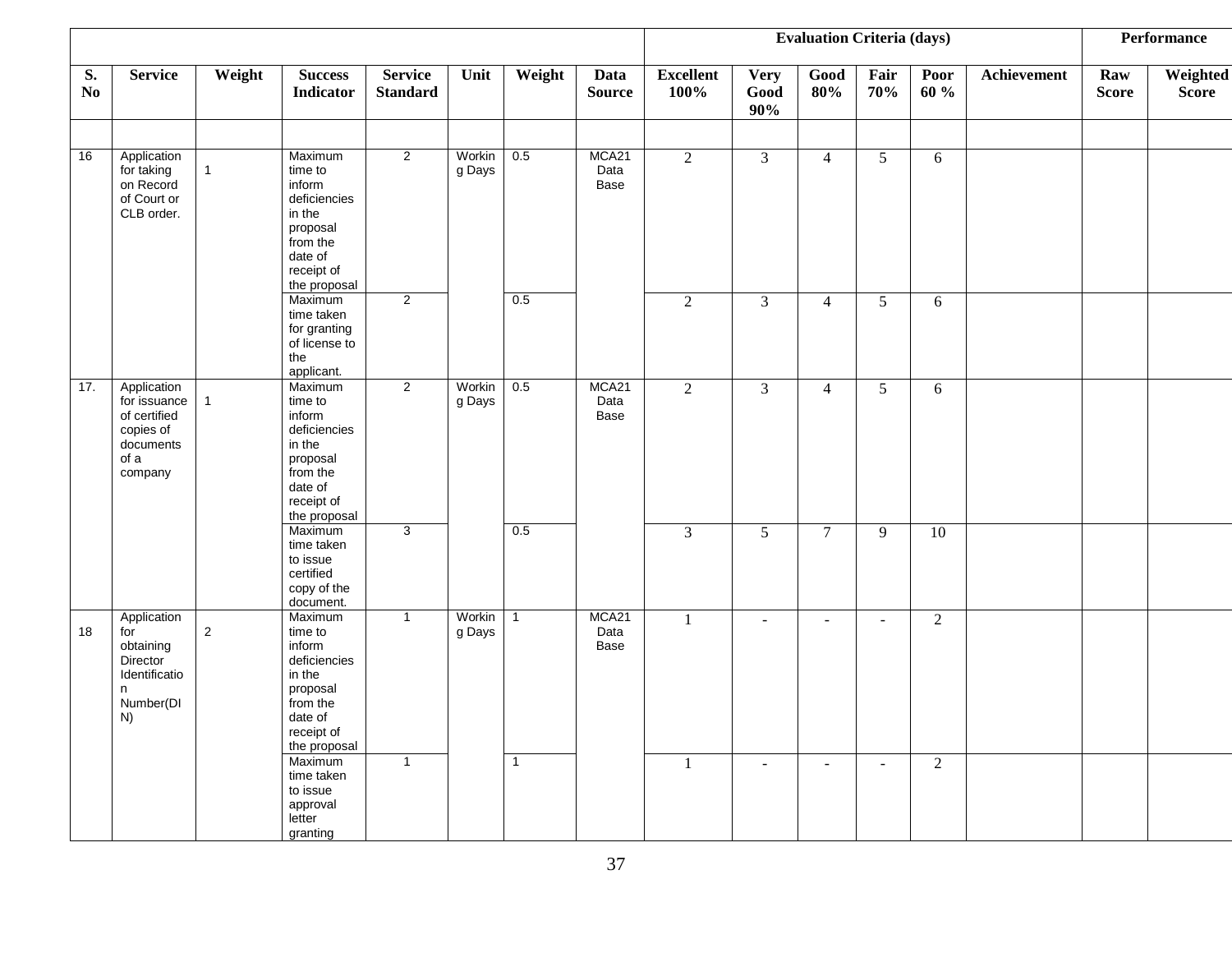|                      |                                                                                                                 |             |                                                                                                                         |                                   |                  |                |                       |                          |                            | <b>Evaluation Criteria (days)</b> |                 |                |             |                     | Performance              |
|----------------------|-----------------------------------------------------------------------------------------------------------------|-------------|-------------------------------------------------------------------------------------------------------------------------|-----------------------------------|------------------|----------------|-----------------------|--------------------------|----------------------------|-----------------------------------|-----------------|----------------|-------------|---------------------|--------------------------|
| S.<br>N <sub>0</sub> | <b>Service</b>                                                                                                  | Weight      | <b>Success</b><br>Indicator                                                                                             | <b>Service</b><br><b>Standard</b> | Unit             | Weight         | Data<br><b>Source</b> | <b>Excellent</b><br>100% | <b>Very</b><br>Good<br>90% | Good<br>80%                       | Fair<br>70%     | Poor<br>60 %   | Achievement | Raw<br><b>Score</b> | Weighted<br><b>Score</b> |
|                      |                                                                                                                 |             | DIN.                                                                                                                    |                                   |                  |                |                       |                          |                            |                                   |                 |                |             |                     |                          |
| 19                   | Application<br>for<br>conversion<br>of company<br>to LLP                                                        | $\sqrt{2}$  | Maximum<br>time to<br>inform<br>deficiencies<br>in the<br>proposal<br>from the<br>date of<br>receipt of<br>the proposal | $\overline{3}$                    | Workin<br>g Days | $\mathbf{1}$   | MCA21<br>Data<br>Base | $\overline{3}$           | $\overline{4}$             | $\mathfrak{S}$                    | 6               | $\overline{7}$ |             |                     |                          |
|                      |                                                                                                                 |             | Maximum<br>time taken<br>to issue<br>certificate of<br>conversion.                                                      | 5                                 |                  | $\overline{1}$ |                       | 5                        | $\overline{7}$             | 9                                 | 11              | 15             |             |                     |                          |
| 20                   | Application<br>for shifting<br>of<br>registered<br>office of the<br>company<br>from one<br>State to<br>another. | $\mathbf 3$ | Maximum<br>time to<br>inform<br>deficiencies<br>in the<br>proposal<br>from the<br>date of<br>receipt of<br>the proposal | $\overline{7}$                    | Workin<br>g Days | $\overline{1}$ | MCA21<br>Data<br>Base | $\overline{7}$           | 9                          | 11                                | 13              | 15             |             |                     |                          |
|                      |                                                                                                                 |             | Maximum<br>time taken<br>to issue<br>order<br>confirming<br>the change<br>of<br>Registered<br>Office of a<br>Company.   | 30                                |                  | $\overline{c}$ |                       | 30                       | $\overline{35}$            | 40                                | 45              | 50             |             |                     |                          |
| 21                   | Application<br>for opening<br>of branch(s)<br>by a Nidhi<br>company                                             | $\sqrt{2}$  | Maximum<br>time to<br>inform<br>deficiencies<br>in the<br>proposal<br>from the<br>date of<br>receipt of<br>the proposal | $\overline{5}$                    | Workin<br>g Days | $\overline{1}$ | MCA21<br>Data<br>Base | $\overline{5}$           | $\tau$                     | 9                                 | $\overline{10}$ | 11             |             |                     |                          |
|                      |                                                                                                                 |             | Maximum<br>time taken<br>for granting<br>permission                                                                     | 15                                |                  | $\overline{1}$ |                       | 15                       | 20                         | 25                                | 30              | 35             |             |                     |                          |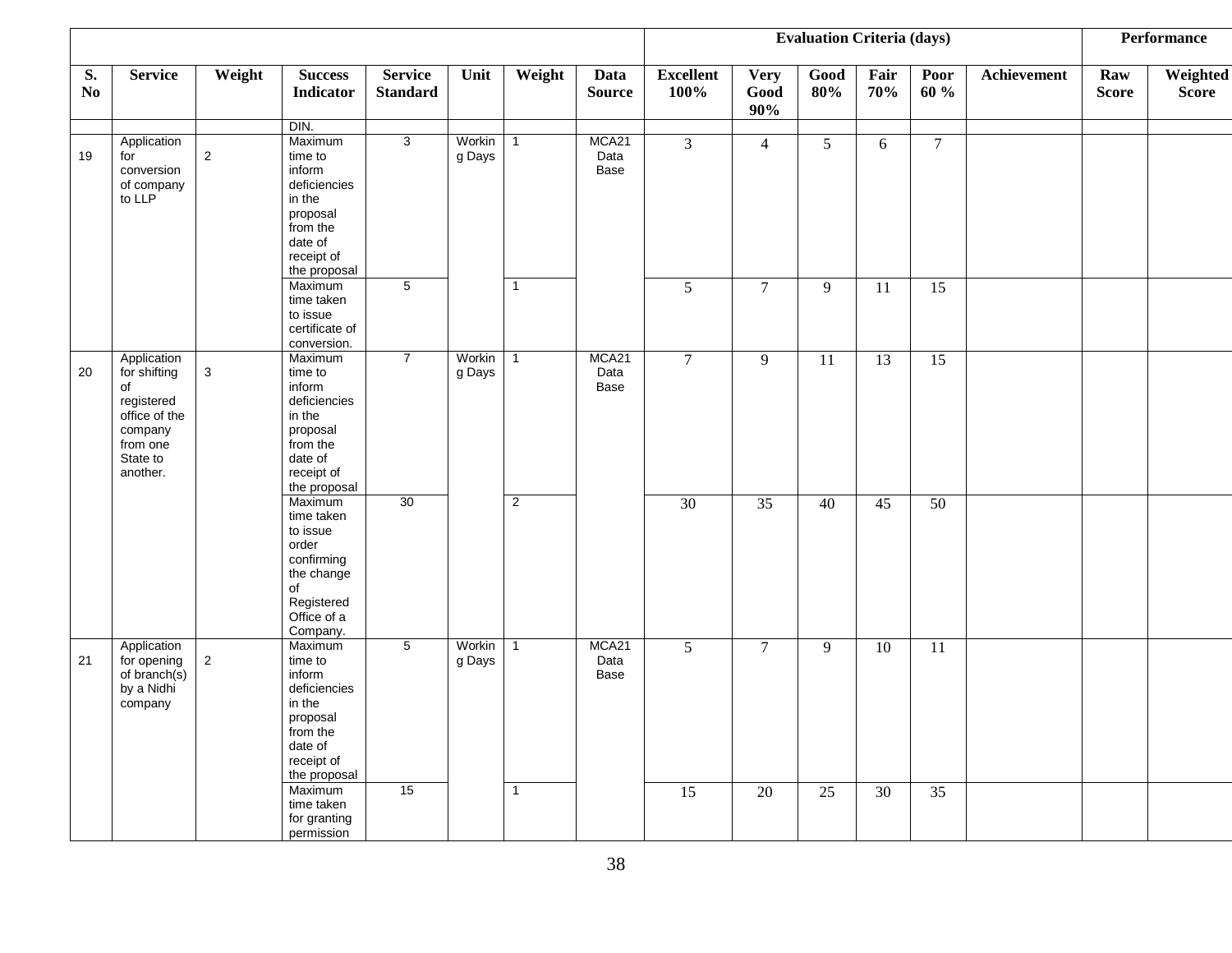|          |                                                                                                                                     |                |                                                                                                                         |                                   |                  |                |                              | <b>Evaluation Criteria (days)</b> |                            |                 |             |                 |                    | <b>Performance</b>  |                          |
|----------|-------------------------------------------------------------------------------------------------------------------------------------|----------------|-------------------------------------------------------------------------------------------------------------------------|-----------------------------------|------------------|----------------|------------------------------|-----------------------------------|----------------------------|-----------------|-------------|-----------------|--------------------|---------------------|--------------------------|
| S.<br>No | <b>Service</b>                                                                                                                      | Weight         | <b>Success</b><br><b>Indicator</b>                                                                                      | <b>Service</b><br><b>Standard</b> | Unit             | Weight         | Data<br><b>Source</b>        | <b>Excellent</b><br>100%          | <b>Very</b><br>Good<br>90% | Good<br>80%     | Fair<br>70% | Poor<br>60 %    | <b>Achievement</b> | Raw<br><b>Score</b> | Weighted<br><b>Score</b> |
|          |                                                                                                                                     |                | for opening<br>of a Branch.                                                                                             |                                   |                  |                |                              |                                   |                            |                 |             |                 |                    |                     |                          |
| 22       | Application<br>for<br>extension of<br>time and<br>grant of<br>license<br>under<br>section 25<br>of the<br>Companies                 | $\overline{4}$ | Maximum<br>time to<br>inform<br>deficiencies<br>in the<br>proposal<br>from the<br>date of<br>receipt of<br>the proposal | $\overline{5}$                    | Workin<br>g Days | $\overline{1}$ | MCA21<br>Data<br>Base        | 5 <sup>5</sup>                    | $\overline{7}$             | 9               | 10          | 11              |                    |                     |                          |
|          | Act.                                                                                                                                |                | Maximum<br>time taken<br>for granting<br>of license to<br>the<br>applicant.                                             | 25                                |                  | 3              |                              | $\overline{25}$                   | $\overline{30}$            | $\overline{35}$ | 40          | 45              |                    |                     |                          |
| 23       | Application<br>for removal<br>of Auditor<br>under<br>Section 224<br>of the<br>Companies<br>Act                                      | $\overline{2}$ | Maximum<br>time to<br>inform<br>deficiencies<br>in the<br>proposal<br>from the<br>date of<br>receipt of<br>the proposal | $\overline{7}$                    | Workin<br>g Days | $\overline{1}$ | MCA21<br>Data<br>Base        | $\overline{7}$                    | 9                          | $\overline{10}$ | 11          | 15              |                    |                     |                          |
|          |                                                                                                                                     |                | Maximum<br>time taken<br>to issue<br>order.                                                                             | 90                                |                  | $\overline{1}$ |                              | 90                                | 95                         | 100             | 105         | 110             |                    |                     |                          |
| 24       | Application<br>for issue of<br><b>Directions</b><br>under<br>Section 22<br>of the<br>Companies<br>Act relating<br>to name of<br>the | $\overline{2}$ | Maximum<br>time to<br>inform<br>deficiencies<br>in the<br>proposal<br>from the<br>date of<br>receipt of<br>the proposal | $\overline{7}$                    | Workin<br>g Days | $\overline{1}$ | MCA21<br>Data<br><b>Base</b> | $\overline{7}$                    | 9                          | 10              | 11          | 12              |                    |                     |                          |
|          | Company.                                                                                                                            |                | Maximum<br>time taken<br>to issue<br>order.                                                                             | 45                                |                  | $\overline{1}$ |                              | 45                                | 50                         | 55              | 60          | 65              |                    |                     |                          |
| 25       | Application<br>for seeking<br>approval for<br>entering                                                                              | $\mathbf{3}$   | Maximum<br>time to<br>inform<br>deficiencies                                                                            | $\overline{7}$                    | Workin<br>g Days | $\overline{1}$ | MCA21<br>Data<br>Base        | $\overline{7}$                    | 9                          | $\overline{10}$ | 11          | $\overline{12}$ |                    |                     |                          |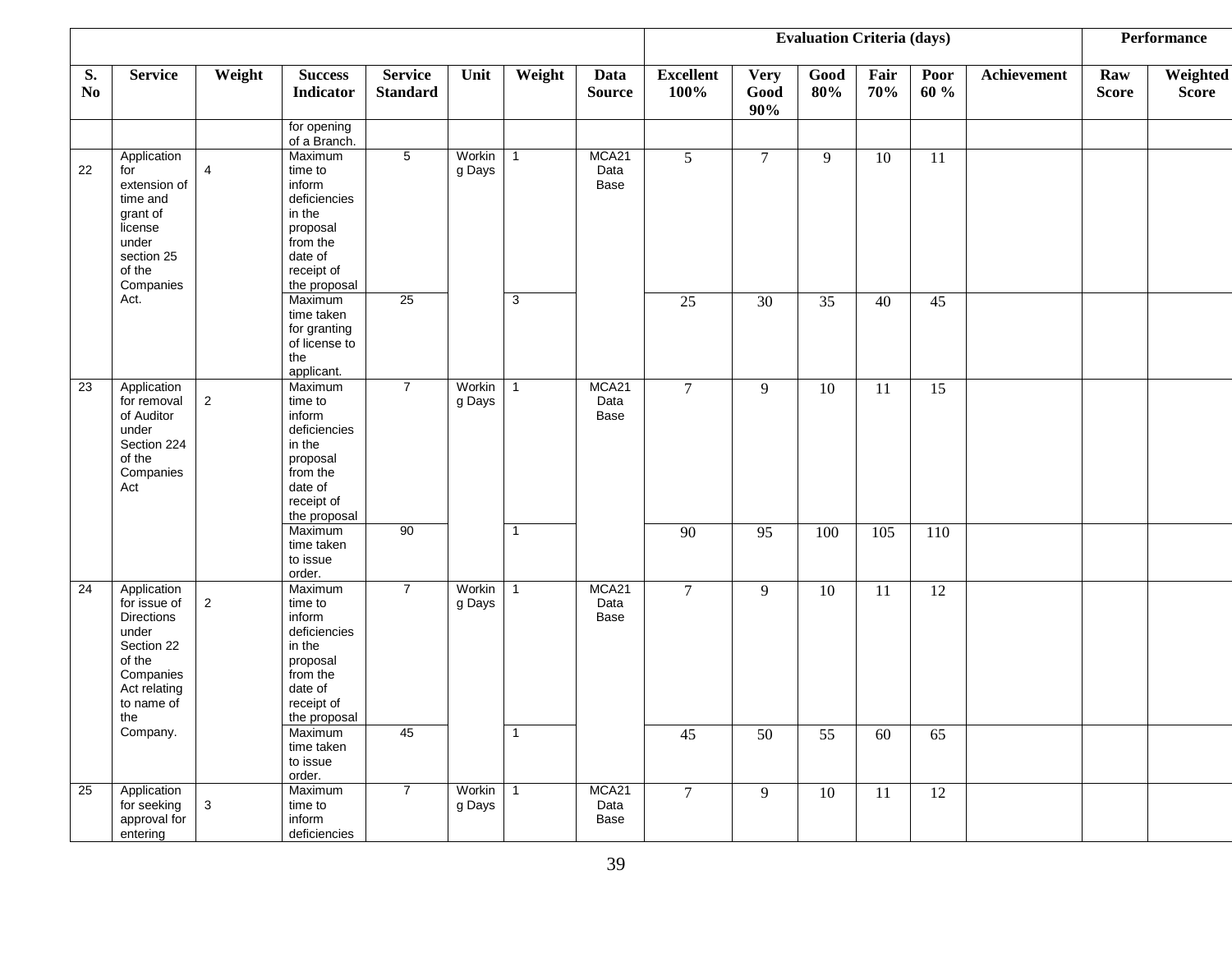|                      |                                                                                                                                          |              |                                                                                                                         |                                   |                  |                | <b>Evaluation Criteria (days)</b> |                          |                            |                 |             | <b>Performance</b> |             |                     |                          |
|----------------------|------------------------------------------------------------------------------------------------------------------------------------------|--------------|-------------------------------------------------------------------------------------------------------------------------|-----------------------------------|------------------|----------------|-----------------------------------|--------------------------|----------------------------|-----------------|-------------|--------------------|-------------|---------------------|--------------------------|
| S.<br>N <sub>0</sub> | <b>Service</b>                                                                                                                           | Weight       | <b>Success</b><br><b>Indicator</b>                                                                                      | <b>Service</b><br><b>Standard</b> | Unit             | Weight         | Data<br><b>Source</b>             | <b>Excellent</b><br>100% | <b>Very</b><br>Good<br>90% | Good<br>80%     | Fair<br>70% | Poor<br>60 %       | Achievement | Raw<br><b>Score</b> | Weighted<br><b>Score</b> |
|                      | contract<br>with parties<br>related to<br>Directors of<br>the<br>Companies                                                               |              | in the<br>proposal<br>from the<br>date of<br>receipt of<br>the proposal                                                 |                                   |                  |                |                                   |                          |                            |                 |             |                    |             |                     |                          |
|                      | (under<br>Section 297<br>of the Act)                                                                                                     |              | Maximum<br>time taken<br>to issue<br>order.                                                                             | $\overline{45}$                   |                  | $\overline{2}$ |                                   | $\overline{45}$          | $\overline{50}$            | $\overline{55}$ | 60          | $\overline{65}$    |             |                     |                          |
| 26                   | Application<br>for seeking<br>exemption<br>from<br>disclosure<br>in balance<br>sheet or<br>profit and<br>loss<br>account of              | $\mathbf{3}$ | Maximum<br>time to<br>inform<br>deficiencies<br>in the<br>proposal<br>from the<br>date of<br>receipt of<br>the proposal | $\overline{7}$                    | Workin<br>g Days | $\overline{1}$ | MCA21<br>Data<br>Base             | $\overline{7}$           | 9                          | $\overline{10}$ | 11          | 12                 |             |                     |                          |
|                      | company<br>(under<br>Section<br>211 of the<br>Act).                                                                                      |              | Maximum<br>time taken<br>for<br>communicat<br>ing<br>approval.                                                          | 45                                |                  | $\overline{2}$ |                                   | $\overline{45}$          | $\overline{50}$            | 55              | 60          | 65                 |             |                     |                          |
| 27                   | Application<br>for approval<br>of Central<br>Govt. for<br>providing of<br>depreciatio<br>n under<br>Section 205<br>$(2c)$ of the<br>Act. | $\mathbf{3}$ | Maximum<br>time to<br>inform<br>deficiencies<br>in the<br>proposal<br>from the<br>date of<br>receipt of<br>the proposal | $\overline{7}$                    | Workin<br>g Days | $\overline{1}$ | MCA21<br>Data<br>Base             | $\overline{7}$           | $\overline{9}$             | $\overline{10}$ | 11          | 12                 |             |                     |                          |
|                      |                                                                                                                                          |              | Maximum<br>time taken<br>for<br>communicat<br>ing<br>approval.                                                          | 60                                |                  | $\overline{2}$ |                                   | 60                       | 65                         | 70              | 75          | 80                 |             |                     |                          |
| 28                   | Appointmen<br>t of cost<br>auditor                                                                                                       | $\mathbf{1}$ | Maximum<br>time to<br>inform<br>deficiencies<br>in the<br>proposal<br>from the<br>date of                               | 3                                 | Workin<br>g Days | 0.5            | MCA21<br>Data<br>Base             | $\overline{3}$           | $\mathfrak{S}$             | $\overline{7}$  | 9           | $\overline{11}$    |             |                     |                          |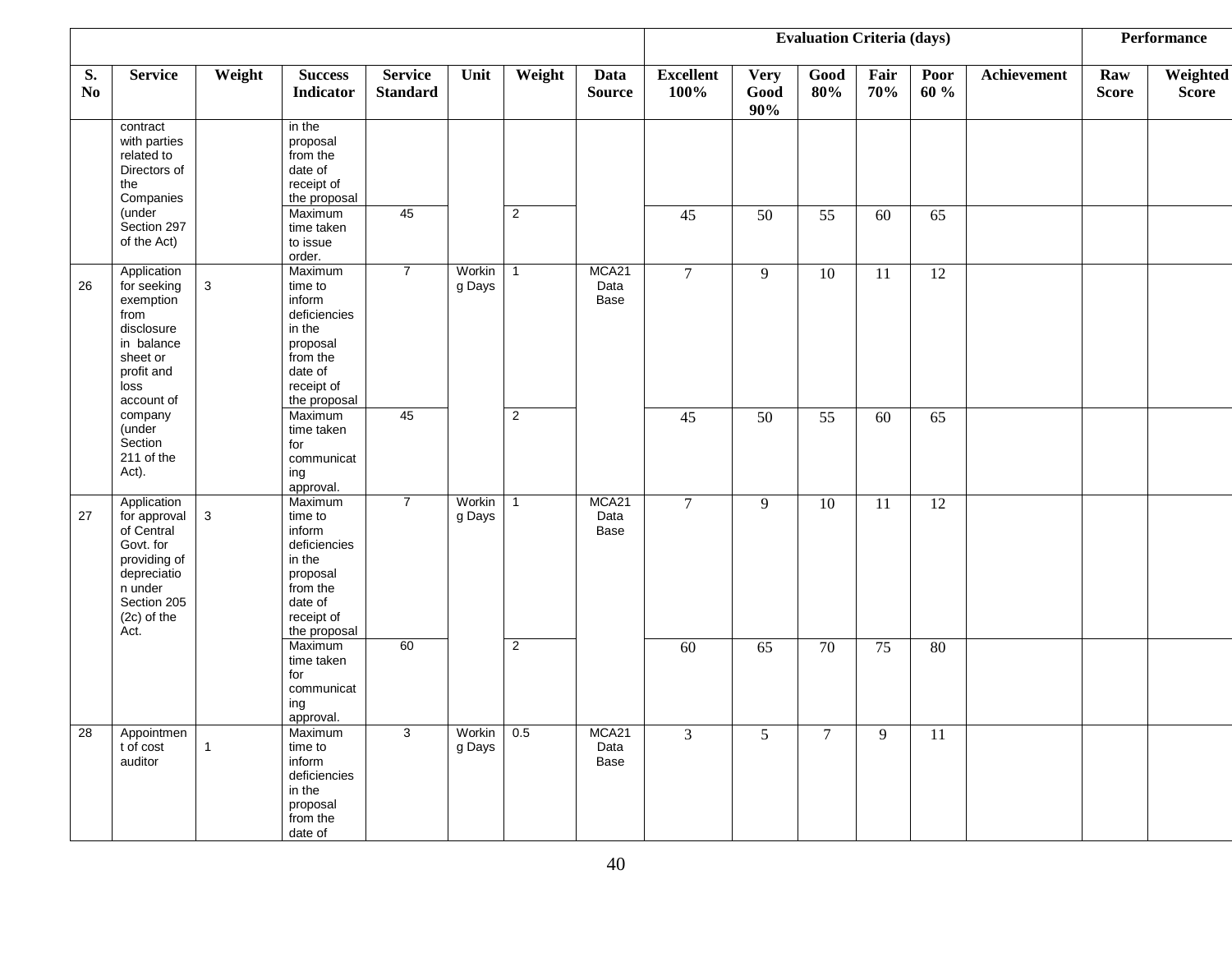|                              |                                                                                                                                      |                           |                                                                                                                             |                                   |                       |                              | <b>Evaluation Criteria (days)</b> |                          |                            |             |             | <b>Performance</b> |             |                     |                          |
|------------------------------|--------------------------------------------------------------------------------------------------------------------------------------|---------------------------|-----------------------------------------------------------------------------------------------------------------------------|-----------------------------------|-----------------------|------------------------------|-----------------------------------|--------------------------|----------------------------|-------------|-------------|--------------------|-------------|---------------------|--------------------------|
| S.<br>$\mathbf{N}\mathbf{o}$ | <b>Service</b>                                                                                                                       | Weight                    | <b>Success</b><br><b>Indicator</b>                                                                                          | <b>Service</b><br><b>Standard</b> | Unit                  | Weight                       | Data<br><b>Source</b>             | <b>Excellent</b><br>100% | <b>Very</b><br>Good<br>90% | Good<br>80% | Fair<br>70% | Poor<br>60 %       | Achievement | Raw<br><b>Score</b> | Weighted<br><b>Score</b> |
|                              |                                                                                                                                      |                           | receipt of<br>the proposal                                                                                                  |                                   |                       |                              |                                   |                          |                            |             |             |                    |             |                     |                          |
|                              |                                                                                                                                      |                           | Maximum<br>time taken<br>for<br>communicat<br>ing<br>approval.                                                              | 30                                |                       | 0.5                          |                                   | $\overline{30}$          | 35                         | 40          | 45          | 50                 |             |                     |                          |
|                              |                                                                                                                                      |                           |                                                                                                                             |                                   |                       |                              |                                   |                          |                            |             |             |                    |             |                     |                          |
| 29                           | Application<br>for giving<br>loans to the<br>directors of<br>the<br>companies/<br>firms and<br>providing<br>security or<br>guarantee | $\mathbf{3}$              | Maximum<br>time to<br>inform<br>deficiencies<br>in the<br>proposal<br>from the<br>date of<br>receipt of<br>the proposal     | $\overline{7}$                    | Workin<br>g Days      | $\mathbf{1}$                 | MCA21<br>Data<br>Base             | $\tau$                   | 9                          | 10          | 11          | $\overline{12}$    |             |                     |                          |
|                              | in<br>connection<br>with the<br>loan.                                                                                                |                           | Maximum<br>time taken<br>for<br>communicat<br>ing<br>approval.                                                              | 90                                |                       | $\overline{2}$               |                                   | $\overline{90}$          | $\overline{95}$            | 100         | 105         | 110                |             |                     |                          |
| 30                           | Application<br>for<br>obtaining<br>prior<br>consent<br>for holding<br>of any<br>office or<br>place of<br>profit in<br>the            | $\ensuremath{\mathsf{3}}$ | Maximum<br>time to<br>inform<br>deficiencie<br>s in the<br>proposal<br>from the<br>date of<br>receipt of<br>the<br>proposal | $\overline{7}$                    | Worki<br>ng<br>Days   | $\overline{1}$<br>$\sqrt{2}$ | MCA21<br>Data<br>Base             | $\tau$                   | 9                          | 10          | 11          | 12                 |             |                     |                          |
|                              | company<br>by certain<br>persons                                                                                                     |                           | Maximum<br>time taken<br>for<br>communic<br>ating<br>approval.                                                              | 120                               |                       |                              |                                   | 120                      | 125                        | 130         | 135         | 140                |             |                     |                          |
| 31                           | Application<br>for<br>declaratio                                                                                                     | $\sqrt{2}$                | Maximum<br>time to<br>inform                                                                                                | $\overline{7}$                    | Worki  <br>ng<br>Days | $\overline{1}$               | MCA21<br>Data<br>Base             | $7\overline{ }$          | 9                          | 10          | 11          | 12                 |             |                     |                          |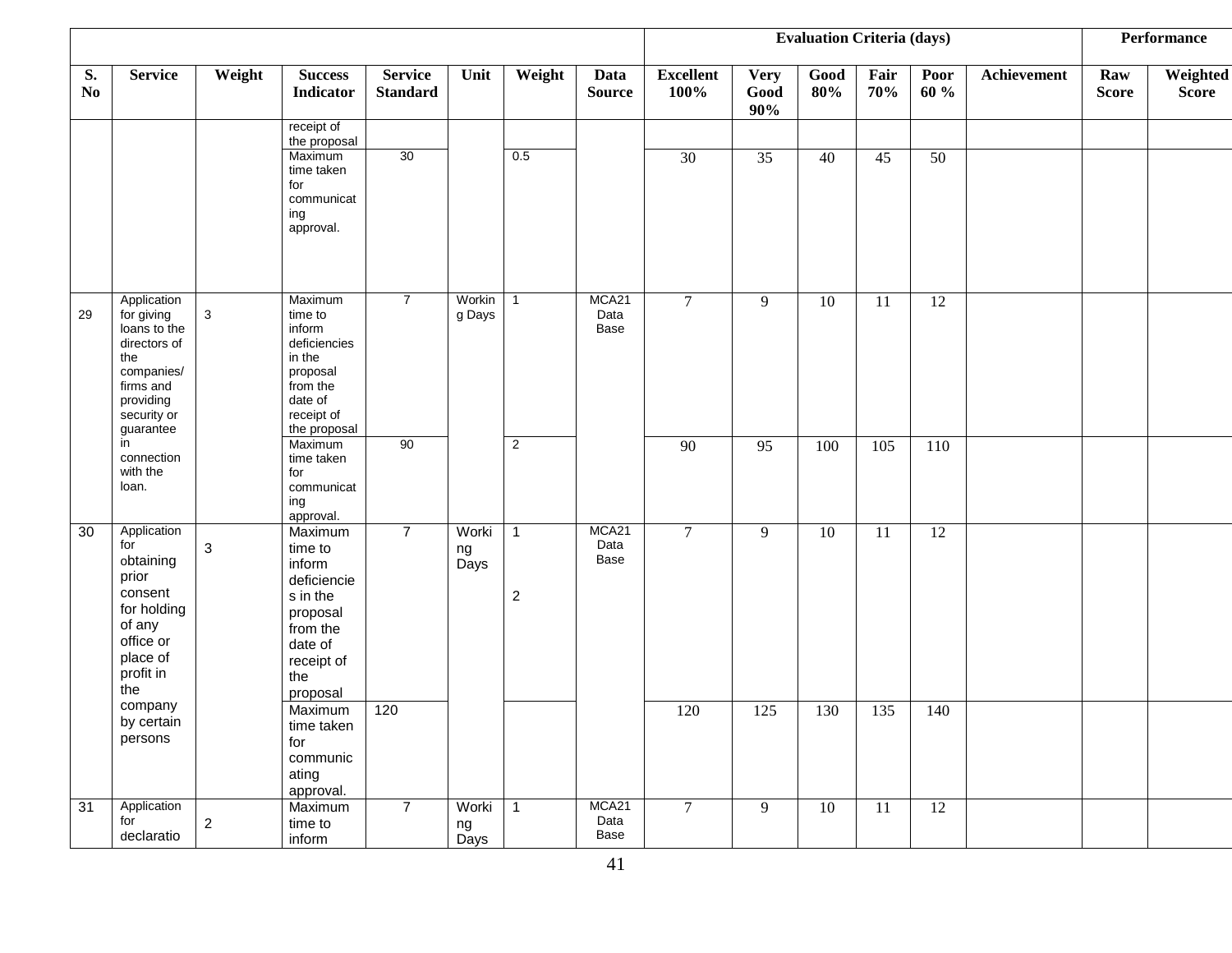|                              |                                                                                                     |             |                                                                                                                             |                                   |                     |                |                       |                          |                            | <b>Evaluation Criteria (days)</b> |             |              |             |                     | Performance              |
|------------------------------|-----------------------------------------------------------------------------------------------------|-------------|-----------------------------------------------------------------------------------------------------------------------------|-----------------------------------|---------------------|----------------|-----------------------|--------------------------|----------------------------|-----------------------------------|-------------|--------------|-------------|---------------------|--------------------------|
| S.<br>$\mathbf{N}\mathbf{o}$ | <b>Service</b>                                                                                      | Weight      | <b>Success</b><br><b>Indicator</b>                                                                                          | <b>Service</b><br><b>Standard</b> | Unit                | Weight         | Data<br><b>Source</b> | <b>Excellent</b><br>100% | <b>Very</b><br>Good<br>90% | Good<br>80%                       | Fair<br>70% | Poor<br>60 % | Achievement | Raw<br><b>Score</b> | Weighted<br><b>Score</b> |
|                              | n as Nidhi<br>Company<br>(Section<br>620)                                                           |             | deficiencie<br>s in the<br>proposal<br>from the<br>date of<br>receipt of<br>the<br>proposal                                 |                                   |                     |                |                       |                          |                            |                                   |             |              |             |                     |                          |
|                              |                                                                                                     |             | Maximum<br>time taken<br>for<br>communic<br>ating<br>approval.                                                              | 120                               |                     | $\overline{1}$ |                       | 120                      | 125                        | 130                               | 135         | 140          |             |                     |                          |
| 32                           | Application<br>for<br>declaratio<br>n of<br>dividend<br>out of<br>reserves<br>(Section<br>205 A (3) | $\mathsf 3$ | Maximum<br>time to<br>inform<br>deficiencie<br>s in the<br>proposal<br>from the<br>date of<br>receipt of<br>the<br>proposal | $\overline{7}$                    | Worki<br>ng<br>Days | $\overline{1}$ | MCA21<br>Data<br>Base | $7\overline{ }$          | 9                          | 10                                | 11          | 12           |             |                     |                          |
|                              |                                                                                                     |             | Maximum<br>time taken<br>for<br>communic<br>ating<br>approval.                                                              | 90                                |                     | $\overline{2}$ |                       | 90                       | 95                         | 100                               | 105         | 110          |             |                     |                          |
| 33                           | Appointme<br>nt of sole<br>selling<br>agents by<br>the<br>company                                   | 3           | Maximum<br>time to<br>inform<br>deficiencie<br>s in the<br>proposal<br>from the<br>date of<br>receipt of<br>the<br>proposal | $\overline{7}$                    | Worki<br>ng<br>Days | $\overline{1}$ | MCA21<br>Data<br>Base | $\overline{7}$           | 9                          | 10                                | 11          | 12           |             |                     |                          |
|                              |                                                                                                     |             | Maximum<br>time taken<br>for                                                                                                | 90                                |                     | $\overline{2}$ |                       | 90                       | 95                         | 100                               | 105         | 110          |             |                     |                          |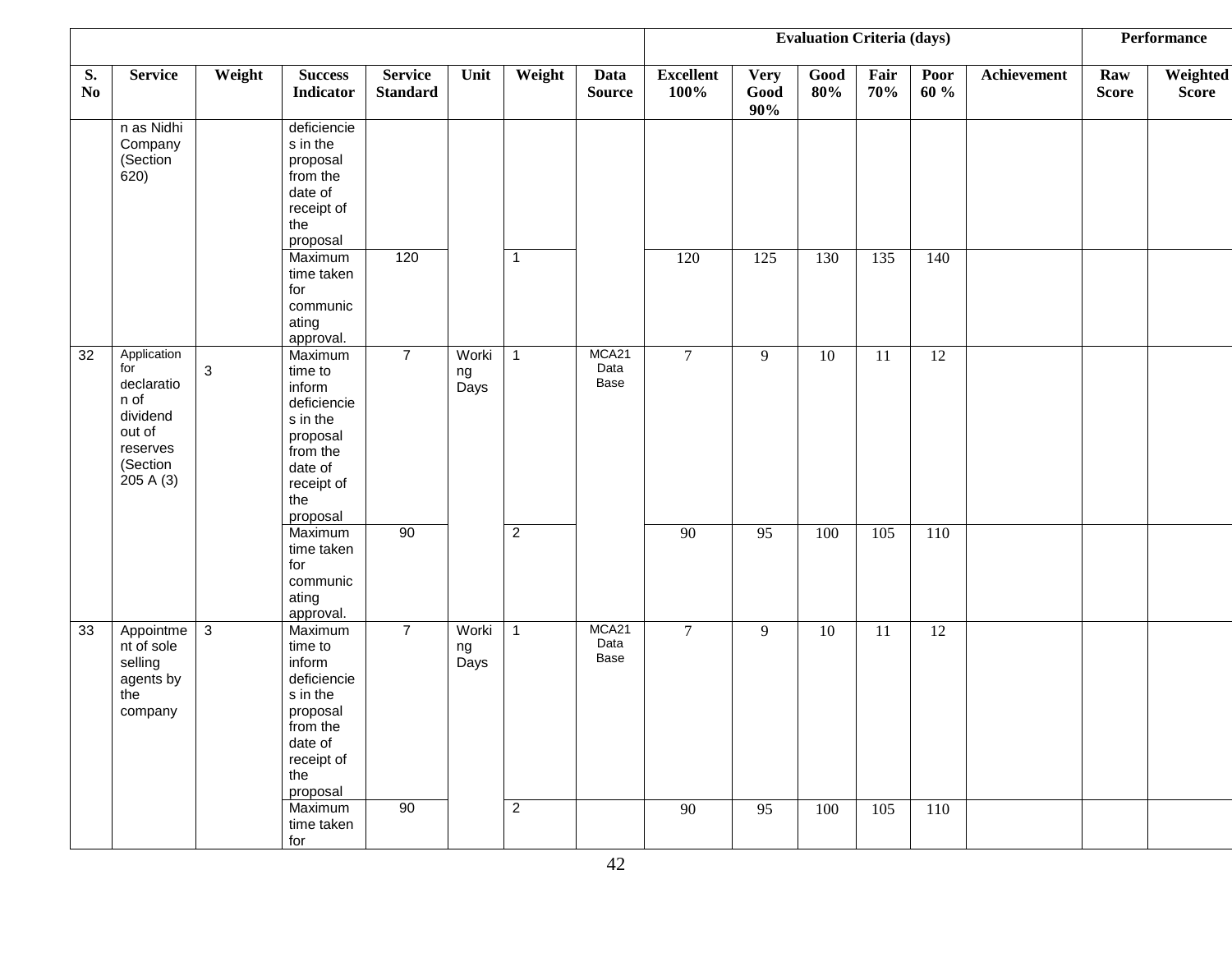|                                                  |                                                                                                                         |                |                                                                                                                             |                                   |                     |                |                       |                          |                            | <b>Evaluation Criteria (days)</b> |                 |              |             |                     | <b>Performance</b> |
|--------------------------------------------------|-------------------------------------------------------------------------------------------------------------------------|----------------|-----------------------------------------------------------------------------------------------------------------------------|-----------------------------------|---------------------|----------------|-----------------------|--------------------------|----------------------------|-----------------------------------|-----------------|--------------|-------------|---------------------|--------------------|
| S.<br>$\mathbf{N}\mathbf{0}$                     | <b>Service</b>                                                                                                          | Weight         | <b>Success</b><br><b>Indicator</b>                                                                                          | <b>Service</b><br><b>Standard</b> | Unit                | Weight         | Data<br><b>Source</b> | <b>Excellent</b><br>100% | <b>Very</b><br>Good<br>90% | Good<br>80%                       | Fair<br>70%     | Poor<br>60 % | Achievement | Raw<br><b>Score</b> | Weighted<br>Score  |
|                                                  |                                                                                                                         |                | communic<br>ating<br>approval.                                                                                              |                                   |                     |                |                       |                          |                            |                                   |                 |              |             |                     |                    |
| $\overline{34}$<br>for<br>to<br>(Section<br>259) | Application<br>permission<br>increase<br>number of<br>directors<br>of the<br>company<br>beyond 12<br>directors          | $\overline{4}$ | Maximum<br>time to<br>inform<br>deficiencie<br>s in the<br>proposal<br>from the<br>date of<br>receipt of<br>the<br>proposal | 3                                 | Worki<br>ng<br>Days | $\overline{2}$ |                       | 3                        | $5\overline{)}$            | $\tau$                            | 9               | 11           |             |                     |                    |
|                                                  |                                                                                                                         |                | Maximum<br>time taken<br>for<br>communic<br>ating<br>approval.                                                              | 30                                |                     | $\overline{2}$ |                       | 30                       | $\overline{35}$            | $\overline{40}$                   | $\overline{45}$ | 50           |             |                     |                    |
| 35<br>in                                         | Appointme<br>nt or<br>reappoint<br>ment and<br>remunerati<br>on or<br>increase<br>remunerati<br>on or<br>waiver for     | $\overline{4}$ | Maximum<br>time to<br>inform<br>deficiencie<br>s in the<br>proposal<br>from the<br>date of<br>receipt of<br>the<br>proposal | $\overline{7}$                    | Worki<br>ng<br>Days | $\mathbf{1}$   | MCA21<br>Data<br>Base | $\tau$                   | 9                          | $\overline{10}$                   | 11              | 12           |             |                     |                    |
|                                                  | excess or<br>over<br>payment<br>to<br>managing<br>or whole-<br>time<br>director(s)<br>or<br>manager<br>and<br>commissio |                | Maximum<br>time taken<br>for<br>communic<br>ating<br>approval.                                                              | 90                                |                     | $\mathbf{3}$   |                       | 90                       | 95                         | 100                               | 105             | 110          |             |                     |                    |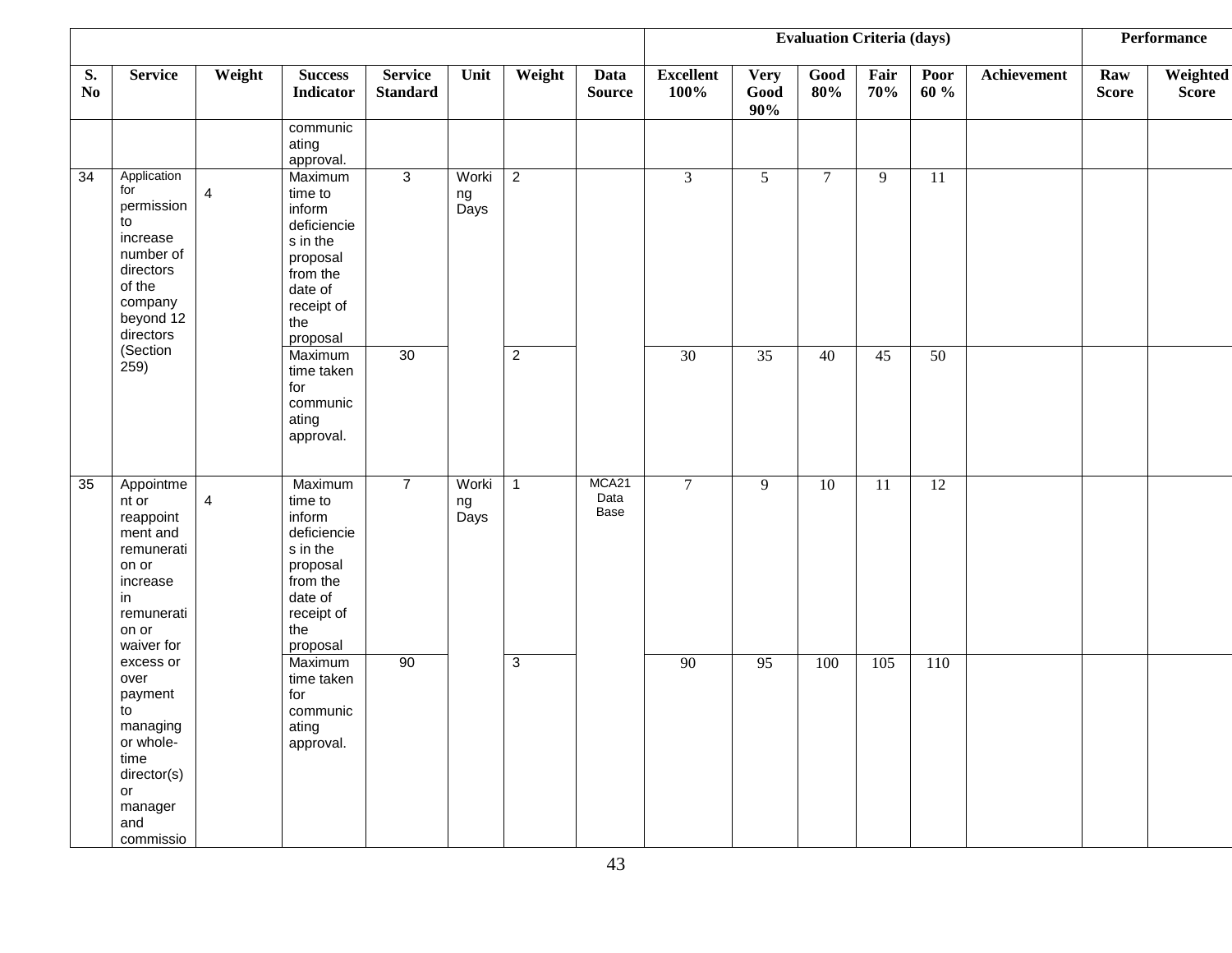|                      |                                                                                                                                    |              |                                                                                                                             |                                   |                     |                | <b>Evaluation Criteria (days)</b> |                          |                            |                 |                 | Performance     |                    |                     |                          |
|----------------------|------------------------------------------------------------------------------------------------------------------------------------|--------------|-----------------------------------------------------------------------------------------------------------------------------|-----------------------------------|---------------------|----------------|-----------------------------------|--------------------------|----------------------------|-----------------|-----------------|-----------------|--------------------|---------------------|--------------------------|
| S.<br>N <sub>0</sub> | <b>Service</b>                                                                                                                     | Weight       | <b>Success</b><br><b>Indicator</b>                                                                                          | <b>Service</b><br><b>Standard</b> | Unit                | Weight         | Data<br><b>Source</b>             | <b>Excellent</b><br>100% | <b>Very</b><br>Good<br>90% | Good<br>80%     | Fair<br>70%     | Poor<br>60 %    | <b>Achievement</b> | Raw<br><b>Score</b> | Weighted<br><b>Score</b> |
|                      | n or<br>remunerati<br>on or<br>expressio<br>n of<br>opinion to<br>directors<br>(Section<br>198/309)                                |              |                                                                                                                             |                                   |                     |                |                                   |                          |                            |                 |                 |                 |                    |                     |                          |
| 36                   | Application<br>for<br>amendme<br>nt of<br>provisions<br>relating to<br>managing,<br>whole time<br>or non<br>rotational<br>director | $\sqrt{3}$   | Maximum<br>time to<br>inform<br>deficiencie<br>s in the<br>proposal<br>from the<br>date of<br>receipt of<br>the<br>proposal | $\overline{7}$                    | Worki<br>ng<br>Days | $\mathbf{1}$   | MCA21<br>Data<br>Base             | $\overline{7}$           | 9                          | $\overline{10}$ | $\overline{11}$ | $\overline{12}$ |                    |                     |                          |
|                      | (Section<br>309)                                                                                                                   |              | Maximum<br>time taken<br>for<br>communic<br>ating<br>approval.                                                              | 60                                |                     | $\overline{2}$ |                                   | 60                       | $\overline{65}$            | 70              | 80              | 85              |                    |                     |                          |
| 37                   | Investor<br>Grievance<br>Redressal                                                                                                 | $\sqrt{3}$   | Maximum<br>time taken<br>to dispose<br>off.                                                                                 | 30                                | Worki<br>ng<br>Days | $\overline{3}$ |                                   | 30                       | $\overline{35}$            | 40              | 45              | 50              |                    |                     |                          |
| 38                   | Other<br>Grievance<br>s/<br>Complaint<br>s related<br>to MCA-21                                                                    | $\mathbf{1}$ | Maximum<br>time taken<br>to dispose<br>off.                                                                                 | 15                                | Worki<br>ng<br>Days | $\mathbf{1}$   |                                   | $\overline{15}$          | 20                         | 25              | 30              | 35              |                    |                     |                          |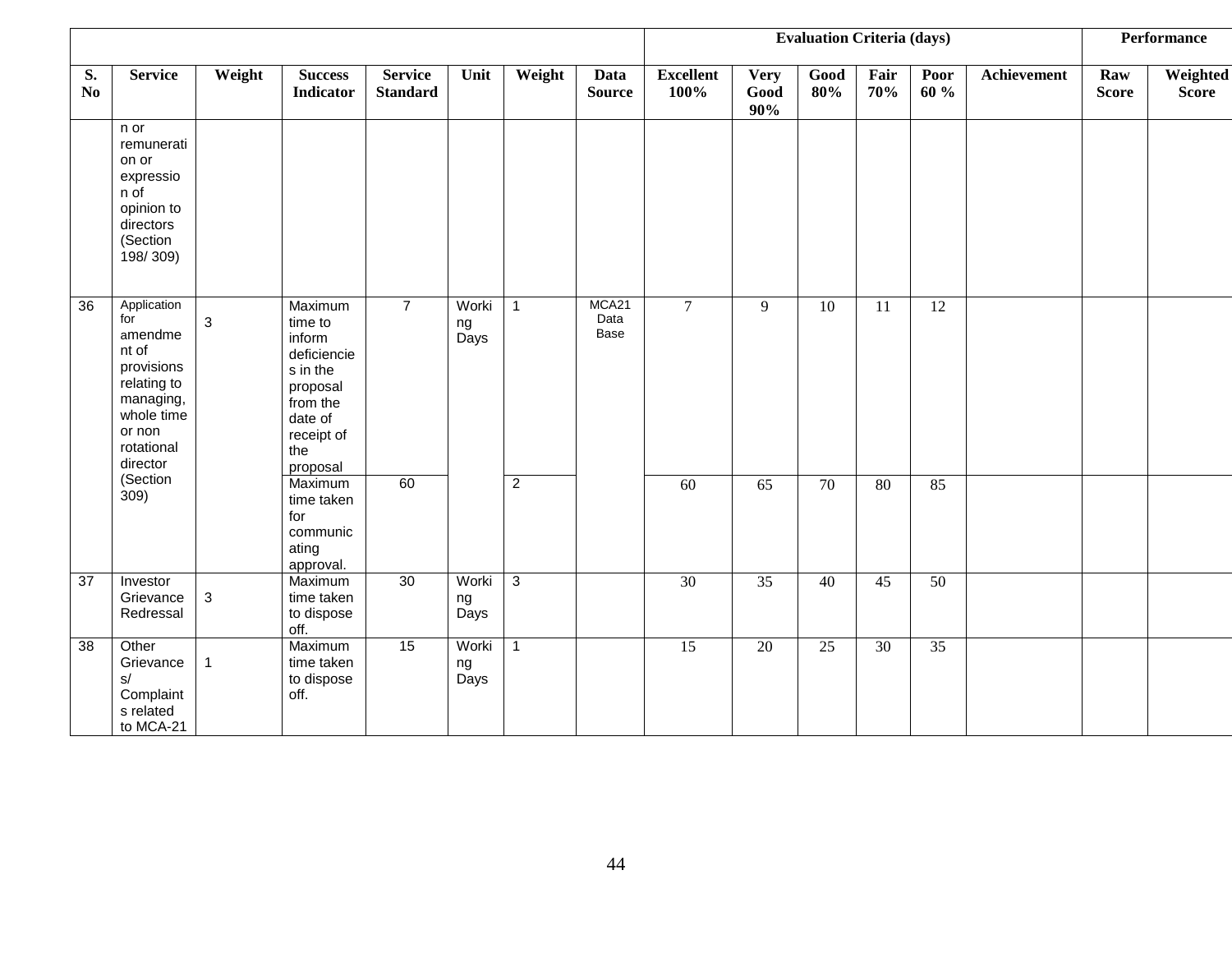#### **List of Stakeholders/Clients**

| S.No             | <b>Stakeholders/Clients</b>                      |
|------------------|--------------------------------------------------|
| 1.               | Corporate Sector (all companies, LLPs)           |
| 2.               | Professionals-CAs, CSs, ICWAs, Advocates etc.    |
| 3.               | Investors                                        |
| $\overline{4}$ . | <b>Banks</b>                                     |
| 5.               | Other Government Ministries/Department at centre |
| 6.               | State Governments (Stamp duty etc.)              |
| 7.               | Citizen of India                                 |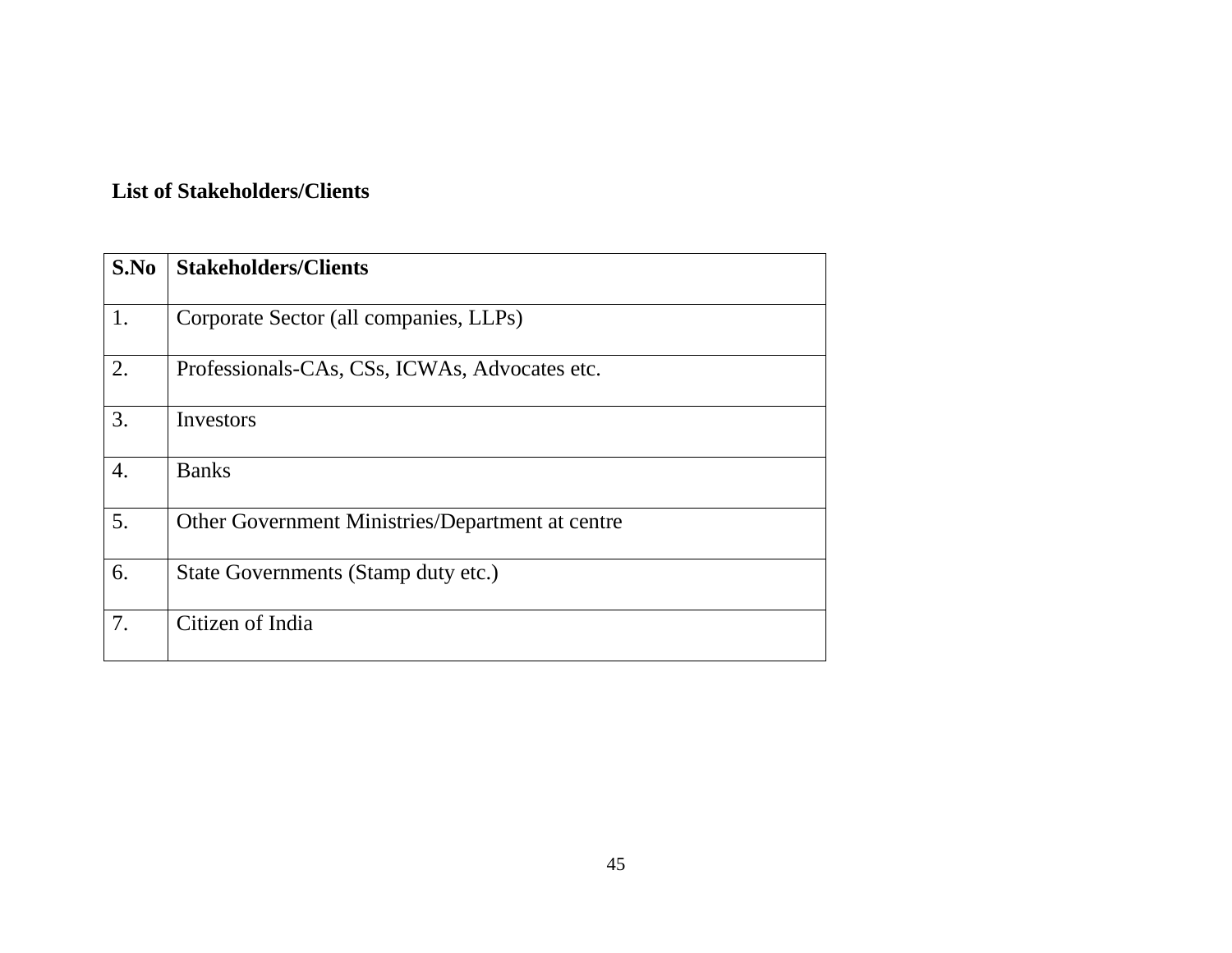| S.No | <b>Indicative Expectations from Service Recipients</b>                                       |
|------|----------------------------------------------------------------------------------------------|
| 1.   | Submit duly completed application forms (in all respects).                                   |
| 2.   | Strict compliance to rules, regulations and guidelines issued by Ministry from time to time. |
| 3.   | Adoption of good practices in Corporate governance and corporate social responsibility.      |
| 4.   | Safeguarding the interests of investors.                                                     |
| 5.   | Giving suggestions/inputs on policy to further strengthen as well as other matters.          |
| 6.   | Give your suggestions/inputs on draft placed on Ministry's website/those circulated to you.  |